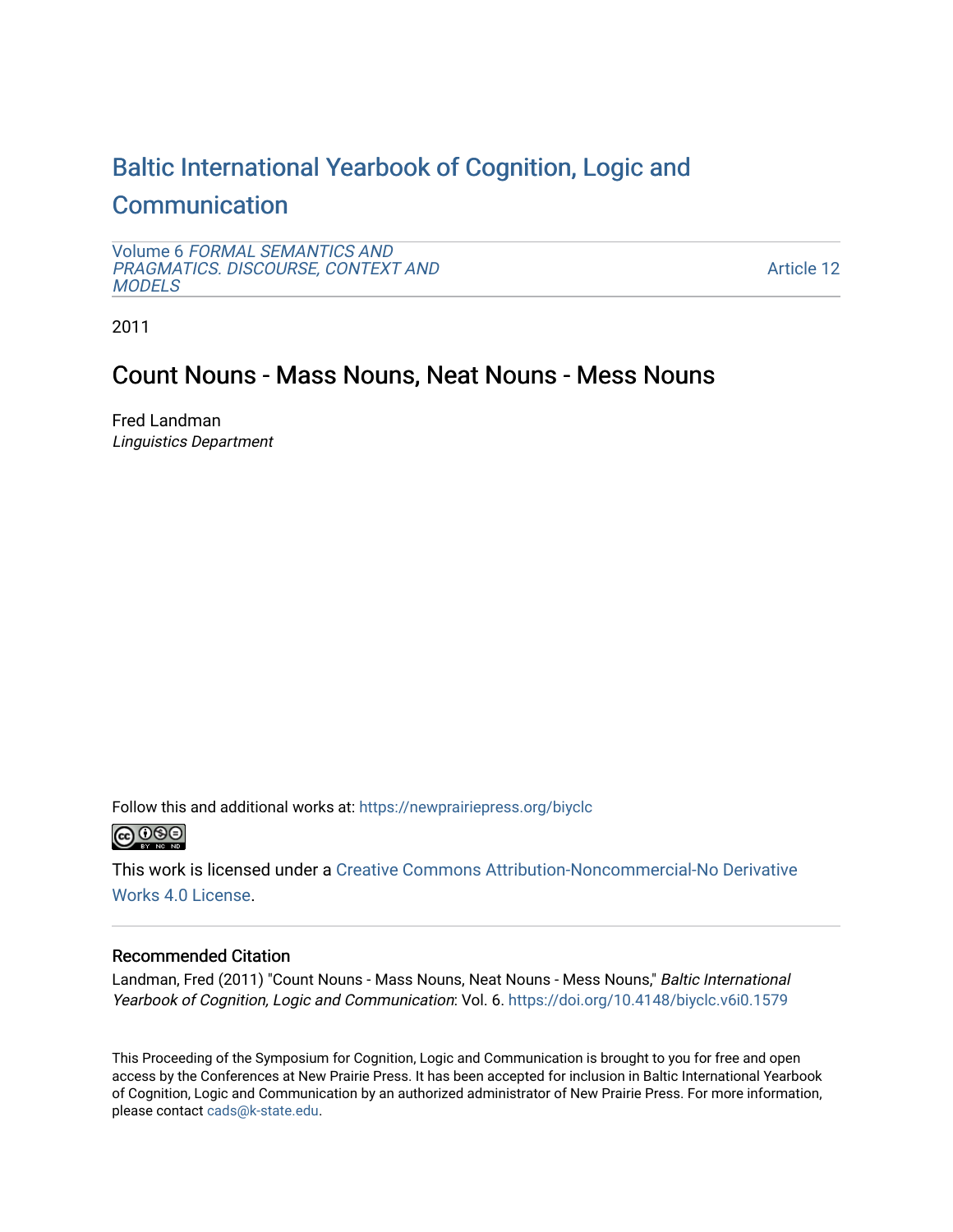# The Baltic International Yearbook ofCognition, Logic and Communication

pages 1[-67](#page-34-0)

October <sup>2011</sup> Volume 6: *Formal Semantics and Pragmatics: Discourse, Context, and Models*DOI: 10.4148/biyclc.v6i0.1579

> FRED <sup>L</sup>ANDMAN Linguistics DepartmentTel Aviv University

# COUNT <sup>N</sup>OUNS – <sup>M</sup>ASS <sup>N</sup>OUNS NEAT <sup>N</sup>OUNS – <sup>M</sup>ESS <sup>N</sup>OUNS

ABSTRACT: In this paper <sup>I</sup> propose and formalize <sup>a</sup> theory of the mass-count distinction in which the denotations of count nouns are built from non-overlapping generators, while the denotations of mass nouns are built from overlapping generators. Counting is counting of generators, and it will follow that counting is only correct on count denotations.

<sup>I</sup> will show that the theory allows two kinds of mass nouns: *mess* mass nouns with denotations built from overlapping minimal generators, and *neat* mass nouns with denotations built from overlapping generators, where the overlap is not located in the minimal generators. Prototypical mass nouns like *meat* and *mud* are of the first kind. <sup>I</sup> will argue that mass nouns like *furniture* and *kitchenware* are of the second type.

<sup>I</sup> will discuss several <sup>p</sup>henomena—all involving one way or the other explicitly or implicitly individual classifiers like *stuks* in Dutch—that show that both distinctions mass/count and mess/neat are linguistically robust. <sup>I</sup> will show in particular that nouns like *kitchenware* pattern in various ways like count nouns, and not like mess mass nouns, and that these ways naturally in volve the neat structure of their denotation. <sup>I</sup> will also show that they are real mass nouns: they can involve measures in the waymess mass nouns can and count nouns cannot.

<sup>I</sup> will discuss grinding interpretations of count nouns, here rebaptized *fission* interpretations, and argue that these interpretations differ in crucial ways from the interpretations of lexical mass nouns. The paper will end with <sup>a</sup> foundational problem raised by fission interpretations, and in the course of this, atomless interpretation domains will re-enter the scene through theback door.

### **1. ...OR NOT TO COUNT**

Count nouns, like *boy*, can be counted, mass nouns, like *salt*, cannot:

(1) a.  $\sqrt{\text{one }} \text{boy}/\sqrt{\text{two }} \text{ boys}/\sqrt{\text{three }} \text{ boys}, \dots$ b. #one *salt*/# two *salt*/ # three *salt*,. . .

The standard assumption about count nouns is that the denotation of <sup>a</sup> count noun like *boys* is <sup>a</sup> structure of singularities and <sup>p</sup>luralities, where the singularities are the semantic building blocks of the structure, and we count <sup>p</sup>luralities in terms of these semantic buildingblocks.

Why can't we similarly count the denotations of mass nouns like *meat* and *salt*? Is it something about the building blocks of mass noun denotations, and if so, what?

In this section <sup>I</sup> discuss some answers to this question.

#### 1.1. We could count mass nouns if we wanted to, but we don't want to.

Let us make the most minimal assumption: there is <sup>a</sup> lexical feature [+C] that count nouns and numerical expressions have and mass nouns don't, and felicitous combination of the numerical with the noun requires unification of this feature. This theory predicts that count nounscan be counted and mass nouns cannot.

Since the feature is not semantically interpreted, on this minimalaccount, the lexicon *chooses* to assign the feature [+C] to some nouns and not to others, and mass nouns cannot be counted, *simply becausethey are mass*.

Jef Pelletier (in many papers from [Pelletier](#page-34-1) [1975](#page-34-1) to his presentation at the Riga conference, see also Pelletier & [Schubert](#page-34-2) <sup>1989</sup>/[2002](#page-34-2)) has defended an account along these lines. For Pelletier the feature [+C]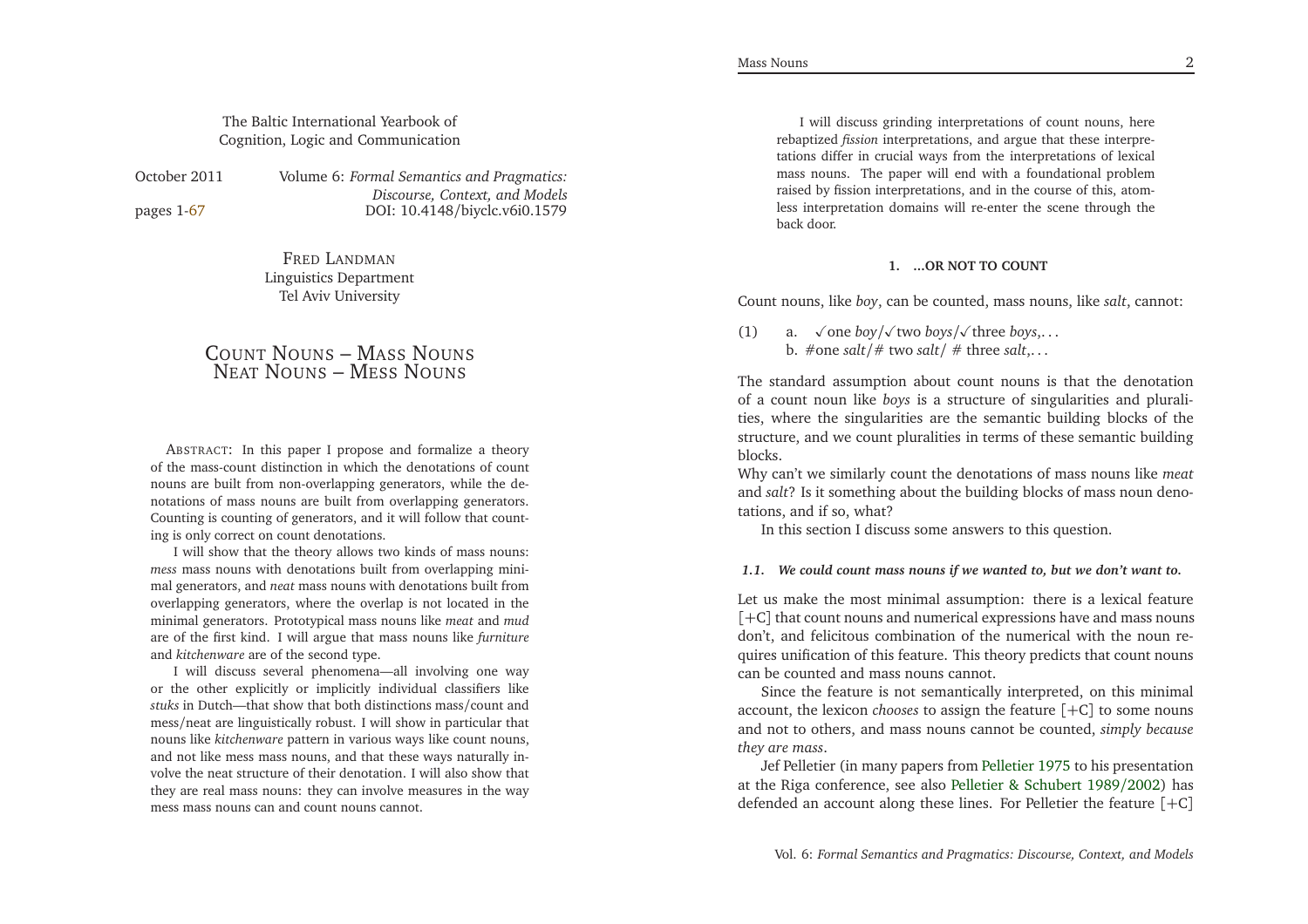is not semantically interpreted *because it shouldn't be*: mass nouns and count nouns have in essence the *same* denotations. The arbitrariness of the choice between mass nouns and count nouns is illustrated by the fact, for instance, that *spaghetti* is mass and *noodle* is count, by the existence of minimal pairs like *shoes /footware*, and by the free shiftabilityof nouns between mass and count uses.

While the facts about arbitrariness need to be acknowledged, it is also well-known that the arbitrariness is not absolute: languages that have the mass-count distinction tend to agree on what nouns are prototypically mass and what are prototypically count, and one can ask the same question for these classes: why don't we count prototypicalmass nouns, and do we count prototypical count nouns?

 Pelletier's shiftability argumen<sup>t</sup> aims to show that we are better off assuming that mass nouns and count nouns have the same denotation, excep<sup>t</sup> for <sup>a</sup> bit of contextual restriction. According to Pelletier, nouns shift *freely* between mass and count uses: mass nouns are *packaged* as count nouns, as in (2a), while count nouns are ground into massnouns, as in (2b):

- (2) a. We'd like three *waters*, <sup>p</sup>lease.
	- b. After the failed repair attempt, there was *watch* all over the table.

Pelletier assumes that the easiest account of these facts is the assumption that there is no semantic difference between the mass noun andthe count noun: when the feature  $[+C]$  is assigned, as in  $(2a)$ , you can count objects in the denotation of *water*, and they will be counted like objects are counted (this one, and this one, and this one), while in (2b) counting is lexically disabled, even though what there is on the table is *conceptually* countable.

<sup>I</sup> will argue later in this paper, following [Rothstein](#page-34-3) [\(2009a](#page-34-3)), that, while grinding is indeed an operation available in the grammar, an operation that maps count noun interpretations onto mass interpretations, the output interpretations of grinding differ *semantically* in crucial ways from normal mass interpretations. <sup>I</sup> will argue that the ground interpretation of <sup>a</sup> count noun cannot be regarded as simply the same interpretation with the count feature removed and maybesome contextual restriction: grinding is <sup>a</sup> real semantic operation that

maps the input (count) meaning onto <sup>a</sup> *different* (mass) meaning.

<sup>I</sup> will argue here that the same is true for packaging. <sup>I</sup> have ar gued myself in [Landman](#page-33-0) [\(1991](#page-33-0)) that packaging on noun <sup>p</sup>hrases is <sup>a</sup> contextually available operation. Look at (3):

(3) Lord Peter, we have examined *both the coffee in the cup and the coffee in the pot*, and *neither* have strychnine in them.

*Both* and neither require <sup>a</sup> sum of two things. Since *coffee* is <sup>a</sup> mass noun, the coffee in the cup and the coffee in the po<sup>t</sup> sum up in the mass domain to the mass sum of coffee, which is not <sup>a</sup> sum of two things, because it is mass. We ge<sup>t</sup> the correct reading of (3) by packaging the coffee in the cup and packaging the coffee in the po<sup>t</sup> as two count atoms, and letting the conjunctive noun <sup>p</sup>hrase denote the sum of the two packages. In this contextual shift, there are no constraints on packaging: you just treat the contextually relevant mass entities as packages.

 Now look at (2a). Suppose the waiter of *Chez Jef* comes back with <sup>a</sup> tray on which stand: <sup>a</sup> scotch <sup>g</sup>lass of carbonated water, <sup>a</sup> <sup>2</sup> liter bottle of distilled water, and <sup>a</sup> test tube of water from the canal. Wewouldn't find this an appropriate reaction to our reques<sup>t</sup> in (2a).

Why not? On the minimal account, we have added the [+C] fea ture and made objects in the denotation of water available to be selected as count packages. If <sup>I</sup> say *excuse me, we asked for three waters*, the waiter can answer: *well, that's what you got*.

The inappropriateness of the waiter's reaction is naturally accounted for, if we assume that packaging of nouns is <sup>a</sup> *grammatical* constructionin which an implicit classifier is added:

# $[I_{\text{NOUN}} \text{ water}] \Rightarrow [I_{\text{NOUN}}[+c] \left[C_{\text{LASSIFIER}} \mathbf{e}\right] [I_{\text{NOUN}} \text{ water}]\text{]}$

On this view, the null classifier has <sup>a</sup> contextually provided classifier meaning. Thus, <sup>a</sup> natural interpretation in context would be that [*<sup>C</sup> LASS <sup>I</sup> <sup>F</sup> <sup>I</sup> ER* <sup>e</sup>] is interpreted as *glasses of*, or (in Israel) *half liter bottles of*. Since there is no relevant contextual classifier meaning that comprises the three things that the waiter brings, his reaction is inappropriate.

On this view, packaging of nouns is <sup>a</sup> real semantic operation that maps the input meaning of the mass noun onto <sup>a</sup> *different* output mean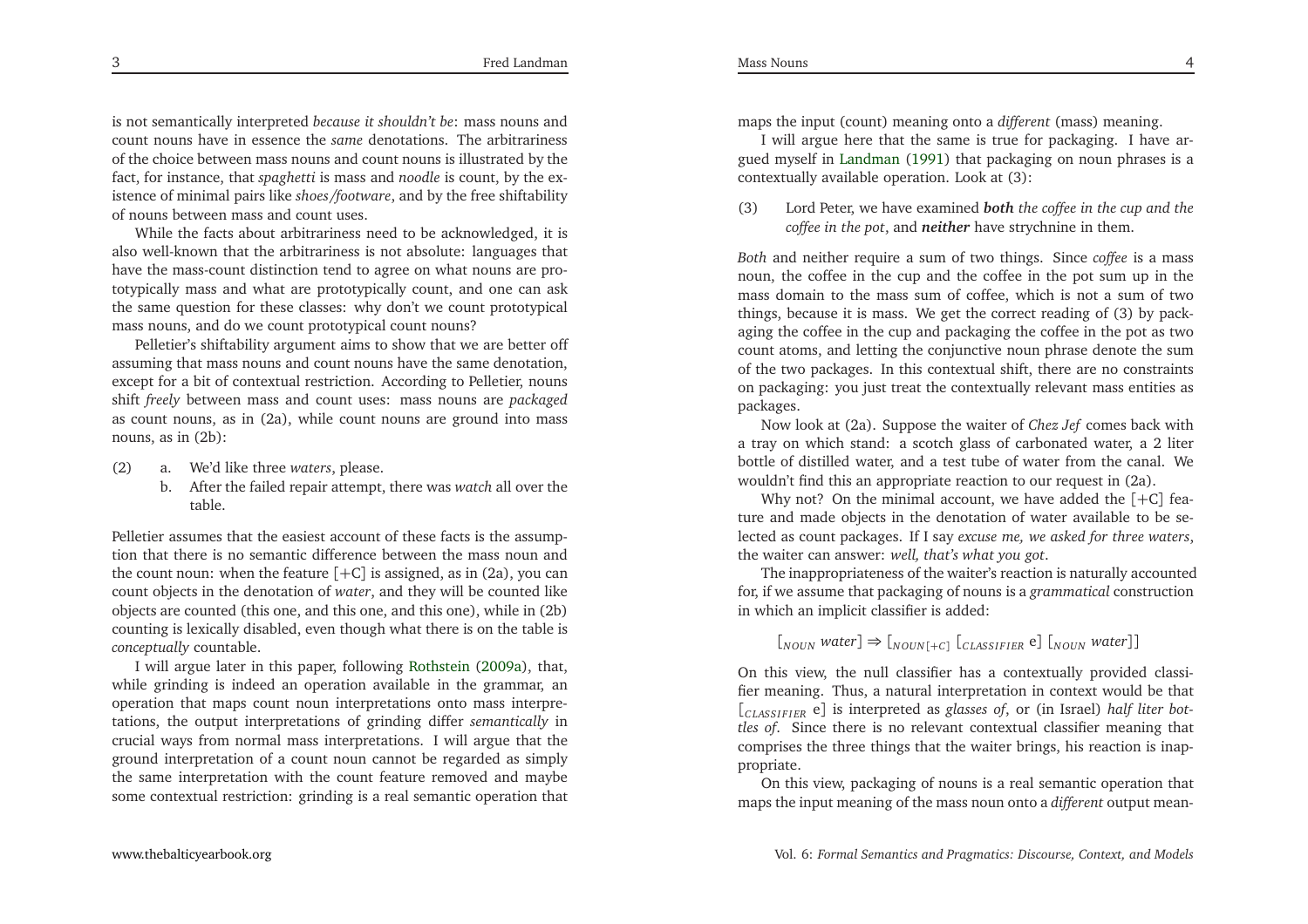ing of the count noun.

<sup>I</sup> claim, then, that linguistic evidence suggests that grinding and packaging are not inverse operations that switch freely and without much more semantics than <sup>a</sup> bit of contextual restriction between count and mass uses of nouns. The fact that these operations have <sup>a</sup> real semantics suggests, if anything, that the meanings of the count nouns and the mass nouns are semantically different. So the question remains: why can't we count mass?

### 1.2. We could count mass nouns if we wanted to, but we choose not to.

We are now concerned with theories that *do* distinguish the meanings of mass nouns and count nouns semantically. We said that <sup>p</sup>luralities are counted in terms of their semantic building blocks. Following [Link](#page-33-1) [\(1983](#page-33-1)), we can define what counts as semantic building blocks in terms of the notion of <sup>a</sup> <sup>p</sup>lurality structure: we choose <sup>a</sup> particular part-ofrelation, *plural-part-of*, in terms of which we define counting.

Link [\(1983](#page-33-1)) creates <sup>a</sup> sortal distinction between count nouns and mass nouns: count nouns have <sup>a</sup> denotation in <sup>a</sup> <sup>p</sup>lurality structure on which <sup>a</sup> counting operation is defined, mass nouns have <sup>a</sup> denotation in <sup>a</sup> structure which is disjoint from the count structure, <sup>a</sup> mass structureonwhich <sup>a</sup> counting operation is not defined.

Krifka [\(1989\)](#page-33-2) does not make this sortal distinction, but defines different partial orders on the same domain. The interpretation domain is ordered by <sup>a</sup> partial order. For nouns that are [+<sup>C</sup>], the noun inten sion*X* and natural unit function NU determine in world <sup>w</sup> <sup>a</sup> set: <sup>A</sup>*<sup>X</sup>* $= \lambda x.NU<sub>X,w</sub>(x)=1$ , the set of objects that naturally function as units that count as <sup>1</sup>*X* in w.

 <sup>A</sup> second partial order of *plural par<sup>t</sup> of* is defined on <sup>a</sup> superse<sup>t</sup> of  $A_{X,w}$  in which the elements of  $A_{X,w}$  are the building blocks (the minimal elements). As Krifka argues in <sup>a</sup> footnote, crucially his <sup>p</sup>lural-part oforder cannot be simply lifted from the general order on the domain, because the elements in  $A_{X,w}$  may overlap in terms of that order.

The analysis in [Rothstein](#page-34-4) [\(2010](#page-34-4)) is similar both to Link's and to Krifka's. With Link, she assumes <sup>a</sup> typal distinction between the denotations of mass nouns and count nouns. With Krifka, she derives the count noun denotations from <sup>a</sup> counting function which assigns thevalue 1. Her analysis differs from Krifka's in that she assumes that the

minimal elements need not be conceptually natural objects, but can becontextually selected, and conceptually rather arbitrary.

Mass Nouns

These theories distinguish mass denotations from count denotations and assume that the latter, but not the former, are interpreted relative to part-of structures for which counting is defined. If we don't go any further, we ge<sup>t</sup> what <sup>I</sup> would call <sup>a</sup> *we-choose-not-to* answer to the question of why we can't count mass nouns: we have two types of structures, one that comes equipped with <sup>a</sup> counting operation and one that does not, and mass nouns are interpreted in the structure that is not equipped with the counting operation. In other words, count nouns have the possibility of counting built into their meaning, whilemass nouns do not.

In that case, the answer to why we can't count mass nouns is simple: because we decided not to build the possibility of countinginto their meaning. Thus, we interpret the feature  $[\pm C]$  semantically, but rather minimally: we don't count mass nouns, because we have equipped count nouns but not mass nouns with <sup>a</sup> counter: we can choose between equipped and non-equipped interpretations of nouns, and that's all there is to it (an answer along this line is suggested in[Sybesma](#page-34-5) [\(2009](#page-34-5))).

Interestingly enough, neither Link, nor Krifka, nor Rothstein seem to regard this as <sup>a</sup> sufficiently insightful analysis. While separating mass noun and count noun denotations t[yp](#page-33-0)all[y,](#page-33-0) [Link](#page-33-1) [\(1983\)](#page-33-1) (and Landman [1991](#page-33-0)) make further assumptions about mass structures which makes it *structurally* impossible to equip the mass domain with <sup>a</sup> countingoperation (see below).

Krifka [\(1989](#page-33-2)) assumes that the objects that count as one in <sup>a</sup> noun denotation are selected to count as one by <sup>a</sup> *natural unit* function, and suggests that mass nouns cannot be counted for conceptual reasons: mass nouns do not come conceptually with natural units of counting, while count nouns do.

Rothstein [\(2010](#page-34-4)) argues against this: many count nouns are contextually count and their semantic units are not necessarily 'natural units' at all. She assumes that the count domain selects in context the objects of count <sup>1</sup> to be objects that are in that context mutually disjoint. (following an earlier incarnation of the presen<sup>t</sup> paper).

The presen<sup>t</sup> paper is not about count nouns: <sup>I</sup> am sympathetic to all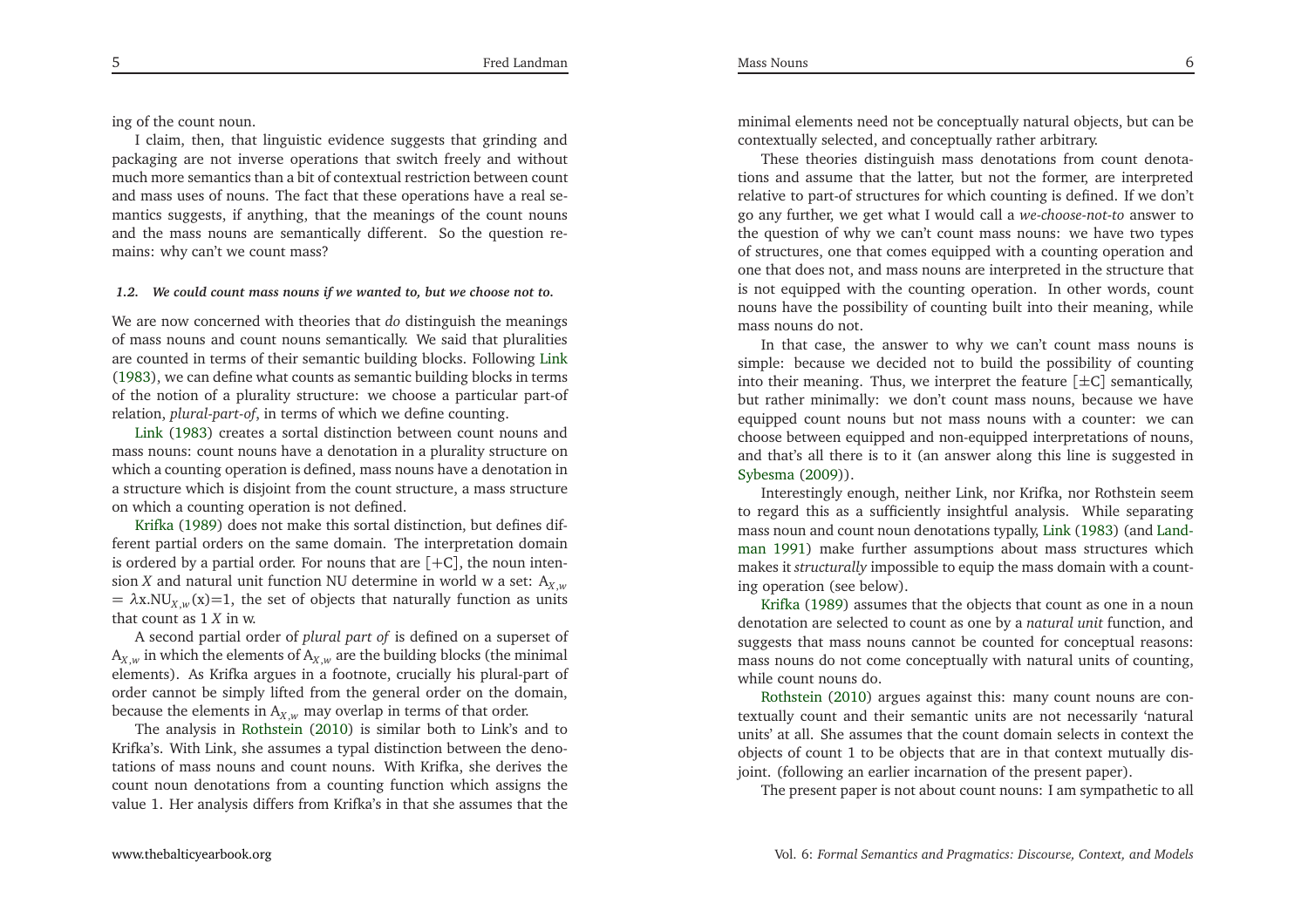three approaches to count nouns. However, as far as mass nouns are concerned, <sup>I</sup> share the discomfort: <sup>I</sup> find the *we-choose-no-to*-account uninsightful and practically circular, and <sup>I</sup> think we can do <sup>a</sup> bit better.

## 1.3. We can't count mass nouns because they have no semantic building *blocks or instable semantic building blocks.*

The semantic building blocks of <sup>a</sup> count noun denotation are generally assumed to be the minimal elements in that denotation. Hence counting is counting of minimal elements. <sup>A</sup> very common assumption in the earlier literature is that mass noun denotations differ from count noun denotation in that mass noun denotations are not built from minimalelements, or don't have minimal elements at all (see e.g. ter [Meulen](#page-34-6) [1980](#page-34-6), [Bunt](#page-33-3) [1985,](#page-33-3) [Link](#page-33-1) [1983](#page-33-1), [Landman](#page-33-0) [1991\)](#page-33-0). <sup>A</sup> representative exam<sup>p</sup>le is <sup>g</sup>iven by the following (almost) quote:

"What are the minimal parts of water? Chemistry tells us that they are the water molecules. But water molecules can be counted, while water cannotbe counted. This shows that natural language semantics does not incorporate the insights of chemistry in its models: in our semantic domains, the water molecules are not the minimal parts of water. In fact, the real semantic question is: is there any evidence, semantic evidence, to assume that mass entities like water are built from minimal parts at all, either from minimal parts that are water, or from minimal parts that aren't water? If there is no such semantic evidence, it is theoretically better to assume that the semantic system does notimpose <sup>a</sup> requirement of minimal parts.

Since there is no semantic evidence for minimal parts, we should assume nonatomic structures for the mass domain. That has the added bonus that we can nicely explain why we cannot count mass entities, because counting is countingof atoms." (paraphrase of [Landman](#page-33-0) [1991](#page-33-0), pp 312-313)

[Chierchia](#page-33-4) [1998](#page-33-4) challenges this view by pointing at mass nouns like *furniture* (and others discussed in Pelletier & [Schubert](#page-34-2) <sup>1989</sup>/[2002](#page-34-2)): *furniture* consists of <sup>p</sup>ieces of *furniture*, and just as parts of <sup>p</sup>ieces of *furniture* are not necessarily themselves <sup>p</sup>ieces of *furniture*, in the same way parts of <sup>p</sup>ieces of *furniture* do not necessarily themselves count as *furniture*. (4a) seems equivalent to (4b), neither are made true by(4c):

- (4) a. <sup>I</sup> moved the furniture around.
	- b. <sup>I</sup> moved the <sup>p</sup>ieces of furniture around.
	- c. <sup>I</sup> switched the top drawer and the middle drawer in thedresser.

If so, it is very unattractive to assume that the denotation of *<sup>p</sup>ieces of furniture* contains minimal elements, namely the individual <sup>p</sup>ieces of furniture, but the denotation of *furniture* does not. The first problem, then, concerns what we could call non-prototypical mass nouns: massnouns with naturally minimal parts.

<sup>A</sup> second problem concerns prototypical mass nouns. It is what <sup>I</sup>call the problem of *homeopathic semantics*. Look at (5):

(5) There is *salt* on the viewing <sup>p</sup>late of the microscope, onemolecule's worth.  $[-C]$ 

The observation is that the mass noun *salt* in (5) is felicitous, though intuitively, what is on the viewing <sup>p</sup>late doesn't have any parts that are themselves salt. If we assume that semantically the denotation of *salt* is divisible, and *salt* has no minimal elements, then we are forced to *invent* here an infinite structure of non-existent salt parts that are themselves in the denotation of *salt*.

<sup>I</sup> call this *homeopathic semantics*: to postulate arcane semantic structures solely to avoid counting: we "dilute" the *salt* so far that not <sup>a</sup> single molecule remains, ye<sup>t</sup> semantically we continue to divide it intoparts that semantically count as *salt*.

But such an approach is implausible. The real observation is that divisibility is <sup>p</sup>lausible at <sup>a</sup> macro level, because at <sup>a</sup> macro level we can unproblematically divide, say, *water* into two parts that both have the right characteristics to count as water. But at <sup>a</sup> micro level, this is no longer <sup>p</sup>lausible, and at some level you reach <sup>a</sup> point where what you have doesn't divide anymore into two parts that can both count aswater.

So what is in the microscope is *salt*, but cannot be split into parts that are themselves *salt*, hence, what is in the microscope is <sup>a</sup> prettygood candidate for <sup>a</sup> minimal *salt* part.

The micro level doesn't have to be this small. Look at the follow-

7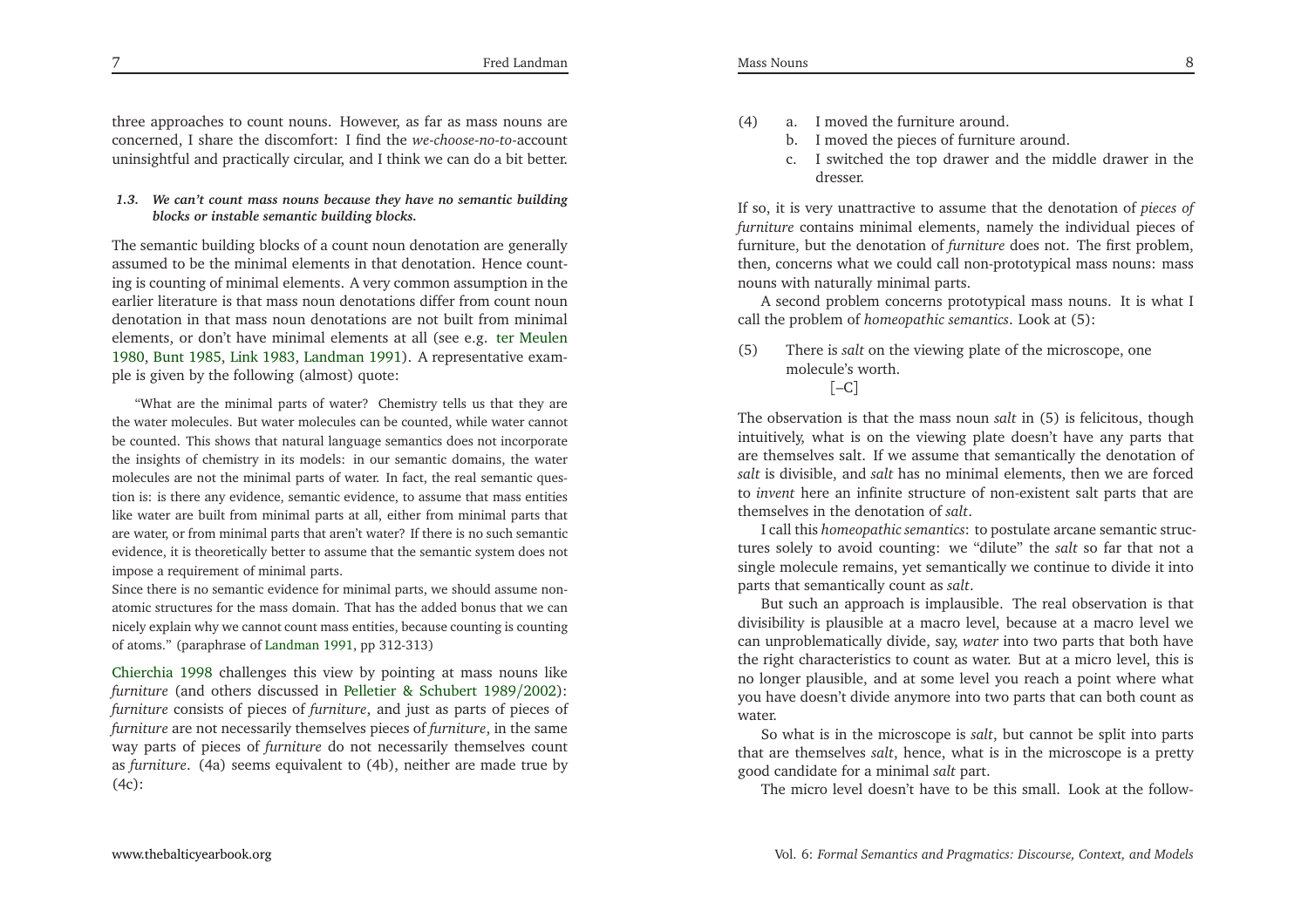ing <sup>p</sup>icture: It's <sup>a</sup> <sup>p</sup>iece of wallpaper, of the kind that <sup>I</sup> would call in



Dutch *driehoekjesbehang, triangle-patterned wallpaper*, wallpaper with little triangles.

Now, there is <sup>a</sup> sense in which any par<sup>t</sup> of <sup>a</sup> <sup>p</sup>iece of trianglepatterned wallpaper can be called triangle-patterned wallpaper, even if it doesn't have the pattern on it (i.e. <sup>a</sup> <sup>p</sup>iece that was cut out of <sup>a</sup> role of triangle-patterned wallpaper). But there is another sense, and that is the one <sup>I</sup> am interested in here, in which in order for <sup>a</sup> <sup>p</sup>iece of wallpaper to count as *triangle-patterned wallpaper*, it must contain the pattern, i.e. <sup>a</sup> triangle. In this sense, if <sup>I</sup> cut <sup>a</sup> circle out of the triangle patterned wallpaper above as in A, <sup>I</sup> wouldn't call the <sup>p</sup>iece<sup>I</sup> have cut out *driehoekjesbehang*, but if <sup>I</sup> cut it as in B, <sup>I</sup> would: On



this interpretation, the circular <sup>p</sup>iece in <sup>B</sup> can no longer be cut into two parts, each of which counts itself as *driehoekjesbehang*. And this <sup>p</sup>iece can be par<sup>t</sup> of <sup>a</sup> *partition* of the <sup>p</sup>iece of wallpaper into parts that all count as *driehoekjesbehang*, but cannot themselves be split into two parts that both count as *driehoekjesbehang*. And these parts aregood candidates for (contextually provided) minimal parts. Note that



the division into *two* parts that *both* count as *driehoekjesbehang* is important here, because we are concerned with *count*. If we take one <sup>p</sup>iece of *driehoekjesbehang* we can often divide that into two <sup>p</sup>ieces, *one* of which continues to count as *driehoekjesbehang*, while the other does not. <sup>I</sup> call this *shaving*: the <sup>p</sup>iece that still counts as *diehoekjesbehang* after you have cut off <sup>a</sup> snippet counts as *the same <sup>p</sup>iece* of *driehoekjesbehang*, just as <sup>a</sup> clean-shaven version of me counts as the same person. This means that <sup>I</sup> assume that the division into minimal parts is <sup>a</sup> division *up to intensional identity* (the relation that makes the shaved version and the unshaved version of me count as *one*). <sup>I</sup> will refrain from developing this par<sup>t</sup> of the theory, but <sup>I</sup> do assume that anappropriate intensional identity relation has to be added.

Examples like this can be multiplied for mass nouns denoting patterned materials. They show that the idea that elements in the denotation of <sup>a</sup> mass noun can always be split into parts that are also in the denotation of the mass noun is unwarranted.

In many respects the theory developed in [Chierchia](#page-33-5) [\(2010](#page-33-5)) moves back from the proposals in [Chierchia](#page-33-4) [\(1998\)](#page-33-4) towards the homeopathic theory. [Chierchia](#page-33-5) [\(2010\)](#page-33-5) assumes that you cannot count mass nouns because the minimal elements in the denotation of the mass noun can be, what he calls, *instable*, where an element in <sup>a</sup> denotation <sup>N</sup> is instable if it is vague whether the element should count as one or as two.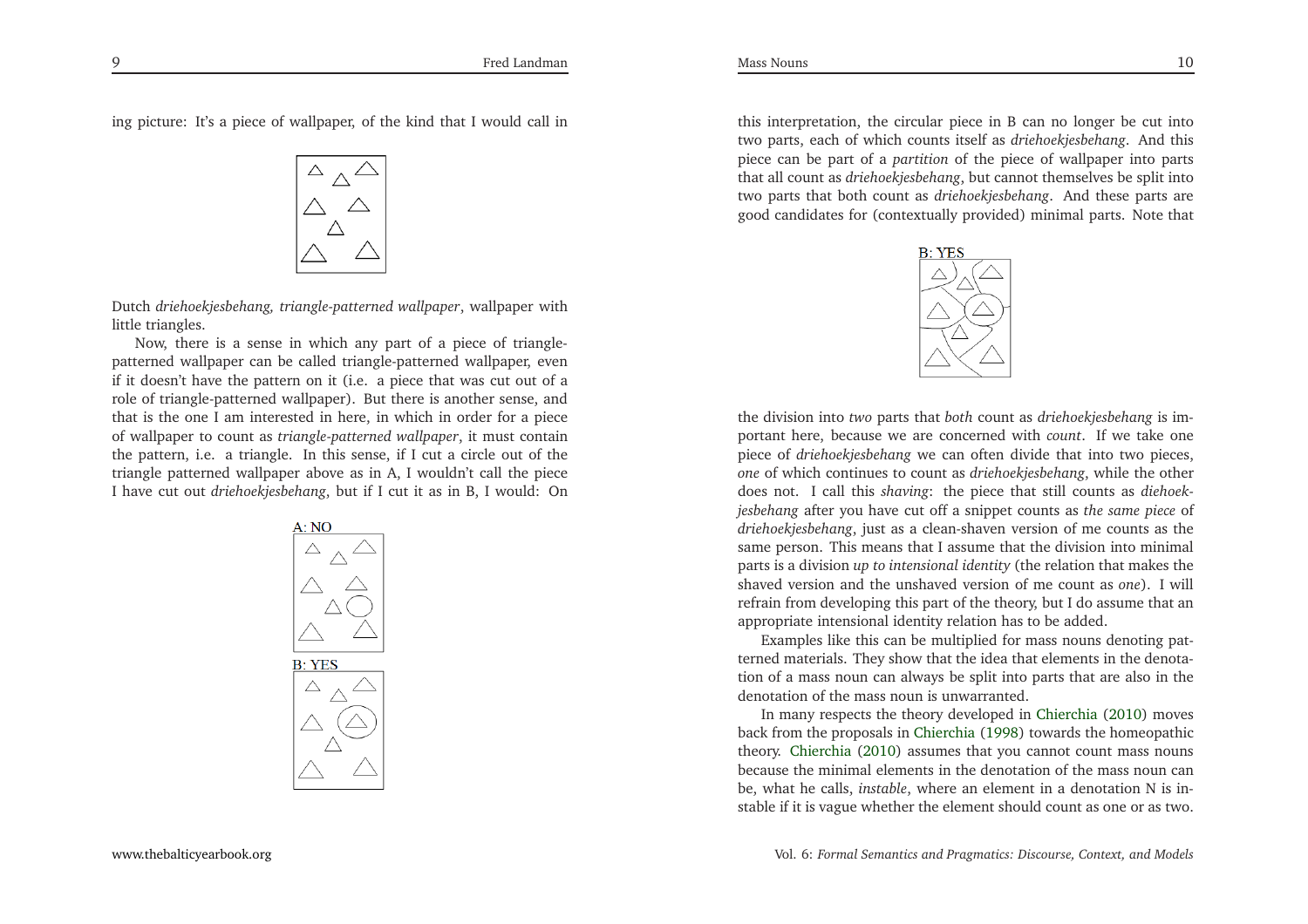Mass Nouns

Obviously if you don't know of your minimal elements whether theycount as one or as two or as many, you can't count them.

Since [Chierchia](#page-33-4) [\(1998](#page-33-4)) argues that this situation is not what goes on in the denotation of nouns like furniture, in the recent paper, Chierchia pooh-poohs the importance of mass nouns like furniture, movingto a position that, after all, these aren't really 'real' mass nouns.

<sup>I</sup> find this move disappointing, and will argue later in this paper that *furniture* nouns really are 'real' mass nouns (though 'neat' ones). Neither am <sup>I</sup> charmed by the analysis in terms of instable minimal elements, because <sup>I</sup> think that, on closer view, this is just <sup>a</sup> variant of the homeopathic theory: while the theory doesn't assume that you can continue to divide elements in <sup>a</sup> mass noun denotation infinitely, i.e. smaller and smaller, it seems to assume that you *can* divide them *indefinitely*, smaller and smaller, approaching but never surely reaching the'true' non-vague minimal elements.

The problem is that this theory is also homeopathic. The cases of *salt in the microscope* and *triangle-patterned wallpaper* are as problematic for Chierchia's later theory as they are for the 'no minimal elements' theory: what there is in the microscope is not an instable element in Chierchia's sense. In fact, pu<sup>t</sup> *two* molecules in the microscope: in that case you can partition the salt into two parts, neither of which can be partitioned into salt. Also in this case, there is *salt* in the microscope, but not instable salt in Chierchia's sense: the two-molecule structure can only be bi-partitioned into parts that count as salt that cannot themselves be bi-partitioned into salt. The instability that Chierchia requires for mass noun denotations ('don't know whether it's oneor two') is absent.

The same is true in the case of *driehoekjesbehang*: none of the parts in the partition indicated for the triangle-patterned wallpaper are instable in Chierchia's sense, because they can only count as one. Yet, wecannot count *triangle-patterned wallpaper*.

<sup>I</sup> think that the homeopathic account, whether in the classical formor in the form of [Chierchia](#page-33-5) [\(2010](#page-33-5)), is untenable.

# 1.4. We can't count mass nouns because they have vague building blocks.

This is suggested by [Chierchia](#page-33-4) [\(1998](#page-33-4)). [Chierchia](#page-33-5) [\(2010](#page-33-5)) can be regarded as his way of making this suggestion precise in such <sup>a</sup> way that

the vagueness involved distinguishes mass nouns from count nouns: mass nouns have instable minimal elements, while count nouns have stable minimal elements. <sup>I</sup> am not denying that Chierchia's notion of instability may be <sup>a</sup> useful notion. <sup>I</sup> do not think though that it can be used to distinguish mass nouns from count nouns, and <sup>I</sup> do not thinkthat it can be used to explain why mass nouns cannot be counted.

As [Chierchia](#page-33-5) [\(2010](#page-33-5)) realizes very well, other notions of vagueness discussed in the vagueness literature are patently not notions that tell mass nouns apar<sup>t</sup> from count nouns, and hence cannot be used to distinguish the two.

### **-Cardinal vagueness**

Look at the examples in (6):

(6) a. How many *quarks* are there in the water in the sea?  $[+C]$  b. #There is more than two *water* in the sea.  $\lceil -C \rceil$ 

We don't know how many quarks there are in the water, and the number may even be truly undetermined (because of quantum mechanics). But that doesn't preven<sup>t</sup> *quar<sup>k</sup>* from being count, and (6a) from being felicitous. We don't know how many minimal parts of water there are in the sea, but arguably, whatever the number, it's more than two: if we divide the water naturally into two parts that are water, normally these will divide themselves into parts that are water. So the statement in (2b) should be true in <sup>a</sup> natural context; but, of course, that doesn'tmake it felicitous.

**-Borderline vagueness** Maybe we can assume that the denotation of mass nouns like *salt* is generated from building blocks that are not salt, nor non-salt, but *borderline* salt. The problem is that in the nominal domain, borderline vagueness is typically found with *classifier nouns, count nouns that include <sup>a</sup> quantitative size dimension* in their meaning, like *grain* and *heap*:

-you have to have the right size to be <sup>a</sup> grain, and the right size to be <sup>a</sup> heap, and what is the right size is vague, precisely because the meanings of these count nouns involves <sup>a</sup> *quantitative dimension*, and this is what brings in problems like the Sorites paradox. But prototypicalmass nouns like *water* and *salt* are not vague in this sense.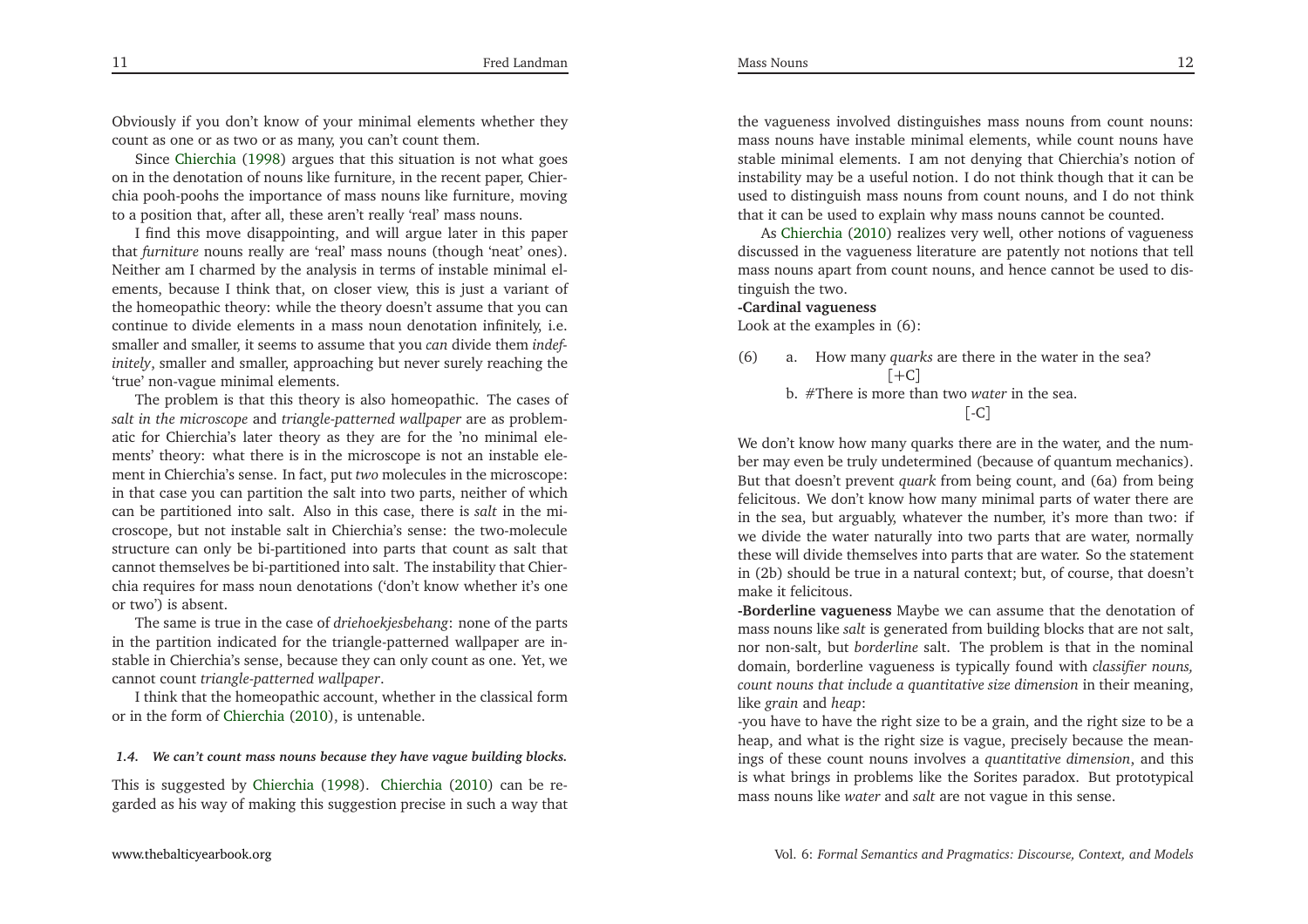# **-Higher-order vagueness**

 On accounts of higher order vagueness, it is not the set of atoms which is vague, but the whole part-of structure itself. Such an account needsto be formalized, of course.

Chierchia's [\(2010](#page-33-5)) account can be understood as an analysis in this spirit, and so can the analysis that <sup>I</sup> will presen<sup>t</sup> here (though <sup>I</sup> don'tthink of it in terms of vagueness myself).

So <sup>I</sup> have nothing as such against the idea that we cannot count mass noun denotations because they involve higher order vagueness, and count nouns do not, since it may well be possible to reformulatemy account in those terms.

### *1.5. We cannot count mass noun denotations because we cannot pull thesemantic building blocks out of the mass noun denotation.*

In the analysis of [Chierchia](#page-33-4) [\(1998](#page-33-4)), count nouns have access to the set of building blocks, while mass nouns do not. The account can beillustrated with the Dutch triple in (7):

| (7) | meubel         | meubels                                          | meubilair |
|-----|----------------|--------------------------------------------------|-----------|
|     |                | piece of furniture pieces of furniture furniture |           |
|     | singular count | plural count                                     | mass      |

For the count noun, Chierchia follows Hoeksema's [\(1983](#page-33-6)) account, in which the singular noun denotes <sup>a</sup> set of atoms, the <sup>p</sup>lural noun denotes the closure of that set under sum *minus the set of atoms*. The mass noun-for Chiarabia denotes the union of the two i.e. just the mass noun, for Chierchia, denotes the union of the two, i.e. just theclosure of the singular noun under sum:

- $*P = \{y: \exists X \subseteq P: y = \Box X\}$
- (8) *meubel* −→ $\rightarrow$  MEUBEL a set of atoms *meubels* $s \longrightarrow \quad *MEUBEL - MEUBEL$ *meubilair*−→ <sup>∗</sup>MEUBEL

This semantic choice was always unfortunate, in the light of the well known problems that Hoeksema's analysis of <sup>p</sup>lurals faces (as discussed in [Lasersohn](#page-33-7) [\(1988](#page-33-7)), [Rothstein](#page-34-7) [\(1992\)](#page-34-7), summarized in [Landman](#page-33-8) [\(2000](#page-33-8))). But the main idea of Chierchia's analysis can be maintained withouthaving to rely on Hoeksema's account. The essence of the analysis

is that the interpretations of the singular and <sup>p</sup>lural count noun are derived from <sup>a</sup> lexically provided set of atoms in terms of which we count, and the interpretation of the mass noun is not. The access to this set of atoms is preserved in the count noun interpretations, andthe interpretations of numericals refer to it.

We can easily deal with this, if we make our semantic representations <sup>a</sup> bit richer. Let the noun meaning be <sup>a</sup> pair, of which the first element is the standard interpretation, and the second element the Chierchia set, which is lexically provided, and semantically accessedby the interpretations of the numericals. Thus:

| (9) |                | $meubel \rightarrow \text{KUEUBEL}, \text{MEUBEL}$                                                | with MEUBEL |
|-----|----------------|---------------------------------------------------------------------------------------------------|-------------|
|     | a set of atoms |                                                                                                   |             |
|     |                | $meubes \longrightarrow \Leftrightarrow$ $\prec\ast$ MEUBEL, MEUBEL>                              |             |
|     |                | $meubilair \longrightarrow \qquad \Longleftrightarrow \qquad \leq \text{MEUBEL}, \qquad \qquad >$ |             |
|     |                |                                                                                                   |             |

On this account, the <sup>p</sup>lural and the mass noun have the same interpretation, but only the first allows access to the set of atoms MEUBEL, thesecond element of the pair.

As we will see below, my own proposal for the semantics of nouns like *furniture* is very close to this, excep<sup>t</sup> that in the theory to be developed, the second element of the pair <sup>p</sup>lays <sup>a</sup> different and more fundamental role.

On Chierchia's theory, the difference between the <sup>p</sup>lural *meubels* and the mass noun *meubilair* lies only in the lexical access to the set of atoms, there is no difference in structure. Since the theory is <sup>a</sup> genera<sup>l</sup> theory of mass nouns, mass nouns like *salt* and *mud* are assumed to have the same kinds of denotations:

(10)*salt* −→<∗MIN-SALT, – <sup>&</sup>gt; where MIN-SALT is <sup>a</sup> set of atoms

Chierchia assumes that the set MIN-SALT is vague, unlike the set of minimal elements of count nouns. As we have seen, it isn't clear what notion of vagueness would be at stake here (note that Chierchia's later theory is not <sup>a</sup> modification of the theory under discussion here, but <sup>a</sup>rejection of it.)

 As <sup>I</sup> see it, the main problem with the theory of [Chierchia](#page-33-4) [\(1998](#page-33-4)) is that the mass and the count denotations are so close that one seriouslywonders why languages have the mass-count distinction at all.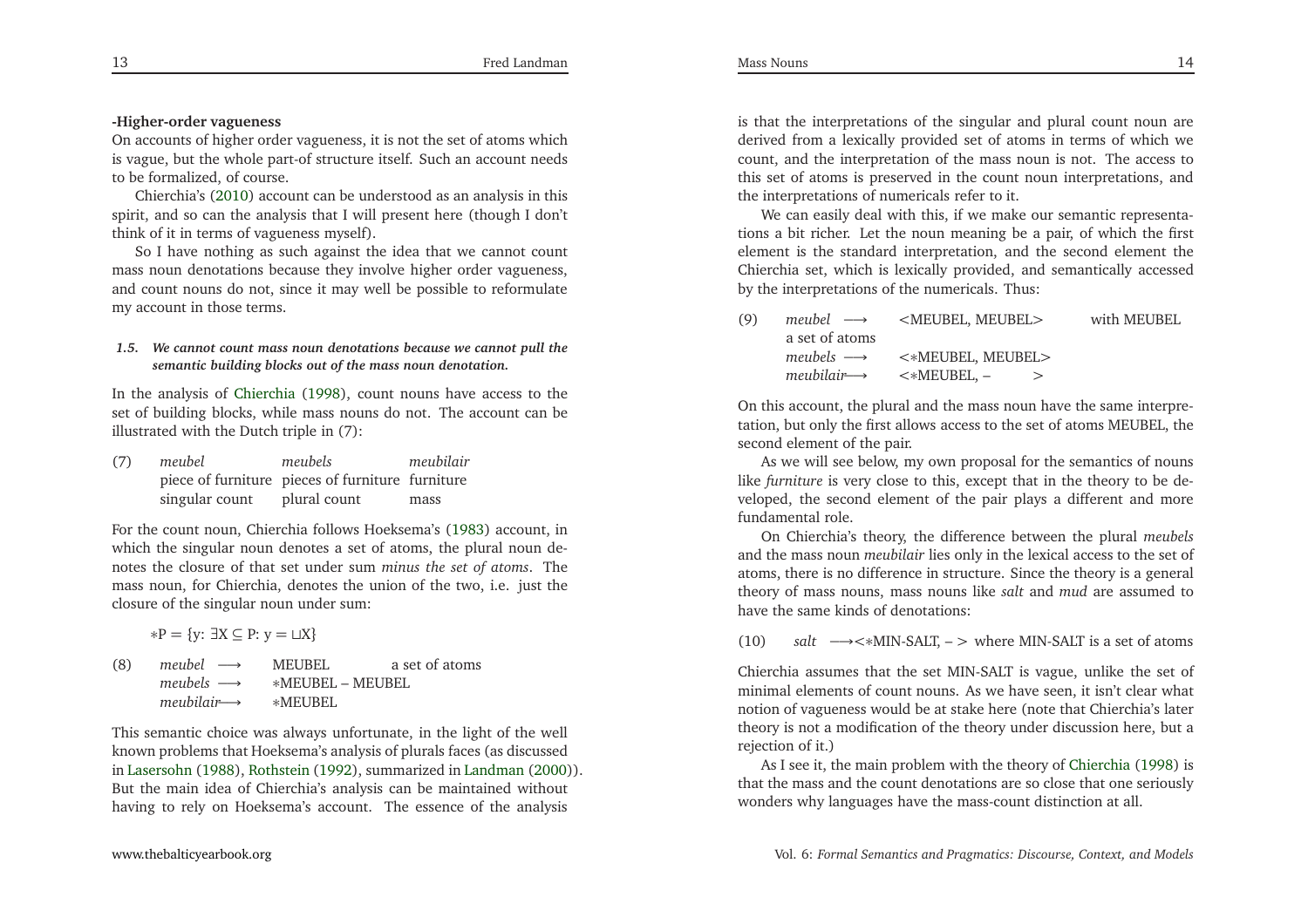We encode lexical access to the set of atoms only in count nouns, and hence mass nouns cannot be counted. But why don't they shift in context, when the set of atoms is made salient: The language easily allows me to package water into macro packages, but not into minimalwater parts:

- (11) a. <sup>I</sup> would like two coffees, two cognacs and two *waters*, please.
	- b. #There are far more than <sup>a</sup> billion *waters* in this cup of water

It seems that, if there isn't any deeper reason why we cannot count mass nouns than Chierchia <sup>g</sup>ives, the packaging in (11b) ought to be the most obvious one available. But it isn't. And is it just an imperfection of mass nouns that the set of atoms is not available? Why dolanguages bother distinguishing mass nouns and count nouns?

 <sup>A</sup> set of atoms is sitting at the bottom of the mass noun denotation and at the bottom of the count noun denotation. The theory postulates that it can be pulled out in the second case, but not in the first case, and this is why you can't count. The problem is that it is not particularly difficult to semantically or contextually pull <sup>a</sup> set of atoms out of an atomic structure. . . . <sup>a</sup> child can do it. And there, of course, is theproblem: the child doesn't do it.

### **2. VARIANTS**

### *2.1. Counting and non-overlap.*

All theories of count nouns that define counting in terms of <sup>a</sup> partial order take care to distinguish the order relative to which counting takes <sup>p</sup>lace from the partial order these things stand in in the mass domain. In all these theories, there is <sup>a</sup> counting function that will count <sup>a</sup> <sup>p</sup>lurality in count denotation <sup>X</sup> in terms of its parts in <sup>X</sup> that count asone.

 For prototypical count nouns, these parts that count as one will not overlap in the mass sense either, they will have no par<sup>t</sup> in common: i.e. prototypically the denotations of *boy*, *soccer ball* and *planet* are sets of the elements that are mutually disjoint. But mass overlap is, of course, not impossible: my two hands and my ten fingers are objects in the count domain, and there are predicates like body par<sup>t</sup> that may include them all. But the way counting works is that, if we can count entities simultaneously as one, the partial order in terms of which the counting is done, starts from the elements that count as one, and *ignores their potential mass overlap*, i.e. the count domain treats these entities *as if* they do not overlap.

As we said, prototypically count nouns have minimal elements that do not overlap in the first <sup>p</sup>lace. As [Rothstein](#page-34-4) [\(2010\)](#page-34-4) argues, nouns that include overlapping entities normally restrict their denotation to eliminate the overlap. Thus, we may count <sup>a</sup> fence structure pu<sup>t</sup> up byfour farmers as one fence, or as four fences, but not normally as five.

There are situations where the overlap is not eliminated. Recently, <sup>I</sup> ordered <sup>a</sup> set of Krifka-Rothstein Outfits For All Occasions (cf. [Krifka](#page-33-9)[\(2009](#page-33-9))):

1. The pants and the shirt (for informal meetings)

 2. The pants and the shirt and the tie (for informal meetings with Europeans)

 3. The pants and the shift and the jacket (for formal meetings)

 4. The pants and the shirt and the tie and the jacket (forformal meetings with Europeans)

 5. The pants and the shirt and the tie and the jacket andthe vest (in case <sup>I</sup> ge<sup>t</sup> invited to dine at High Table)

And, <sup>I</sup> have <sup>a</sup> fitting *kipah*, *yarmulka*, in case any of these occasions involves <sup>a</sup> religious ceremony, which makes all together <sup>10</sup> outfits (infact, there are more combinations, but <sup>I</sup> don't have occasions for them).

As [Krifka](#page-33-9) [\(2009](#page-33-9)) argues, these outfits are intensional entities, in that they do not all simultaneously exist in one and the same situation. And in fact, this is shown in the following counting situation:

(12) *Customs officer:* What's in the suitcase?*Me:* My Krifka-Rothstein outfits. *Customs officer:* How many outfits?*Me:* Ten. *Customs officer:* <sup>I</sup> am sorry Sir, custom regulations are that youcan only bring five outfits into the country.

*Me:* Ok, leave out the *kipah*.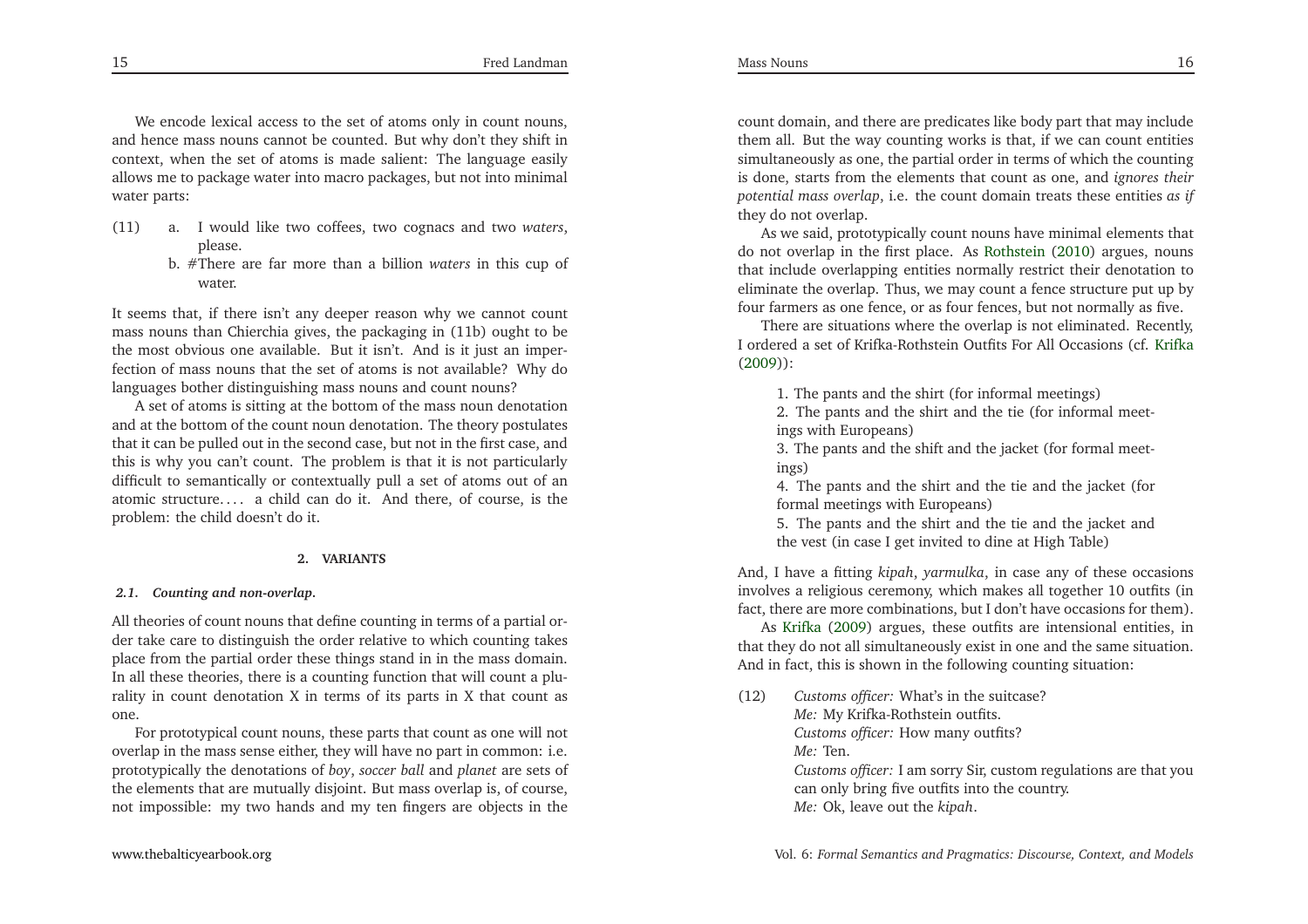(12) is, of course, unnatural: the counting has at most joke status. Realcounting is what we find in (13):

(13) There will be no religious ceremonies this trip, so only five outfits are relevant.

For the arithmetic to come out correctly here, we must count each outfit as one, and *ignore the mass overlap*. We do this either by packaging treating each sum of clothing as an atomic individual in its own right (following [Link](#page-33-10) [1984](#page-33-10))—or by defining <sup>a</sup> new count part-of relation on the sums of clothing, which too treats the mass overlap as irrelevant (following [Krifka](#page-33-2) [1989\)](#page-33-2). And we *must* do this, because, as Krifka <sup>1989</sup> stresses, counting is an additive measure in that <sup>1</sup>+1=<sup>2</sup> only holds for1's that do not overlap, and in the count domain <sup>1</sup>+<sup>1</sup> is indeed 2.

So, we all agree, then, that count means non-overlap, or overlap made irrelevant. If so, maybe the problem with counting in the mass domain is *overlap*, or *overlap not made irrelevant*. This is the underlyingidea of the presen<sup>t</sup> analysis.

### *2.2. Variants*

All the proposals discussed so far can be seen as being formulated oneway or other in terms of *underspecification*:

-Mass is mass because it isn't specified as count.

-Mass is mass because it isn't equipped with <sup>a</sup> counting function

 -Mass is mass because looking down in <sup>a</sup> mass denotation, you don'tsee any building blocks.

-Mass is mass because looking down in <sup>a</sup> mass denotation, you don'tsee the building blocks clearly.

-Mass is mass because you see the building blocks all right, but cannotpull them out.

My proposal is formulated in terms of *overspecification*: <sup>I</sup> propose that when you look down in <sup>a</sup> mass denotation you see *too many building blocks*. And hence, when you count building blocks in <sup>a</sup> mass denotation, *you will count them wrong*. We will take our inspiration from the following example. The <sup>p</sup>icture shows <sup>a</sup> body of water, and sentence(14), with mass noun *salt*, is felicitous and true:

(14) There is *salt*[–C] in the water, two molecules worth.



Now, there is two molecules worth of salt in the water. But *which* two molecules?

 $SALT_1+SALT_2$  or  $SALT_3+SALT_4$ ?



On the perspective on which we count, we have two *variants* of salt each with two non-overlapping building blocks (in the example, themolecules): SALT<sub>1</sub>+SALT<sub>2</sub> *versus* SALT<sub>3</sub>+SALT<sub>4</sub>. For counting we *choose* one of these variants, and we count relative to it.

<sup>I</sup> am proposing here that for mass noun denotations we do not make the choice between these variants: as far as the mass denotation of *salt* is concerned, it is equally appropriate to regard the salt as being built from  $\text{SALT}_1+\text{SALT}_2$  as it is to regard it as being built from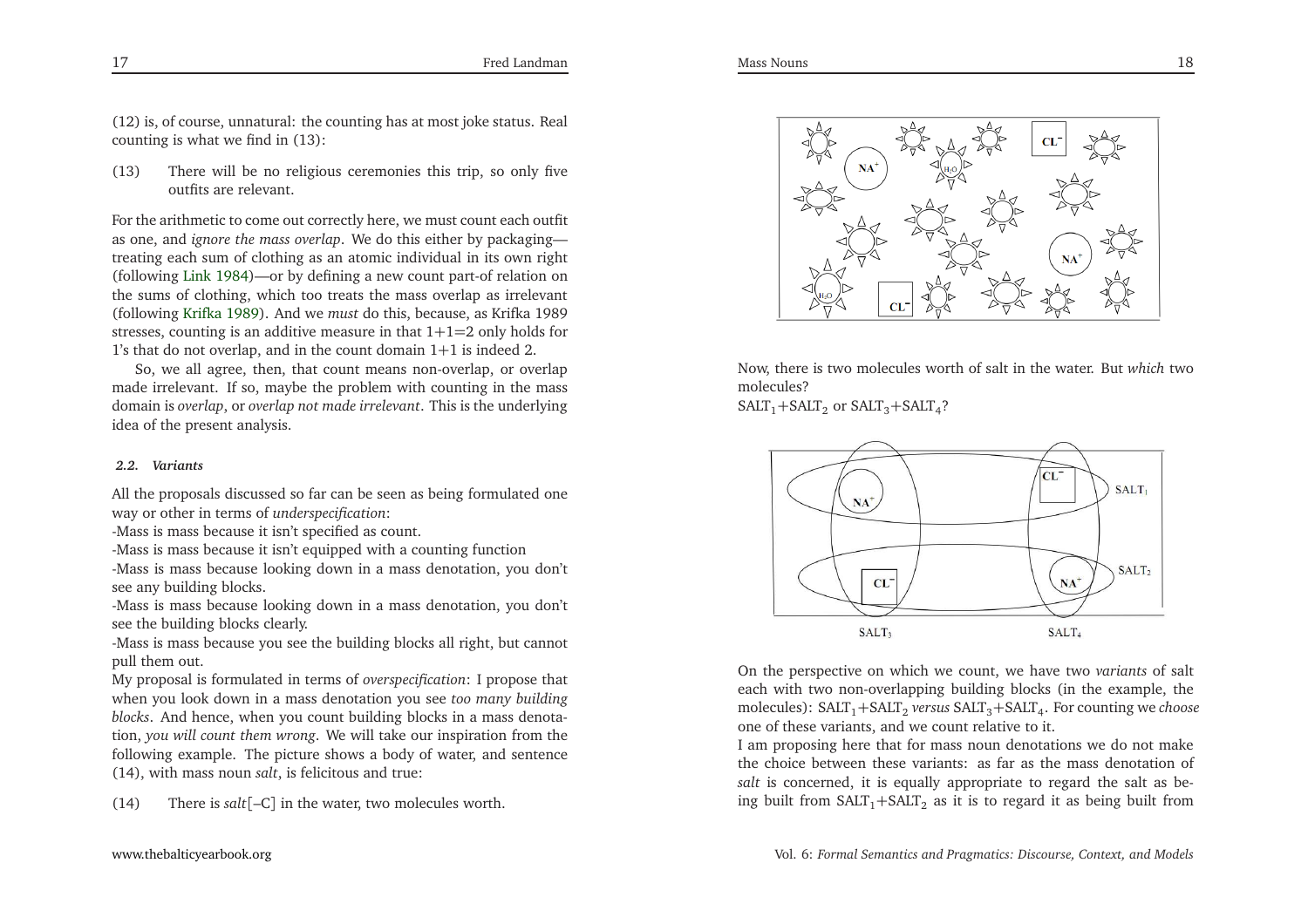SALT3+SALT4, and in fact, we don't make the choice and *regard the salt as built, simultaneously if you want, from both variants*. Thus, the mass perspective *merges* all variants into one part-of structure, so to say scrambles them and <sup>g</sup>ives (in the example) four *overlapping* buildingblocks.

We assume that counting is counting of semantic building blocks. If you insist on counting the building blocks in the denotation of the mass noun *salt*, you will count overlapping building blocks (four, in the example), *and you are guaranteed to count wrong!*This is the proposal of the presen<sup>t</sup> paper:

*The denotations of mass nouns cannot be counted, becausecounting goes wrong!*

On this proposal, the reason you cannot count prototypical mass noun denotations is not 'vertical': it's not that when you look down you see nothing, or nothing very well. The reason is 'horizontal': when you look around you at the other building blocks, you see <sup>a</sup> multitude ofoverlapping building blocks coming from different variants.

In general, we ge<sup>t</sup> variants by dividing objects into parts in different ways, without making <sup>a</sup> choice between these different ways of division. We took the case of salt dissolved in water as our model. But many other cases come to mind. The unit structure of <sup>a</sup> crystal like *diamond* forms <sup>a</sup> lattice structure. But the structure is par<sup>t</sup> of <sup>a</sup> larger lattice structure and there is more than one way of partitioning the crystal into its crystal units: Division <sup>A</sup> is not more 'real' than division B: What about, say, *gold*, which in its metal state is neatly built up from gold atoms? Where are the variants? If you insist, <sup>I</sup> will maintain that each *gold* atom in your ring is built from <sup>79</sup> nucleons and <sup>79</sup> electrons, but for each gold atom, one of its electrons wanders freely through your ring. Now, *with which electron* does each gold atom form <sup>a</sup> goldatom?

 Chemistry, <sup>I</sup> think, doesn't care, since chemistry doesn't really countgold-atoms, it *measures* how much gold there is.

<sup>I</sup> will not go down further on the path of speculating how we ge<sup>t</sup> variants <sup>g</sup>iven various chemical substances. <sup>I</sup> take the model as an *inspiration* for the semantics of mass nouns, rather than as <sup>a</sup> straitjacket to fit chemistry into. <sup>A</sup> better <sup>p</sup>icture of the semantics of prototypicalmass nouns is the following.



Take <sup>a</sup> big juicy slab of meat. With [Chierchia](#page-33-4) [\(1998\)](#page-33-4), <sup>I</sup> think that we can think of this as being built from minimal parts. Not natural meatparts, but minimal parts that are appropriately minimal in <sup>a</sup> context. For instance, they are the <sup>p</sup>ieces as small as <sup>a</sup> skilled butcher, or our special finegrained meat-cutting machine can cut them. Suppose the meat cutting machine consists of two sharp knife-lattices that cut the meat from left to right, and then from front to back, snap-snap. Thiswill cut the meat into very many minimal meat <sup>p</sup>ieces.

But if <sup>I</sup> move the knife-lattices slightly, the front-back knife to the left, the left-right knife to the front, and cut snap-snap, <sup>I</sup> ge<sup>t</sup> <sup>a</sup> different partition into minimal meat <sup>p</sup>ieces. And of course, there are many ways of moving the knives. All these partitions cut into <sup>p</sup>ieces which, in context, can count as minimal meat <sup>p</sup>ieces. None of these partitions has <sup>a</sup> privileged status, and none of these partitions provides *its* minimal <sup>p</sup>ieces with the privileged status of being the 'real' minimal <sup>p</sup>ieces. On my view, all of these <sup>p</sup>ieces count equally as minimal meat <sup>p</sup>ieces inthe context <sup>g</sup>iven, and the meat is built from all of them.

Similarly for the case of *driehoekjesbehang* discussed above. We gave one partition into minimal <sup>p</sup>ieces of *driehoekjesbehang* above, but, of course, there are many other such partitions. Since it is <sup>a</sup> partition, each partition will consist of one square and some space. Since there is enough space that needs to be divided up, many partitions exist, andhence *driehoekjesbehang* is built from minimal <sup>p</sup>ieces of *driehoekjesbe-*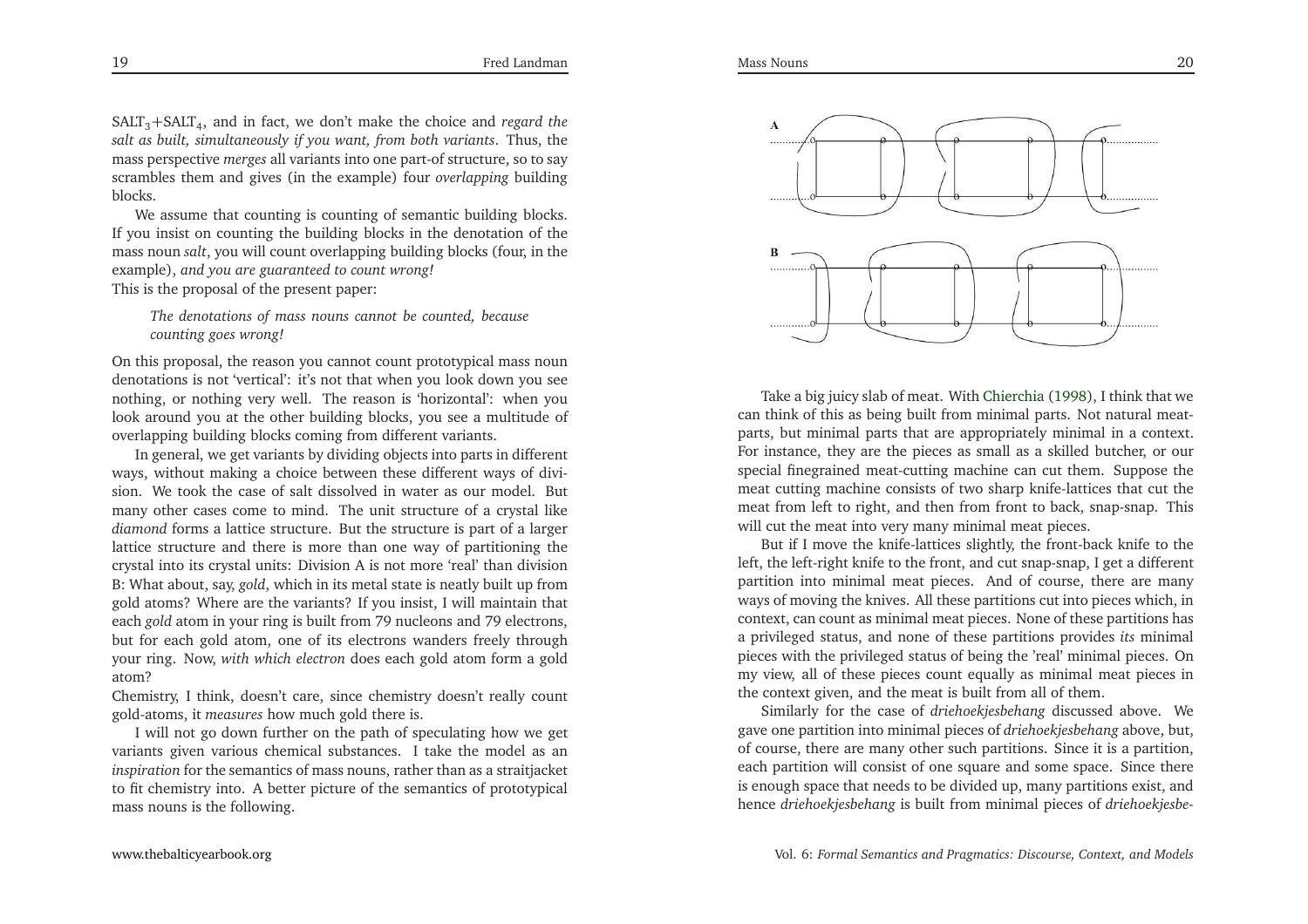*hang*, many of which overlap.

In fact, <sup>I</sup> think this case is instructive as <sup>a</sup> model even for mass nouns like *water*. When we think of partitioning <sup>a</sup> body of water, up to water molecules, we may be inclined to regard the structure as consisting of non-spatio-temporally realized Mickey Mouse molecules: And



the two minimal elements are two molecules. But *the space between the molecules* is par<sup>t</sup> of the body of water and shouldn't be ignored. Which means that here too we can argue that <sup>a</sup> minimal element in the denotation of the mass noun *water* will be something that consists of some essential structure (a Mickey Mouse) and some space. And again, there are many ways of dividing the space, and hence, manyways of partitioning the water into minimal mass-parts.

In sum: <sup>I</sup> propose that mass noun denotations are built from overlapping building blocks coming from <sup>a</sup> multiplicity of simultaneous variants, different ways of dividing the stuff into minimal parts. Count noun denotations, on the other hand, are built from building blocks that are, or are made, non-overlapping, denotations that form <sup>a</sup> singlevariant.

### **3. REGULAR SETS**

We want to build <sup>a</sup> theory of mass and count noun denotations that generalizes the standard Boolean semantics for count nouns to include mass nouns, based on the idea that mass noun denotations are built from simultaneous variants. In this, we want to stay as close to the Boolean semantics as we can.

We start by spelling out <sup>a</sup> list of standard notions.

We assume that the domain in which mass nouns and count nouns are interpreted forms <sup>a</sup> complete atomic Boolean algebra **BOOL** <sup>=</sup> <sup>&</sup>lt;BOOL, ⊑,¬,⊔,⊓, 0,1<sup>&</sup>gt;.

Let 
$$
X \subseteq
$$
 BOOL.  
\* $X = \{b \in$  BOOL:  $\exists Y \subseteq X : b = \sqcup Y\}$ 

Let  $x,y \in \text{BOOL} \setminus \{0\}$ <sup>x</sup> and <sup>y</sup> are *disjoint* iff <sup>x</sup> <sup>⊓</sup> <sup>y</sup>=<sup>0</sup> x and y *overlap* iff x  $\sqcap$  y ≠0

Let X <sup>⊆</sup> BOOL–{0} <sup>X</sup> is *disjoint* iff <sup>∀</sup>x,y <sup>∈</sup> X: <sup>x</sup> and <sup>y</sup> are disioint X *overlaps* iff <sup>X</sup> is not disjoint.

Two (non-zero) elements overlap if they have <sup>a</sup> non-zero par<sup>t</sup> in common (x <sup>⊓</sup> y), otherwise they are disjoint. <sup>A</sup> set is disjoint if any two elements in it are disjoint.

X is maximally disjoint in Y iff X is disjoint and  $X \subseteq Y$  and for every  $Z \subseteq Y$ : if Z is disjoint and  $Z \supseteq X$  then X=Z

<sup>X</sup> is *maximally disjoint* in <sup>Y</sup> if <sup>X</sup> is <sup>a</sup> disjoint subset of <sup>Y</sup> and adding anymore elements of <sup>Y</sup> to <sup>X</sup> makes <sup>X</sup> overlap.

<sup>x</sup> is <sup>a</sup> *minimal element* of <sup>X</sup> iff <sup>x</sup> <sup>∈</sup> X–{0) and for every  $y \in X-\{0\}$ : if  $y \subseteq x$  then  $y = x$ **min**(X) is the set of minimal elements of X.

A *generating set for* X is a set  $\textbf{gen}(X) \subseteq X - \{0\}$  such that: ∀x <sup>∈</sup> X: <sup>∃</sup><sup>Y</sup> <sup>⊆</sup> **gen**(X): <sup>x</sup> <sup>=</sup> <sup>⊔</sup><sup>Y</sup>

*Generating* here means *generating under complete sum.* If **gen**(X) is <sup>a</sup> generating set of X, then every element of <sup>X</sup> is generatedas the (complete) sum of elements in **gen**(X).

The following facts are important for our purposes:

 -If <sup>0</sup> <sup>∈</sup> X, <sup>0</sup> is generated by any set **gen**(X), since generation is under complete sum,  $\emptyset$  is a subset of every set, and ⊔ $\emptyset = 0$ .

-If **gen**(X) is <sup>a</sup> generating set of X, then **min**(X) <sup>⊆</sup> **gen**(X). This is because generation is under sum, and **gen**(X) <sup>⊆</sup> X. Minimal elements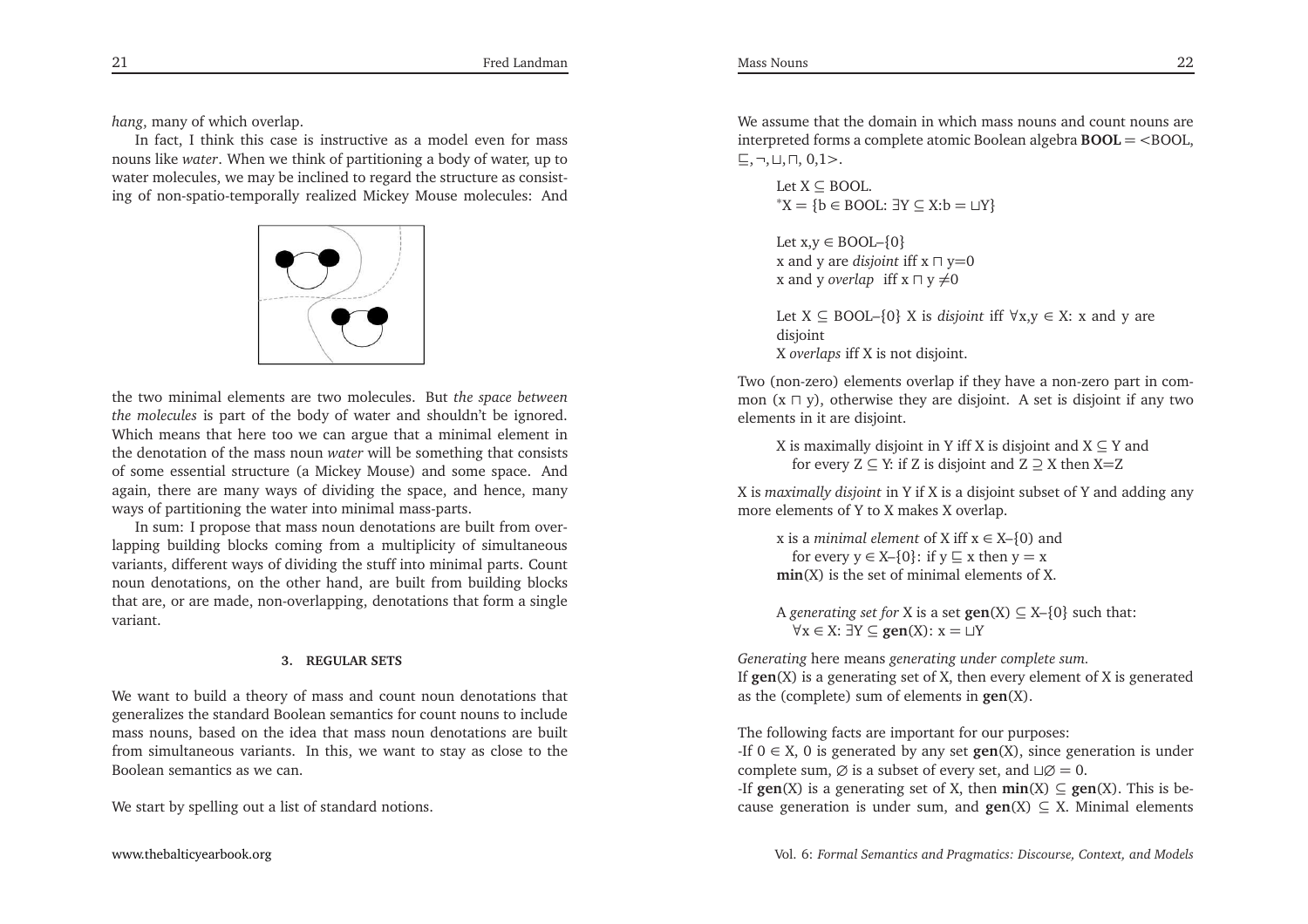in <sup>X</sup> can only be generated under <sup>⊔</sup> from **gen**(X) by being already in **gen**(X).

-But sets can have more than one set of generators. If <sup>X</sup> is itself <sup>a</sup> Boolean algebra, **min**(X) is <sup>a</sup> generating set for X, and hence so is anyset Y such that  $\min(X) \subseteq Y \subseteq X$ , including X itself.

So far all notions introduced are completely standard. We now usethese to introduce the notions we are after.

A *generated set* is a pair  $X = \langle X, \text{gen}(X) \rangle$ , with  $\text{gen}(X)$  a concrating set for **Y** generating set for X.

In the theory to be developed, the denotations of lexical nouns aregoing to be generated sets.

Standard notions are lifted to generated sets in the obvious way, For instance:

Let *<sup>X</sup>* <sup>=</sup> <sup>&</sup>lt;X,**gen**(X)>be <sup>a</sup> generated set *X* is *bounded* iff <sup>X</sup> is bounded <sup>X</sup> is bounded iff 0, <sup>⊔</sup><sup>X</sup> <sup>∈</sup> <sup>X</sup>

We now define the notion of <sup>a</sup> variant.

Let *<sup>X</sup>* <sup>=</sup> <sup>&</sup>lt;X,**gen**(X)>be <sup>a</sup> bounded generated set.

<sup>V</sup> is <sup>a</sup> *variant for <sup>X</sup>* iff 1. <sup>V</sup> is <sup>a</sup> maximally disjoint subset of **gen**(X)2. <sup>\*</sup>V is a subset of X such that  $\sqcup X \in {^*V}$ 

<sup>A</sup> variant for *<sup>X</sup>* is <sup>a</sup> maximally disjoint subset of **gen**(X) whose closure generates elements of X, including the top element <sup>⊔</sup>X.

The closure <sup>∗</sup><sup>V</sup> of variant <sup>V</sup> for *<sup>X</sup>* is <sup>a</sup> Boolean algebra with <sup>⊔</sup><sup>X</sup> as maximal element and <sup>V</sup> as the atoms. This means then that for each variant<sup>V</sup> for *<sup>X</sup>*, <sup>⊔</sup><sup>X</sup> is generated as <sup>⊔</sup>V.

<sup>X</sup> is *generated by variants* iff 1. For every <sup>x</sup> <sup>∈</sup> <sup>X</sup> there is some variant <sup>V</sup> for *<sup>X</sup>* such that  $x \in {}^*V$ 2. Every disjoint subset of **gen**(X) is par<sup>t</sup> of some variant <sup>A</sup> generated set *<sup>X</sup>* is generated by variants if every element of <sup>X</sup> is generated as the sum of atoms in some Boolean algebra <sup>∗</sup>V, with <sup>V</sup> <sup>a</sup> variant for *<sup>X</sup>*.

The second condition says that every disjoint subset can be extended to <sup>a</sup> variant. This condition guarantees that if <sup>Y</sup> is <sup>a</sup> disjoint subset of**gen**(X), then <sup>⊔</sup><sup>Y</sup> <sup>∈</sup> X.

Namely, by the second condition, <sup>Y</sup> is par<sup>t</sup> of some variant V. This meansthat <sup>⊔</sup><sup>Y</sup> <sup>∈</sup> <sup>∗</sup>V, and hence, by the definition of variant, <sup>⊔</sup><sup>Y</sup> <sup>∈</sup> X.

We now define the notions of Boolean parts of b, *<sup>X</sup>*-parts of b, minimal*<sup>X</sup>*-parts of b, *<sup>X</sup>*-generators of b:

| Let $b \in BOOL$ :                                    |                                                                                                              |
|-------------------------------------------------------|--------------------------------------------------------------------------------------------------------------|
| $(b] = \{y \in BOOL: y \sqsubseteq x\}$               | the Boolean part set of b                                                                                    |
|                                                       | (also called the ideal generated by b.)                                                                      |
| Let $b \in X$ .                                       |                                                                                                              |
| $\mathbf{ps}_X(b) = (b) \cap X$                       | the <i>X-part set of</i> b is the intersection<br>of the Boolean part set of b with X                        |
| $\min_{x}$ (b) = $\min(\text{ps}_{x}$ (b))            | the set of minimal X-parts of b                                                                              |
| Let X be a generated set, $b \in X$ .                 |                                                                                                              |
| $\text{gen}_X(b) = \text{ps}_X(b) \cap \text{gen}(X)$ | the set of generators of $\mathbf b$ in X is                                                                 |
|                                                       | the set of $X$ -parts of $b$ that are in                                                                     |
|                                                       | the set of generators for $X$ .                                                                              |
|                                                       | $\mathbf{ps}_X(b) = \langle \mathbf{ps}_X(b), \mathbf{gen}_X(b)\rangle$ the generated X-part set of b is the |
|                                                       | pair consisting of the X-part set of b<br>and the set of generators of b in X.                               |
|                                                       |                                                                                                              |

With this, we define <sup>a</sup> notion that is <sup>a</sup> bit stronger than the notion of <sup>a</sup>set generated by variants: <sup>a</sup> set closed under variants:

X is *closed under variants* iff for every  $b \in X$ :  $ps_X(b)$  is generated by variants.

So, if *X* is closed under variants it is not just  $X$  (=  $\mathbf{p}s_X(\square X)$ ) that is generated by variants, but the generated *<sup>X</sup>*-par<sup>t</sup> set of every element in<sup>X</sup> is as well.

for *<sup>X</sup>*.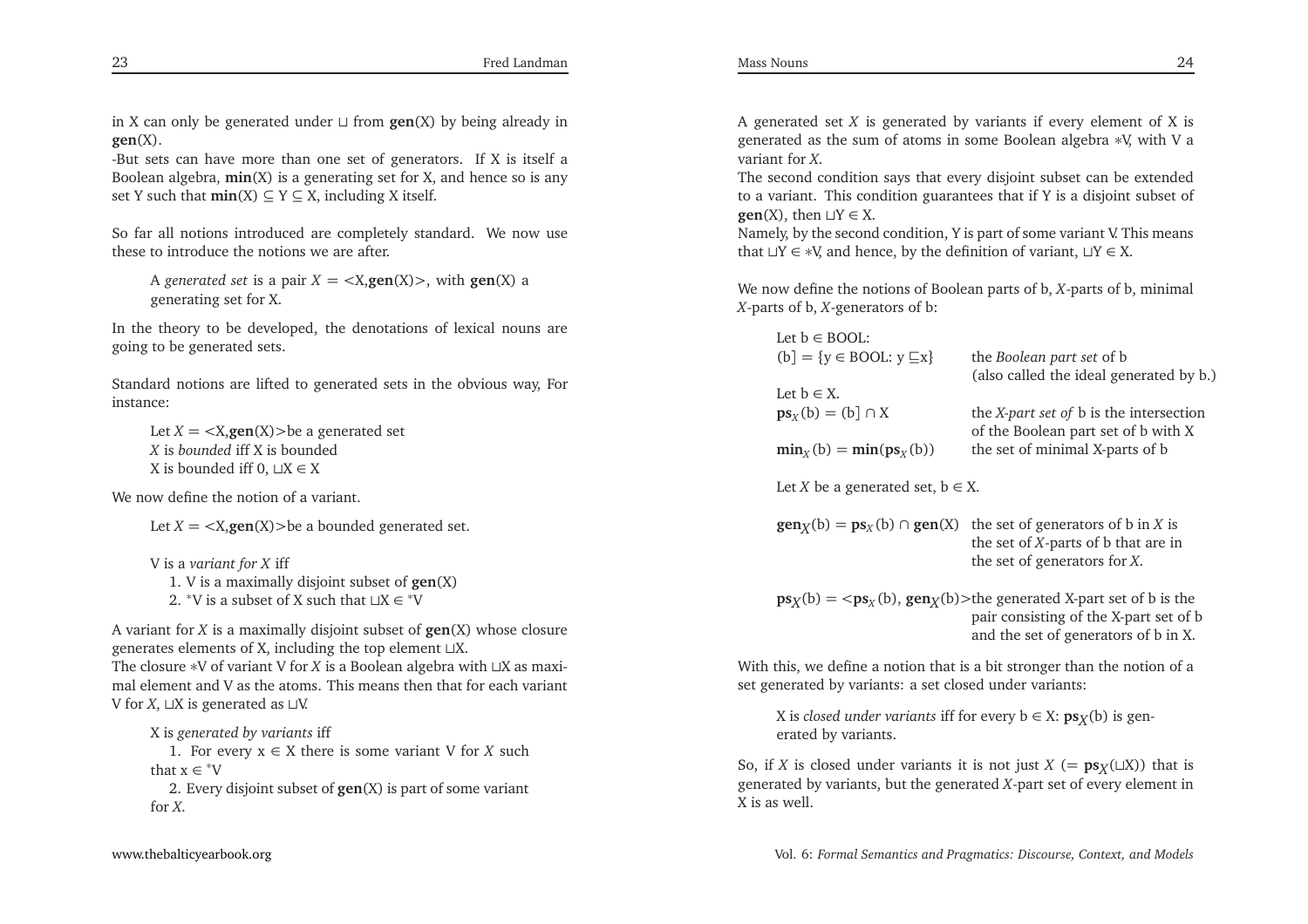Next we introduce the notion of Boolean relative complement:

Let  $x,z \in \text{BOOL}$  and  $x \sqsubseteq z$ 

¬*z*<sup>x</sup> <sup>=</sup> <sup>⊔</sup>{<sup>y</sup> <sup>∈</sup> (z]: <sup>x</sup> <sup>⊓</sup> <sup>y</sup> <sup>=</sup> <sup>0</sup>} The relative complement of <sup>x</sup> in <sup>z</sup> is the sum of all the Boolean parts of <sup>z</sup>that do not overlap x.

Let X <sup>⊆</sup> BOOL <sup>X</sup> is *relatively complemented* iff for every <sup>x</sup> and <sup>z</sup> in X: if  $x \subseteq z$  then  $\neg_z x \in X$ .

This means that for every  $b \in X$ ,  $ps_X(b)$  is closed under relative complement.

With these notions we define the notion of <sup>a</sup> *regular* set:

Let <sup>X</sup> be <sup>a</sup> bounded generated set.

*X* is *regular* iff *<sup>X</sup>* is *closed under variants* and *<sup>X</sup>* is *relatively complemented*.

We impose the following interpretation constraint on lexical nouns:

**Constraint on lexical nouns:**Mass nouns and count nouns denote regular sets.

(More precisely, *plural* count nouns denote regular sets. Singular countnouns denote sets <sup>&</sup>lt;V,V<sup>&</sup>gt; such that <sup>&</sup>lt;∗V,V<sup>&</sup>gt; is <sup>a</sup> regular set.)

**Fact 1:** If <sup>B</sup> is <sup>a</sup> complete atomic Boolean algebra withset of atoms ATOM<sub>B</sub>, then  $B = \langle B, ATOM_B \rangle$  is a regular set.

Fact 2: Let  $S = NA \cup CL$  be a disjoint subset of BOOL. Let SALT = {b ∈ S:  $|\min_{*S}(b) \cup NA| = |\min_{*S}(b) \cup CL|$ }<br>(SALT is the set of these sume of NA and CL elements) (SALT is the set of those sums of NA and CL elements, that arebuilt from as many NA-elements as CL-elements.)Then *SALT* <sup>=</sup> <sup>&</sup>lt;SALT,**min**(SALT)<sup>&</sup>gt; is <sup>a</sup> regular set.

Regular sets are meant to be generalizations of Boolean algebras thatstay as close to Boolean algebras as is possible.

The idea is that the denotation of <sup>a</sup> count noun is generated from a *single variant*, <sup>a</sup> set of non-overlapping elements. The mass noun denotation is <sup>a</sup> simultaneous multiplicity of such variants, each <sup>a</sup> Boolean algebra which represents <sup>a</sup> different way of partitioning the *same* stuff (i.e. with the same supremum). These Boolean algebras are scrambled together into <sup>a</sup> regular set, collecting the variants together in one set of generators. This means that the set of generators is going to contain mutually overlapping elements, since the variants represen<sup>t</sup> differentpartitions of the same stuff.

The guiding intuition about the set of generators, **gen**(X), of regular set *<sup>X</sup>* is that it is the set of *semantic building blocks*. And these are the things that we would want to count as *one*.

### **4. THE BOOLEAN INTUITIONS**

Regular sets generalize Boolean algebras. Regular sets are not always Boolean algebras. The question is: if we move away from Boolean algebras, aren't we <sup>g</sup>iving up on Boolean properties that motivated the Boolean approach to the semantics of count nouns in the first <sup>p</sup>lace? <sup>I</sup>will make <sup>a</sup> few remarks here.

#### **1. Cumulativity.**

If noun denotations are Boolean algebras, then they are cumulative, closed under sum. The validity of cumulativity for mass nouns and<sup>p</sup>lural nouns has been <sup>a</sup> motivating principle for the Boolean approach:

-If <sup>x</sup> and <sup>y</sup> are salt. then <sup>x</sup> <sup>⊔</sup> <sup>y</sup> is salt. -If <sup>x</sup> and <sup>y</sup> are horses, then <sup>x</sup> <sup>⊔</sup><sup>y</sup> are horses.

By moving to regular sets, it may seem that we are <sup>g</sup>iving up on cumulativity, since cumulativity is not valid for regular sets in general, because, unlike Boolean algebras, regular sets are not necessarily closed under sum. Counterexamples can be found in the set SALT definedabove:

Let Na  $\in$  NA and Cl<sub>1</sub>, Cl<sub>2</sub>  $\in$  CL.

Then Na  $\sqcup$  Cl<sub>1</sub> ∈ SALT and Na  $\sqcup$  Cl<sub>2</sub> ∈ SALT (since the amount of Na and Cl is the same).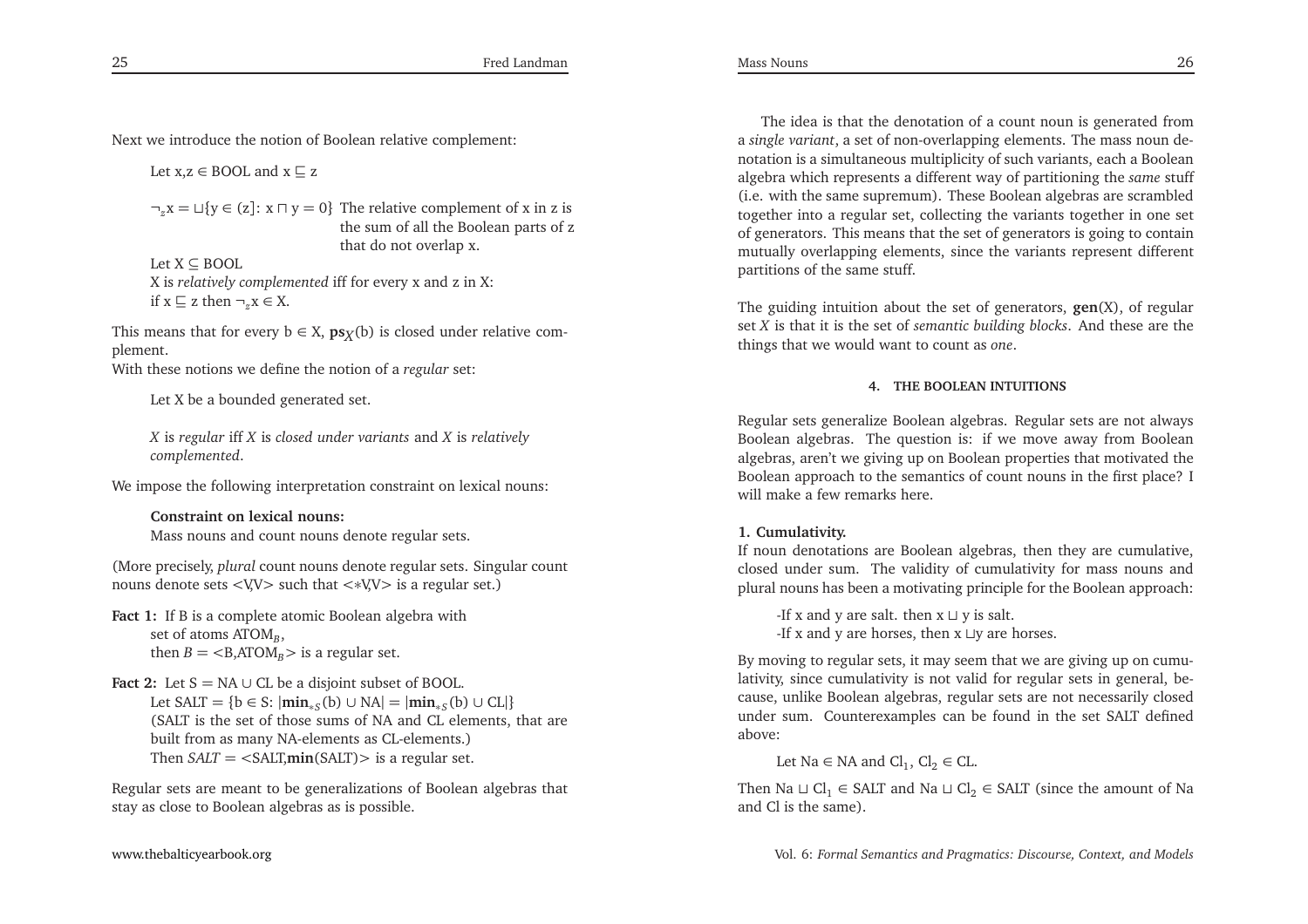However, (Na  $\sqcup$  Cl<sub>1</sub>)  $\sqcup$  (Na  $\sqcup$  Cl<sub>2</sub>) = Na  $\sqcup$  Cl<sub>1</sub>  $\sqcup$  Cl<sub>2</sub> ∉ SALT, since the amount of Na and Cl is not the same.

The observation is: cumulativity is not valid for salt with overlap<sup>p</sup>ing building blocks. To which <sup>I</sup> add: *and it shouldn't be!* Regular sets *do* satisfy the form of cumulativity that *is* intuitively valid(cf. [Krifka](#page-33-2) [1989](#page-33-2)):

-If <sup>x</sup> and <sup>y</sup> are salt *and <sup>x</sup> and <sup>y</sup> are disjoint* then <sup>x</sup><sup>⊔</sup><sup>y</sup> is salt.

Namely: if x, y ∈ SALT, and  $x \sqcap y = 0$ , then x is generated by a disjoint subset <sup>V</sup>*<sup>x</sup>* of **gen**(SALT) and <sup>y</sup> is generated by <sup>a</sup> disjoint subset Vy of gen(SALT), and since x and y are disjoint,  $V_x \cup V_y$  is disjoint. Since SALT is a regular set,  $V_x \cup V_y$  is part of a variant for SALT, and hence

 $\Box(V_x \cup V_y) \in \text{SALT}$ , which is  $x \Box y$ .

### **2. Remainder.**

Noun denotations are closed under remainder:

-Take some, but not all of the salt away, there is somethingleft, and what is left is salt.

This principle, of course, stays valid for lexical nouns, because what is left is the relative complement, and regular sets are closed underrelative complement.

What about complex noun <sup>p</sup>hrases? [Lønning](#page-33-11) [\(1987](#page-33-11)) assumes that both nouns and adjectives denote Boolean part-of sets. Since (x] <sup>∩</sup> (y] = (x ⊓<sup>y</sup>], intersecting <sup>a</sup> noun with an adjective automatically <sup>g</sup>ivesyou <sup>a</sup> set which is itself <sup>a</sup> Boolean par<sup>t</sup> set.

<sup>I</sup> am actually not following Lønning here even for count nouns: <sup>I</sup> assume that <sup>a</sup> count noun is generated by <sup>a</sup> disjoint set, but <sup>I</sup> am not requiring this set to be <sup>a</sup> set of atoms in **BOOL** (in this respec<sup>t</sup> <sup>I</sup> amfollowing [Krifka](#page-33-2) [\(1989](#page-33-2)), rather than [Link](#page-33-1) [\(1983](#page-33-1)) or [Landman](#page-33-12) [\(1989](#page-33-12))).

But what about intersective adjectives? Shouldn't they be Boolean? The answer is that we need to look at the semantics in each particular case, and if we do so, we can, <sup>I</sup> claim, ge<sup>t</sup> the right semantics withregular sets.

For instance, look at the locative modifier *in the shaker* and thenoun <sup>p</sup>hrase *salt in the shaker*. <sup>I</sup> think, with Lønning, that this noun <sup>p</sup>hrase ought to denote <sup>a</sup> regular set.

But note that the *semantics* of locatives will tell us that if something is in the shaker, its parts are in the shaker. And this means that it is not difficult to make sure compositionally that *salt in the shaker* denotes**ps***SALT*(b) for some b ∈ SALT: the salt-parts that are in the shaker (i.e. salt-parts that are par<sup>t</sup> of the sum of salt-parts that are in the shaker). Since *SALT* is <sup>a</sup> regular set, **ps***SALT*(b) is also <sup>a</sup> regular set, so the Lønning intuition is satisfied in this case.

But we don't *want* the semantics to work like this in all cases. In the count domain, numericals like *at least three* intersect with the noun interpretation, but their interpretation is not Boolean, and the intersection is not either, and shouldn't be.

Now think about adjectives in the mass domain, like *yellow*. If we assume that *yellow* is <sup>a</sup> property that mass entities only acquire *in some bulk*, then *yellow* is like *at least three* in the count domain, and we shouldn't expec<sup>t</sup> the noun <sup>p</sup>hrase to denote itself <sup>a</sup> regular set.

Let us assume that the salt is yellow:⊔(SALT)∈ SALT ∩ YELLOW. Let us assume that *yellow* comes in bulk and that the single salt molecule (NaCl) is not yellow:

 (NaCL)∈ SALT – YELLOW. We have <sup>a</sup> lot of salt, though, and the color comes in bulk, so intuitively taking that one molecule away leaves uswith yellow salt:

# <sup>⊔</sup>(SALT) – (NaCL)∈ SALT ∩ YELLOW.

 But this means that the denotation of *yellow salt* (on the bulkinterpretation) is not <sup>a</sup> regular set, since it is not closed under relative complement. And, <sup>I</sup> think, this is the way it should be: the case is com<sup>p</sup>letely parallel to that of *at least three boys* in the count domain, thedenotation of which is also not closed under relative complement.

The problem, then, is with Lønning's identification of intersective adjectives with Boolean adjectives, not with the generalization from Boolean denotations to regular sets. We can do the semantics on regular sets just as well as we did on Boolean sets (and, in some cases, wecan do better).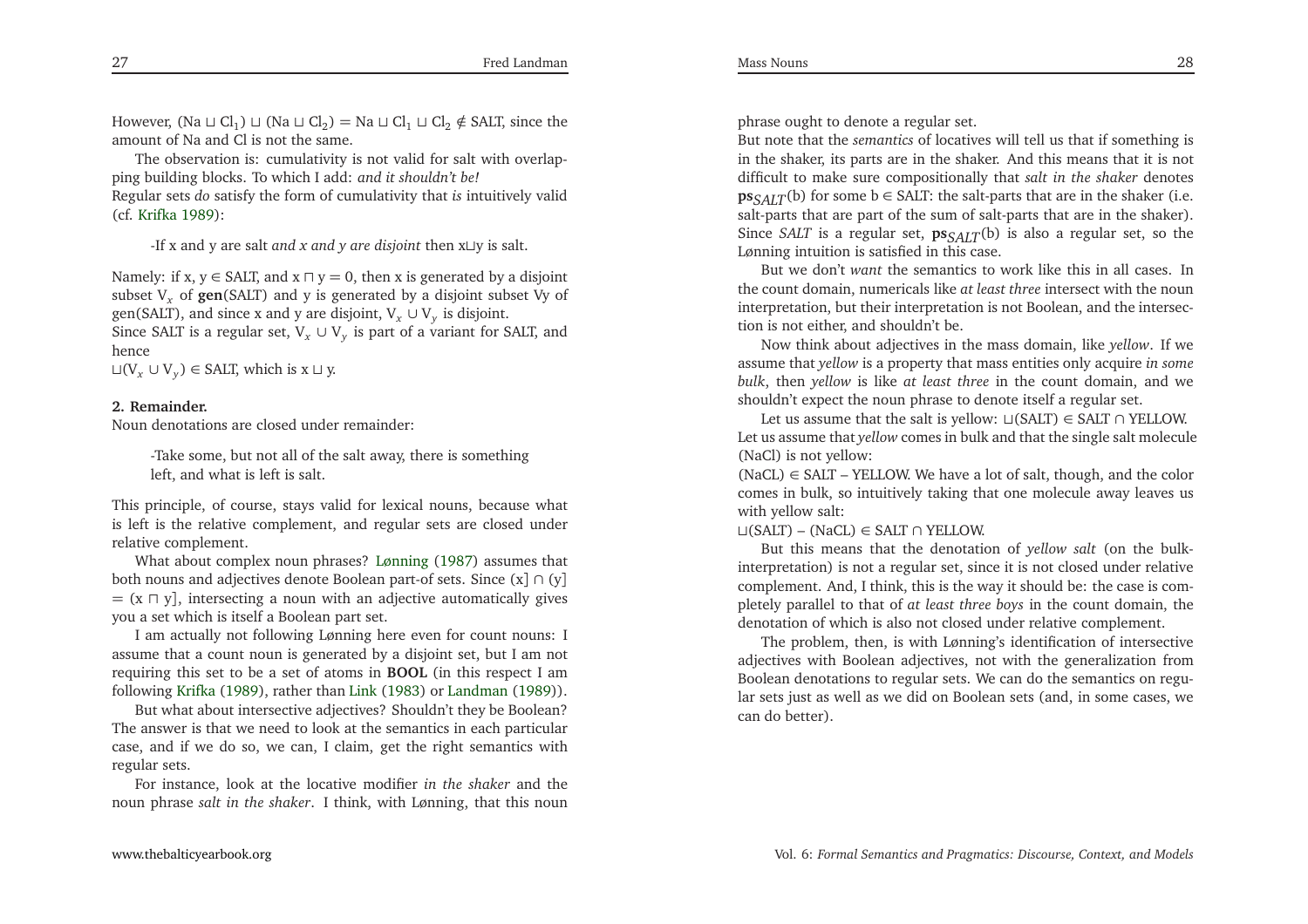## **5. COUNTING GENERATORS**

<sup>A</sup> regular *noun intension* maps every world onto <sup>a</sup> regular set. Lexical mass nouns and (plural) count nouns have regular intensions. Fornoun intension *N* and world w, we write  $N_w$  for the regular set which is the extension of *N* at *w*, where  $N_w = \langle N_w, \text{gen(Nw)} \rangle$ .<br>We define a function COUNT which mans event reg

We define <sup>a</sup> function **COUNT** which maps every regular noun intension *N* and world w onto a relation between the elements of  $N_w$ and natural numbers in  $N$ : **formulae** Count specifies different ways of counting the elements of <sup>N</sup>*<sup>w</sup>*, for noun intension *<sup>N</sup>*:

The generators of  $N_w$  count as 1. -The count of  $b \in N_w$  is the arithmetic sum of the count of its generating parts in <sup>N</sup>*w*. -The count of b ∈ <sup>N</sup>*<sup>w</sup>* is also the arithmetic sum of the count of its generating parts *per generating variant*.

To this we add <sup>a</sup> *correctness criterion for counting*:

```
Correctness criterion: COUNT is correct on a regular noun
intension N iff
for every world w: N_w is a function from N_w into \mathcal N
```
The idea is:

Count nouns have intensions on which **COUNT** is correct. Mass nouns have intensions on which **COUNT** is incorrect.

The intensional definition takes care of borderline cases of mass denotations with <sup>1</sup> or <sup>0</sup> elements. It is obviously hard to distinguish an empty mass denotation from an empty count denotation, and one may ask why (15a) is felicitous, but (15b) is much less felicitous. <sup>I</sup> use Dutch examples because in English the facts are muddled, because ofthe use of *zero* as *no*:

- (15) a. Vandaag waren ernulstudenten in de klas. Today were there null students in the class
	- b. #Vandaag was er nul brood in huis. Today was there null bread at home

Similarly, we discussed above cases where the noun is mass, but its denotation consists of <sup>a</sup> single element. (16a) is felicitous, but (16b) isnot:

(16) a. There is salt in the microscope, one molecule of salt. b. #There is one salt in the microscope.

On the account of mass nouns developed here, what we can do with two elements, we cannot do with one: two Na-ions and two Cl-ions make two partitions of salt molecules, similarly two gold atoms and two electrons. But one gold atom and two electrons <sup>g</sup>ive two combinations, but not two combinations that partition into variants, since the two elements overlap. In other words, such <sup>a</sup> set is not closed under relative complement. (This problem was raised by Dafna Rothstein Landman at the first presentation of this talk at the Palmyr conference, and by Manfred Krifka at the Riga conference.)

 On the analysis <sup>g</sup>iven, **COUNT** is incorrect for *salt* despite null and singleton denotations: to be correct for <sup>a</sup> regular intension, **COUNT** must be correct for the regular denotation of *salt* in each world, which, of course, it isn't [\(Krifka](#page-33-2) [\(1989](#page-33-2)) also defines count for noun intensions, albeit for different reasons).

We look at two prototypical examples.



We assume that the count noun *boys* has an intension *BOY* which at each world determines <sup>a</sup> regular set *BOY<sup>w</sup>* <sup>=</sup> <sup>&</sup>lt;∗BOYw,BOYw<sup>&</sup>gt;, where BOYw is <sup>a</sup> *disjoint* subse5t of **BOOL**.

In the example the set of generators is: {sam, ben, max, bernard}.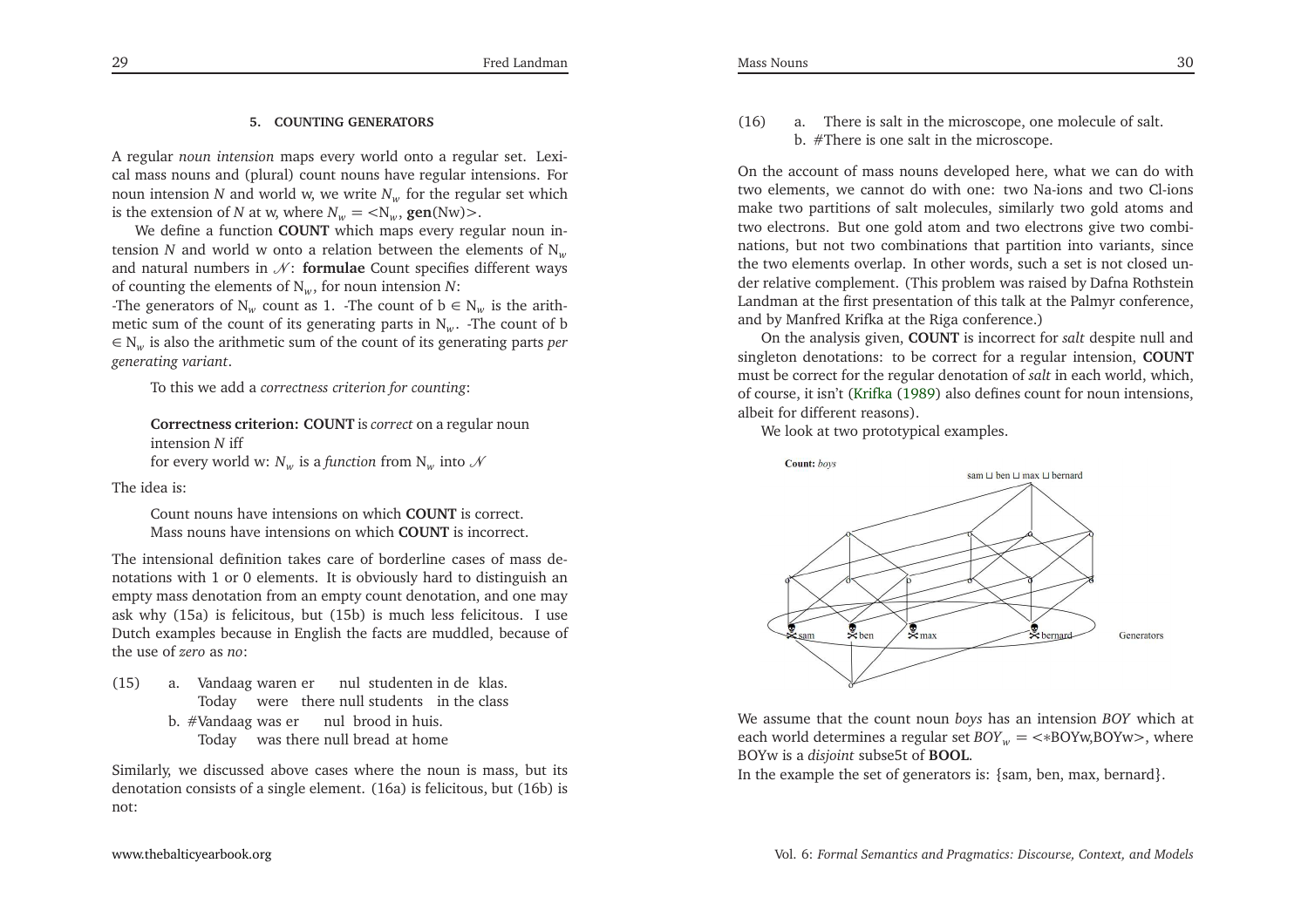**COUNT***BOYw*(sam <sup>⊔</sup> ben <sup>⊔</sup> max <sup>⊔</sup> bernard)  $= \sum \{ \text{COUNT}_{BOY_w}(a): a \in \text{gen}_{BOY_w}(\text{sam } \sqcup \text{ben } \sqcup \text{max } \sqcup \text{bernard}) \}$  $=$  **COUNT**<sub>*BOY<sup>w</sup></sub>(sam) + COUNT<sub>BOY<sup>w</sup></sub>(ben) + COUNT<sub>BOY<sup>w</sup></sub>(max)</sub>* + **COUNT***BOYw*(bernard)  $= 1 + 1 + 1 + 1 = 4$ 

For every world w, **gen**(BOY*w*) forms <sup>a</sup> single variant for *BOY<sup>w</sup>* . Hence we do not need to check condition <sup>4</sup> of **COUNT** independently.

This means that for every world w, **COUNT** is indeed <sup>a</sup> *function* on BOY*<sup>w</sup>*, and **COUNT** is correct on *BOY*.



The mass noun *salt* is mapped onto an intension *SALT* which maps each world <sup>w</sup> onto <sup>a</sup> regular set *SALT<sup>w</sup>* <sup>=</sup> <sup>&</sup>lt;SALT*<sup>w</sup>* ,**gen**(SALT*<sup>w</sup>* )<sup>&</sup>gt;. We take the above structure as an example.

By the definition we gave above,  $SALT_w$  is the set of elements that contain equal amounts of Na and Cl:

SALT*w* <sup>=</sup> {0, Na <sup>⊔</sup> Cl, *<sup>N</sup> <sup>a</sup>* <sup>⊔</sup> *Cl* ,*<sup>N</sup> <sup>a</sup>* <sup>⊔</sup> Cl, Na <sup>⊔</sup> *Cl* , Na <sup>⊔</sup> *<sup>N</sup> <sup>a</sup>* ⊔ Cl <sup>⊔</sup> *Cl* }

We assume in this example that the set of generators equals the set ofminimal elements:

**gen**(SALT*w*) <sup>=</sup> { Na <sup>⊔</sup> Cl, *<sup>N</sup> <sup>a</sup>* <sup>⊔</sup> *Cl* ,*<sup>N</sup> <sup>a</sup>* <sup>⊔</sup> Cl, Na <sup>⊔</sup> *Cl* }

This set is built from two variants:

**gen**(SALT*w* ) itself is not disjoint:

(Na  $\sqcup$  Cl)  $\sqcap$  (Na  $\sqcup$  *cl* )  $\neq$  0 and ( $\mathcal{A}_a \sqcup c$ *l*)  $\sqcap$  (Na  $\sqcup$  *cl*)  $\neq$  0

Hence the salt is built from building blocks that overlap. Now we count:

$$
COUNT_{SALTw}(\text{Na} \sqcup \text{Na} \sqcup \text{Cl} \sqcup \text{Cl}) =
$$
\n
$$
= \Sigma \{COUNT_{SALTw}(\text{Na}) : a \in \text{gen}_{SALTw}(\text{Na} \sqcup \text{Na} \sqcup \text{Cl} \sqcup \text{Cl}) \}
$$
\n
$$
= COUNT_{SALTw}(\text{Na}) + COUNT_{SALTw}(\text{Na}) + COUNT_{SALTw}(\text{Cl})
$$
\n
$$
+ COUNT_{SALTw}(\text{Cl})
$$
\n
$$
= 1 + 1 + 1 + 1 = 4
$$

 $\text{COUNT}_{SALT_W}$ (Na ⊔  $\mathcal{N}_a$  ⊔ Cl ⊔ *Cl* ) =<br>Σ{**COUNT** c *A1* T<sub>−</sub> (v): v ∈ V<sub>1</sub>} = 2  $\Sigma$ {**COUNT**<sub>*SALTw*</sub>(y):  $y \in V_1$ } = 2

 $\text{COUNT}_{SALTw}$ (Na ⊔  $\mathcal{N}_a$  ⊔ Cl ⊔ *Cl* ) =<br>Σ{**COUNT** c *A1* T<sub>n</sub> (V): V ∈ V<sub>2</sub>} = 2  $\Sigma$ {**COUNT**<sub>*SALTw*</sub>(y):  $y \in V_2$ } = 2

Hence, all in all:**COUNT**<sub>*SALT<sup>w</sup></sub>(Na ⊔*  $\mathcal{N}$ *<i>a* ⊔ Cl ⊔ *Cl* ) = 4 and **COUNT**<sub>*SALTw*</sub>(Na ⊔  $\mathcal{N}$ *a* ⊔</sub>  $Cl \sqcup cl$  ) = 2

So, **COUNT** is not <sup>a</sup> function on *SALT*w, and **COUNT** is incorrect on *SALT*.

# **6. COUNT AND MASS – NEAT AND MESS**

We now take up the motivating idea concerning overlap and define count nouns as nouns whose intension at every world specifies <sup>a</sup> regular set built from <sup>a</sup> set of non-overlapping generators, while mass nouns are nouns whose intension at every world specifies <sup>a</sup> regular set built from <sup>a</sup> set of non-overlapping generators (if the denotations arebig enough to allow this):

Let *<sup>X</sup>* be <sup>a</sup> function from worlds to regular sets.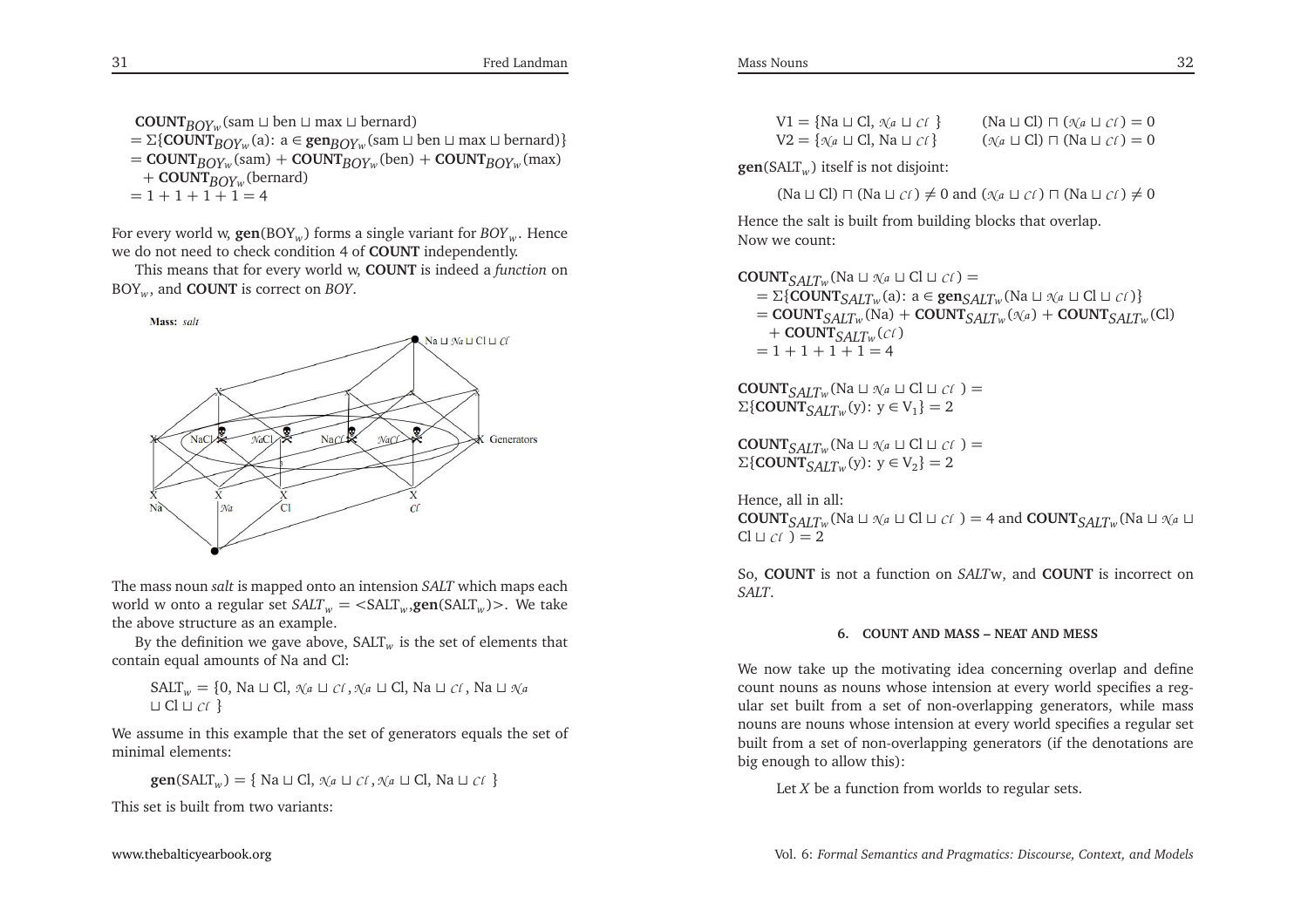*X* is  $[+C]$ , **count**, iff for every w:  $\textbf{gen}(X_w)$  is disjoint i.e. the generators of  $X_w$  do not overlap *X* is  $[-C]$ , **mass**, iff for every w: if  $|X_w| > 1$  then  $\text{gen}(X_w)$  is not disjoint,

i.e. the generators of  $X_w$  overlap.

While defined for intensions, we will freely use these features for thestructures  $X_w$  themselves, and call these structures count and mass.

This definition in principle allows nouns that are neither mass nor count. <sup>I</sup> don't assume that lexical nouns can be specified that way. While <sup>I</sup> could have defined [–C] as the complement of [+C], the definition <sup>g</sup>iven presents mass and count more strongly as different semantic perspectives: always overlapping generators *versus* always disjoint generators.

Interestingly enough, the theory of regular sets allows <sup>a</sup> *second kind of mass structure*, which is mass, but in several ways closer to count. For this, we introduce the following opposition:

*X* is  $[+N]$ , **neat**, iff for every w: **min**( $X_w$ ) is disjoint i.e. the minimal elements of  $X_w$  do not overlap *X* is  $[-N]$ , **mess**, iff for every w: if  $|X_w| > 1$  then  $\min(X_w)$  is not disjoint,

i.e. the minimal elements of  $X_w$  overlap.

On this definition, neat nouns are nouns whose intension at every world specifies <sup>a</sup> regular set whose set of minimal elements is nonoverlapping, while mess nouns are nouns whose intension at every world specifies <sup>a</sup> regular set whose set of minimal elements is overlapping (again, if the denotations are big enough to allow this).

```
By definition, count entails neat: [–N] ⇒ [–C]
Equivalently, mess entails mass: [+C] ⇒ [+N]
```
The mass structure for *salt* <sup>g</sup>iven in the previous section is <sup>a</sup> structure that is **mess mass** [–C, –N]. Its set of generators overlap ([–C]), and since the set of generators is the set of minimal elements, its set ofminimal elements overlap ([–N]).

But the theory allows structures that are **neat mass**: [–C, <sup>+</sup>N]. These are structures in which the set of generators overlaps, but theset of minimal elements does not.

<sup>I</sup> propose that these structures are precisely suited for mass nounslike *furniture* and *kitchenware*:



In this structure, the set of generators includes more than just the minimal elements. The building blocks are what we intuitively want to count as one. Thus, in this structure singularities and <sup>p</sup>luralities are counted as one simultaneously, without making sure that they do notoverlap.

The difference with **count** is that for count nouns <sup>a</sup> <sup>p</sup>lurality of *boys* does not itself count as *one boy*. But <sup>a</sup> <sup>p</sup>lurality of *kitchenware*, like the *cup and saucer*, can count itself as *kitchenware*, and can also count as one. For instance, it counts as one on an inventory listingwhere ever[y](#page-34-4)thing that is sold as one item has its own price.

Rothstein [\(2010](#page-34-4)) discusses count nouns like *line, highway, mirror*: objects in the denotation of these nouns typically have objects as parts that themselves can be in the denotation of these nouns: <sup>a</sup> line dividesinto lines, <sup>a</sup> highway into highways, <sup>a</sup> mirror breaks into mirrors.

But before the mirror breaks, we do not, in <sup>a</sup> normal context, count the mirror and its parts that would count as mirrors when broken as *more than one*: only the maximal mirror counts. Thus the mirrors thatwe *do* count don't overlap, or we *make* them not overlap by packaging.

Neat mass denotations are different: the teapot, the cup, the saucer, the cup and saucer all count as kitchenware and can all count as one

33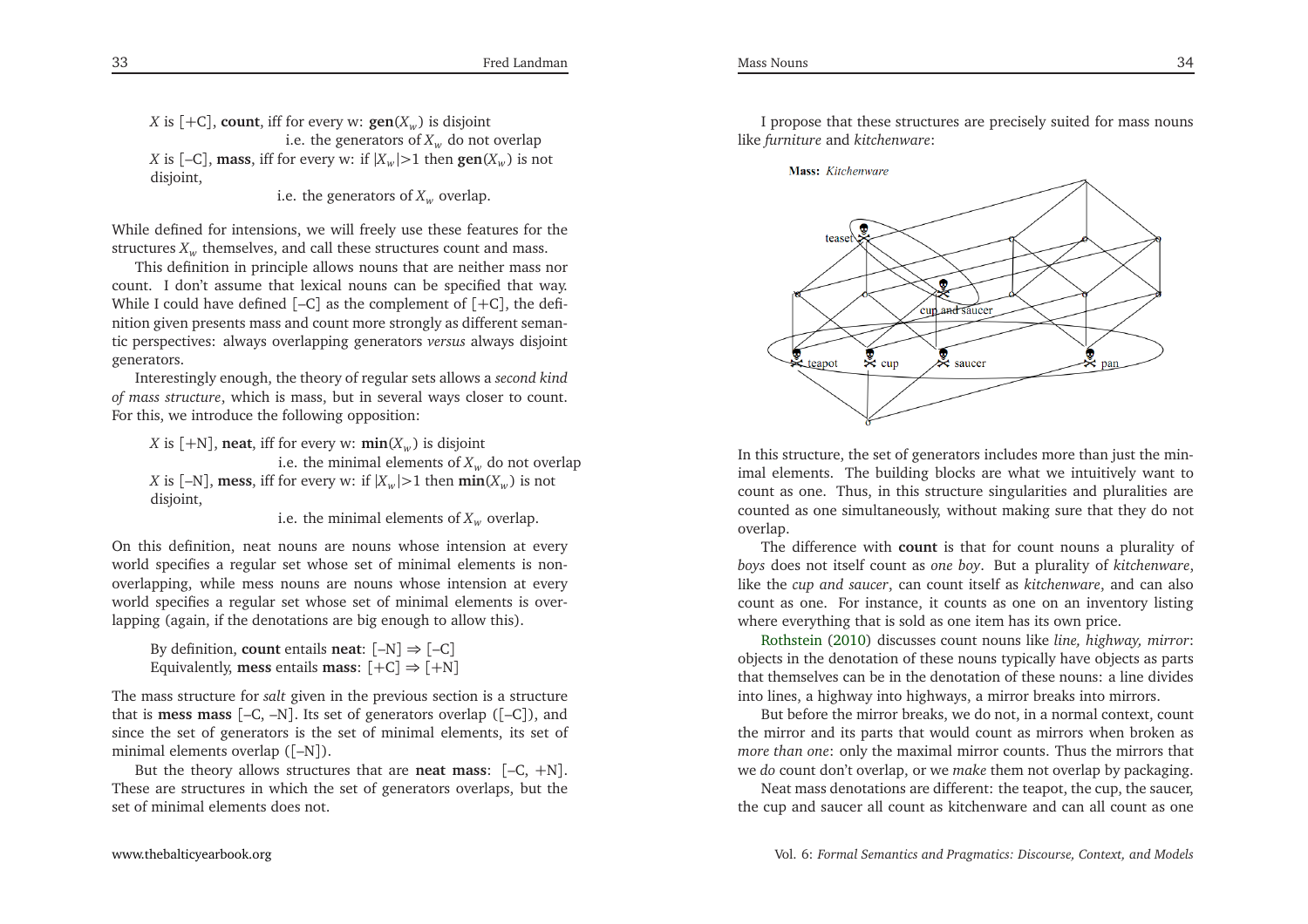simultaneously in the same context.

Neat mass nouns differ from *mess mass* nouns like *salt* and *meat*, in that the minimal building blocks of neat nouns are non-overlapping: the minimal building blocks of *meubilair*, furniture, are the *meubels*, the <sup>p</sup>ieces of furniture. The generating set of *furniture* overlaps, but *the overlap is only vertical*: <sup>a</sup> sum and its parts count as one simultaneously.

In other words: the denotations of *neat nouns* are sets in which the distinction between *singular individuals* and *plural individuals* is not properly articulated.

In context, the denotation of *furniture* may be equated with its set of generators. Then we would ge<sup>t</sup> the following denotations:

| (17) | meubel $\longrightarrow$  | <meubel, meubel=""></meubel,> | with MEUBEL a |
|------|---------------------------|-------------------------------|---------------|
|      | disjoint set              |                               |               |
|      | meubels $\longrightarrow$ | $\prec$ *MEUBEL, MEUBEL>      |               |
|      | $meubilair \rightarrow$   | <*MEUBEL, *MEUBEL>            |               |
|      |                           |                               |               |

We see that this is in fact very close to what <sup>I</sup> proposed as <sup>a</sup> reasonable version of the theory of Chierchia 1998, except, of course, that <sup>I</sup> add here an interpretation to these pairs, that fits them naturally into the theory of mass nouns <sup>I</sup> am developing here. Hence, the reason why you cannot count neat nouns is not the reason that Chierchia <sup>g</sup>ives. The reason is that counting goes wrong.

```
In the above example,gen(KITCHENWAREw) =
```
 { *the teapot, the cup, the saucer, the pan, the cupand saucer, the teaset* }

We calculate the count for *the teaset*:

```
- COUNTKITCHENWAREw(the teaset) = 1
    \texttt{because the teacher} \in \textbf{gen}(KITCHENWARE_w)Generators count as 1.
```
 $\text{COUNT}_{KITCHENWARE_w}$ (*the teaset*) = 5

because *the teaset* <sup>=</sup> *the teaset* <sup>⊔</sup> *the teapot* <sup>⊔</sup> *the cup* <sup>⊔</sup> *the saucer*,  $\mathbf{a}$  and *the teaset, the teapot, the cup, the saucer*  $\in \mathbf{gen}(KITCHENWARE_w)$ The count of the teaset is the arithmetic sum of the count of its generator parts.

- **COUNT***KITCHENWAREw*(*the teaset*) <sup>=</sup> <sup>2</sup>

because *the teaset* <sup>=</sup> *the teapot* <sup>⊔</sup> *the cup and saucer*, and  $t$ he  $t$ eapot,  $t$ he  $cup$  and  ${saucer} \in \mathbf{gen}(KITCHENWARE_w)$ 

Here we count relative to the variant: {*the teapot, the cup and saucer*}.

- **COUNT***KITCHENWAREw*(*the teaset*) <sup>=</sup> <sup>3</sup>

because *the teapot* <sup>⊔</sup> *the cup* <sup>⊔</sup> *the saucer*, and

 $t$ he  $t$ eapot,  $t$ he  $t$ up,  $t$ he  $s$ aucer $\in$   $\mathbf{gen}(KITCHENWARE_w)$ 

Here we count relative to the variant: {*the teapot, the cup, the saucer*}.

Clearly, then, **COUNT** is incorrect, and *kitchenware* is mass. It is neat mass, because the minimal elements are neatly disjoint.

# **7. INDIVIDUATED SETS AND THE TWO FEATURE SYSTEM**

Rothstein [\(2010](#page-34-4)) assumes that the mass nouns *furniture* and *kitchenware* are like the count nouns *boys* and *peas* in that their sets of minimal elements are *individuated* or *naturally atomic*. The following is an attempt at (partially) formalizing this notion.

Let *<sup>X</sup>* be <sup>a</sup> regular noun intension and *<sup>D</sup>* be <sup>a</sup> set of naturalistic properties, like properties of Form, *square, round*,..; properties of Size, *big, small*,..; properties of Weight, *heavy, light*,..; properties of Color, *red, green*,.. etc. . .

A subset of *D* is a *dimension set* for *X*,  $D_X$ , if  $D_X$  consists of properties of which it is natural (in every salient world w)for the generators of  $X_w$ , the elements of  $\textbf{gen}(X_w)$ , to have them.

By this we mean that the generators of  $X_w$  are the kind of things that we distinguish in terms of whether they are *big* or *small*, *red* or *green*, etc. . .

*X* is individuated by dimension set  $D_X$  if each property in  $D_X$ <br>*is a binorition on*  $\cos(X)$  and the properties in Desinthy is a bipartition on  $\textbf{gen}(X_w)$ , and the properties in D<sub>X</sub> jointly determine the partition into singletons: {{x}: <sup>x</sup> <sup>∈</sup> **gen**(X*w*)} (for every salient world w, and non-trivial regular set *<sup>X</sup><sup>w</sup>* ).

The idea is that  $D_X$  consists of natural properties, and enough of them,  $\frac{1}{2}$  to tall the congrators apart. Individuation is not counting, you can in to tell the generators apart. Individuation is not counting: you can in-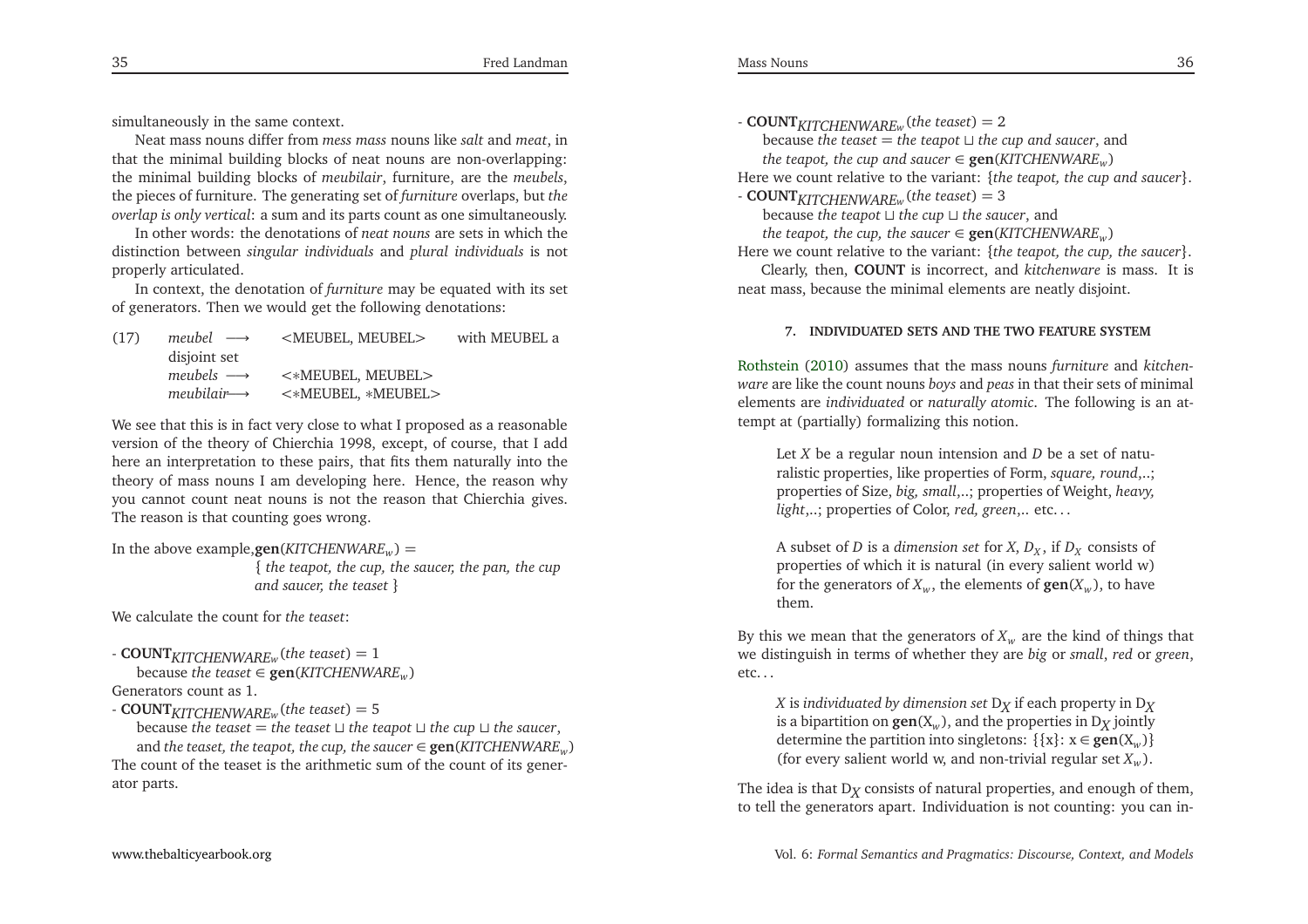dividuate the generators of <sup>a</sup> noun denotation in <sup>w</sup> with natural properties, partition them into finegrained natural units down to the levelof singletons, without ending up with non-overlapping objects.

But counting is itself individuation: we assume that generators that are made non-overlapping in context (i.e. count) are *ipse facto* individuated.

We <sup>g</sup>ive this the following form:

The extensional dimension set  $E_{Xw}$  is:

 $E_{Xw} = \{ \lambda x \in \text{gen}(X_w): \forall y \in \text{gen}(X_w) - \{x\}: x \sqcap y = 0 \}$ <br>The set consisting of the property that a separate The set consisting of the property that <sup>a</sup> generator has ifit is disjoint from all other generators.

-Noun intension *<sup>X</sup>* is [+I], *individuated*, iff there is <sup>a</sup> *salient* dimension  $D_X$  which for every world w individuates  $X_w$  $(\text{if } X_w \text{ is non-trivial}).$ 

-We assume that  $E_X^{}$ , the extensional dimension set, is always salient.

We let *<sup>X</sup>* be [–I], *non-individuated*, if *<sup>X</sup>* is not individuated.

On this formalization,  $X_W$  is individuated by  $E_X$  iff *X* is count, and hance **count** ontails individuated:  $[+C] \rightarrow [+1]$ hence **count** entails **individuated**: [+C] <sup>⇒</sup> [+I]

We have now three features:  $[\pm C]$ ,  $[\pm N]$  and  $[\pm I]$ .

<sup>I</sup> will adopt <sup>a</sup> *Two Feature System* in which the structural notion **neat** (no overlapping minimal elements) and the more intensional notion**individuated** are taken to coincide:

*Strong Mess Mass assumption:* [+N] <sup>⇔</sup> [+I]

This is <sup>a</sup> constraint on noun intensions: we restrict the noun intensions available for the interpretation of natural language to those that satisfy the equivalence  $[+N] \Leftrightarrow$ isfy the equivalence  $[+N] \Leftrightarrow [+1]$ . This makes no difference for count nouns, which are by definition neat and extensionally individuated, but the constraint says that when <sup>a</sup> mass noun has <sup>a</sup> neat denotation, its generators are interpreted as individuated by <sup>a</sup> salient (intensional) dimension set, and it says that when <sup>a</sup> mass noun has <sup>a</sup> mess interpretation, there is no natural salient dimension set individuating itsgenerators.

| $[+C, +N] = [+C]$ |                                             | count: boys, peas |                                                                          |
|-------------------|---------------------------------------------|-------------------|--------------------------------------------------------------------------|
|                   | $[-C,-N] = [-C,-N]$ mess mass: meat, cheese |                   |                                                                          |
|                   |                                             |                   | $[-C, +N]$ = $[-C, +N]$ neat mass: <i>furniture</i> , <i>kitchenware</i> |

The theory makes the following natural distinctions:

| Meat/salt<br>furniture/kitchenware |      | boys/peas |
|------------------------------------|------|-----------|
|                                    | [-C] | [+C       |
| furniture/kitchenware<br>Meat/salt |      | boys/peas |
| ∫–N                                | ſ+N  |           |

And the hypothesis is that these contrasts are semantically robust, meaning that natural languages will cluster properties around these twoboundaries, both within one language and cross-linguistically.

For the feature  $[\pm C]$  this is, of course, well attested in the literature. See for example the following table:

# $[-C]$   $[+C]$

| 1. Plural:                  | salt      | #salts                                                              | boy                                              | $\sqrt{\text{boys}}$ |
|-----------------------------|-----------|---------------------------------------------------------------------|--------------------------------------------------|----------------------|
|                             | furniture | $#$ furnitures                                                      |                                                  |                      |
| 2. Numericals #one salt     |           | #two salt                                                           | $\sqrt{\text{one}}$ boy $\sqrt{\text{two}}$ boys |                      |
|                             |           | #one furniture #two furniture                                       |                                                  |                      |
| 3. Quantifiers: #every meat |           |                                                                     | $\sqrt{\text{every}}$ boy                        |                      |
|                             |           | $#$ many meat $#$ many furniture                                    |                                                  | $\sqrt{$ many boys   |
|                             |           | $\sqrt{m}$ much meat $\sqrt{m}$ much furniture #much boy #much boys |                                                  |                      |

# **8. THE ROBUSTNESS OF THE FEATURE [**±**N]**

In this section <sup>I</sup> discuss four <sup>p</sup>henomena which show that the feature $[\pm]$  is semantically robust.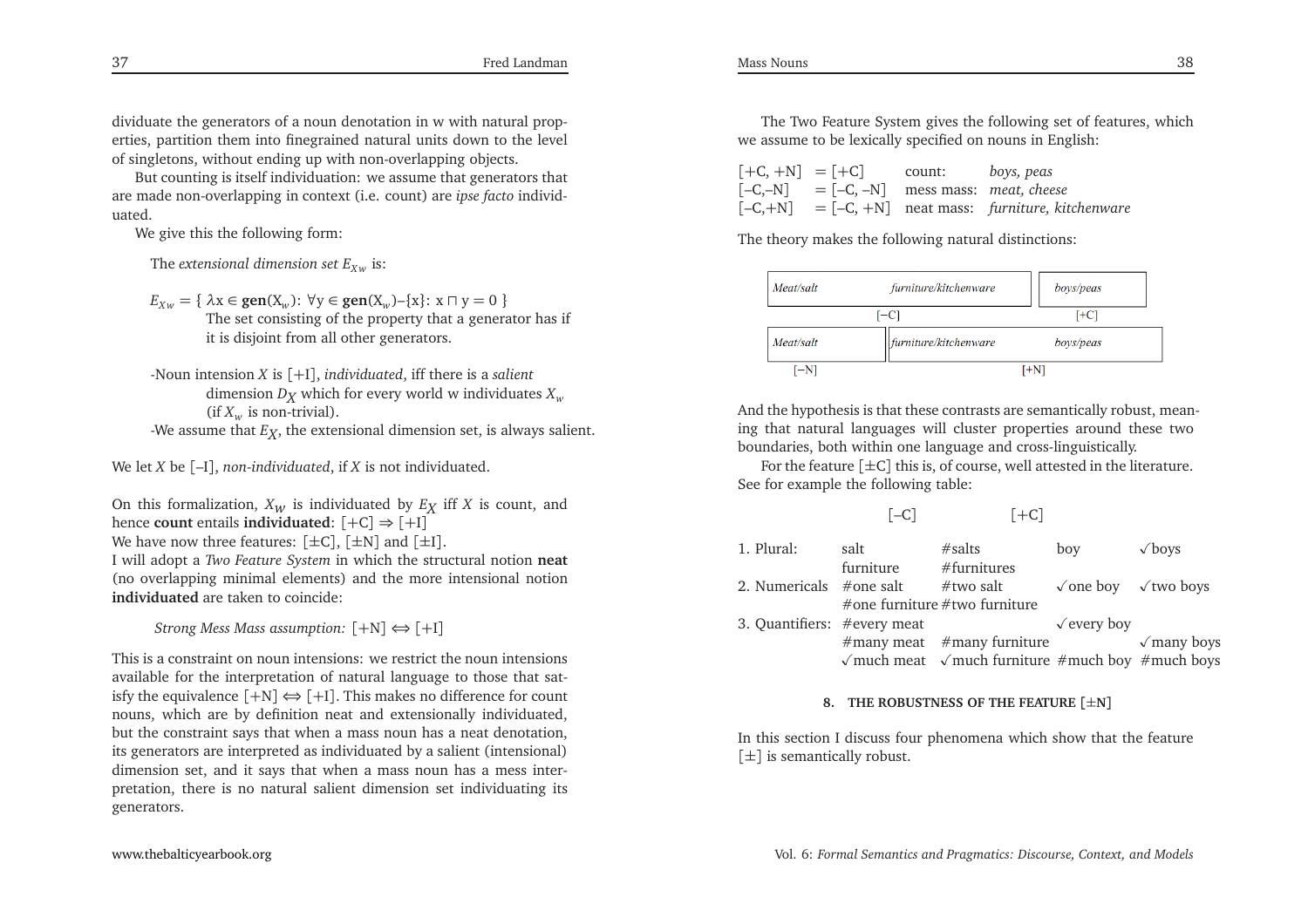Fred Landman

# *8.1. The classifier stuks in Dutch.*

Dutch has <sup>a</sup> classifier *stuks* with <sup>a</sup> meaning similar to the English *head* (as in *head of cattle*) but with <sup>a</sup> much wider use. [Doetjes](#page-33-13) [\(1997\)](#page-33-13) observes that *stuks* applies to count nouns and to neat mass nouns, but not to mess mass nouns, and that the noun <sup>p</sup>hrase [*stuks* NOUN] is count:

### (18) COUNT

- a. HoeveelHow-many *shirts* take you with on vacation Three*hemden* neem je mee op vakantie? Drie *stuks*.
	- *items*
- b. Hoeveel*croquetten*hebjegegeten?Zes*stuks*.How-many *meat rolls* have you eaten? Six*items*

### (19) NEAT MASS

- a. Hoeveel meubilair**heb** je besteld? Drie stuks How-much *furniture* have you ordered? Three *items*
- b. Hoeveel keukenwaar heb je aangekruist in the How-much *kitchenware* have you checked in the catalogus? Acht stuks catalogue? Eight *items*
- c. Hoeveel*vee*hebjegekocht?Drie*stuks*,twee How-much *cattle* have you bought Three *items* twoschapen en een koe. sheep and a cow
- (20) MESS MASS
	- a. Hoeveel *kaas* heb je gekocht?#Drie stuks. How-much *cheese* have you bought? #Three items
	- b. Hoeveel*vlees*hebjegegeten?#Drie*stuks*.How-much *meat* have you eaten? #Three *items*

The classifiers can also occur prenominally, but this is most natural inlist contexts:

(21) *Checking <sup>a</sup> sorted order list from an online Department store:* <sup>U</sup> heeft drie stuks meubilair, zes stuks keukenwaar, twaalf You have three items furniture, six items kitchenware, twelve stuks fijne vleeswaren, en zes stuks spor<sup>t</sup> artikelen aangekruist. items cold cuts and six items sports-products checked.

The singular *stuk* appear in the expression *per stuk/per item*:

- (22) a. De*bloemen*wordenniet*per stuk*verkocht,maarThe *flowers* are *per tien stuks*. not *per item*sold,but*per ten items*
	- b. De*keukenwaar*wordtniet*per stuk*verkocht,maar The *kitchenware*is *per tien stuks* not *per item*sold,but*per ten items*
	- c. #Het*vlees*wordtniet*per stuk*verkocht,maar The *meat*is *per tien stuks*. not *per item*sold,but*per ten items*

<sup>A</sup> caveat: as one can easily find out by searching the internet, workers in the catering branch do not, in their internet exchanges, distinguish very carefully between the classifier *stuks (items)* and the <sup>p</sup>lural noun *stukken (pieces)*. This means that they produce data which contradictsthe data in (20):

(23) a. Een bitter garnituur bestaat uit zes stuks worst, zes stuks kaas en zes stuks bitterballen. <sup>A</sup> meat roll dish consists of six items sausage, six itemscheese and six items meat rolls

This may be <sup>a</sup> linguistic innovation or sloppiness. Both for Doetjes, for me and my informants, (23a) is ungrammatical; its content should beexpressed as (23b):

(23) b. Een bitter garnituur bestaat uit zes *stukjes* worst, zes *stukjes* kaas en zes stuks bitterballen.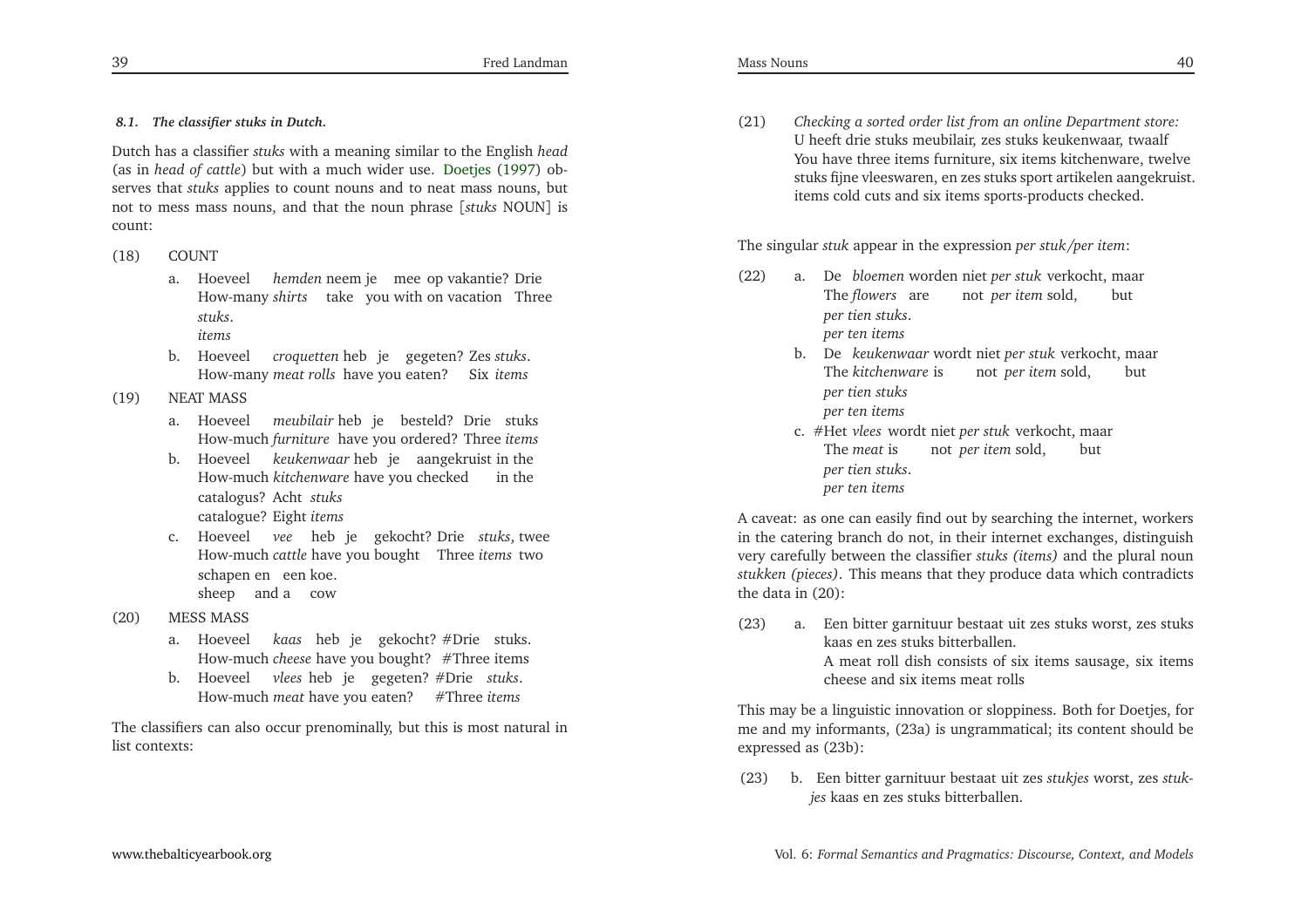Mass Nouns

<sup>A</sup> meat roll dish consists of six <sup>p</sup>ieces sausage, six <sup>p</sup>iecescheese and six items meat rolls

<sup>I</sup> will ignore the internet innovation here.

The classifier *stuks* takes neat nouns denotations as input and turnsthem into count noun denotations. How does it do this?

 That depends on the semantics of the input noun. All neat nouns are individuated, but some are more individuated than others. *Vee* is <sup>a</sup> mass noun in Dutch, while *cattle* is <sup>a</sup> <sup>p</sup>lural noun in English. There is no doubt, however, either in Dutch or in English, *which* elements count as the most elementary building blocks of *vee*: the heads of cattle. Inthis, *vee* is like prototypical count nouns.

[*Vee* means *domesticated farm animals, live-stock*, typically cows, sheep, goats, but also chickens (*pluimvee/feathered live-stock*). However, out of the blue, *vee* means *cattle* (and that's the only thing my pocket dictionary Dutch-English <sup>g</sup>ives). Below, <sup>I</sup> will, for ease, translate *vee* as *cattle*, excep<sup>t</sup> where <sup>I</sup> explicitly mean *live-stock*.]

Rothstein [\(2010](#page-34-4)) uses the term *inherently atomic* for prototypical count nouns, to distinguish them from count nouns like *fence*. For inherently atomic neat mass nouns, the interpretation of *stuks* is thefollowing:

Let <sup>X</sup> be an inherently atomic neat noun intension. Forevery world w: $\textbf{stuks}(X_w) = \text{&}( \textbf{min}(Xw) ), \textbf{min}(Xw) )$ 

*Stuks vee* has the same denotation as the count noun <sup>p</sup>hrase *domesticated farm animals*.

Neat nouns like *kitchenware* are less inherently atomic, in the sense that we saw above: in context, it is not automatically obvious whether something is meant to count as three or as one. In this case, we canassume that different choices are possible:

For regular set *<sup>X</sup>*, let <sup>V</sup>*<sup>X</sup>* be the set of all variants in *<sup>X</sup>*.

Let *<sup>X</sup>* be <sup>a</sup> neat noun intension which is not inherently atomic.

In context k, let **stuks***<sup>k</sup>* be <sup>a</sup> function which maps *<sup>X</sup>* and world <sup>w</sup> onto <sup>a</sup> set

**stuks**<sub> $k$ </sub> $X$ <sub>*w*</sub>  $\in$   $V_{Xw}$ , a variant for  $X_w$ . We define, for context k and world w: $\textbf{stuksk}(X_w) = \texttt{~<}{\textbf{~*} \textbf{stuks}}_{k,X,w}$  ,  $\textbf{stuks}_{k,X,w}$ 

In context k, we choose <sup>a</sup> variant of the generators of *kitchenware*, say, *the pan, the teapot*, and *the cup and saucer*, and let *stuks keukenwaar* denote the closure under sum of that set.

For inventory list counting contexts, we may want to count *all* the generators, not just <sup>a</sup> variant. In that case, we have to make the generators disjoint:

Let  $\uparrow$  (X) = { $\uparrow$ (x):  $x \in X$ }, with  $\uparrow$  the packaging operation defined in section 9 below.

Let *<sup>X</sup>* be <sup>a</sup> neat noun intension which is not inherently atomic. Let <sup>i</sup> be an inventory context.

**stuks**<sub>*i*</sub>( $X_w$ ) = <\*  $\uparrow$  (**gen**(*X*)),  $\uparrow$  (**gen**(*X*))>

This will package the generators that are <sup>p</sup>luralities as count atoms.

In all these cases, the resulting noun <sup>p</sup>hrase is <sup>a</sup> count noun <sup>p</sup>hrase, and COUNT is *correct* on its denotation.

# *8.2. Counting in Chinese.*

The Dutch classifier *stuks* is very similar to Chinese individual classifiers, like the general individual classifier *ge*.

We follow [Chierchia](#page-33-4) [\(1998](#page-33-4)) and [Li](#page-33-14) [\(1983](#page-33-14)) in assuming that seman-<br>" tically all lexical nouns in Chinese are [–C]. We assume that numericals in Chinese, like numericals in English, require noun denotations as inpu<sup>t</sup> that are [+C]. It follows from this, that numericals cannot combine with lexical nouns in Chinese:

(24) #*Li˘ang níu* #*Li˘ang ròu* two meat

We assume that the Chinese nouns that correspond to English prototypical count nouns are neat nouns, [+N], in Chinese. And we assume that *ge* is much like *stuks* in Dutch, in that it maps [+N] nouns ontonoun <sup>p</sup>hrases that are count.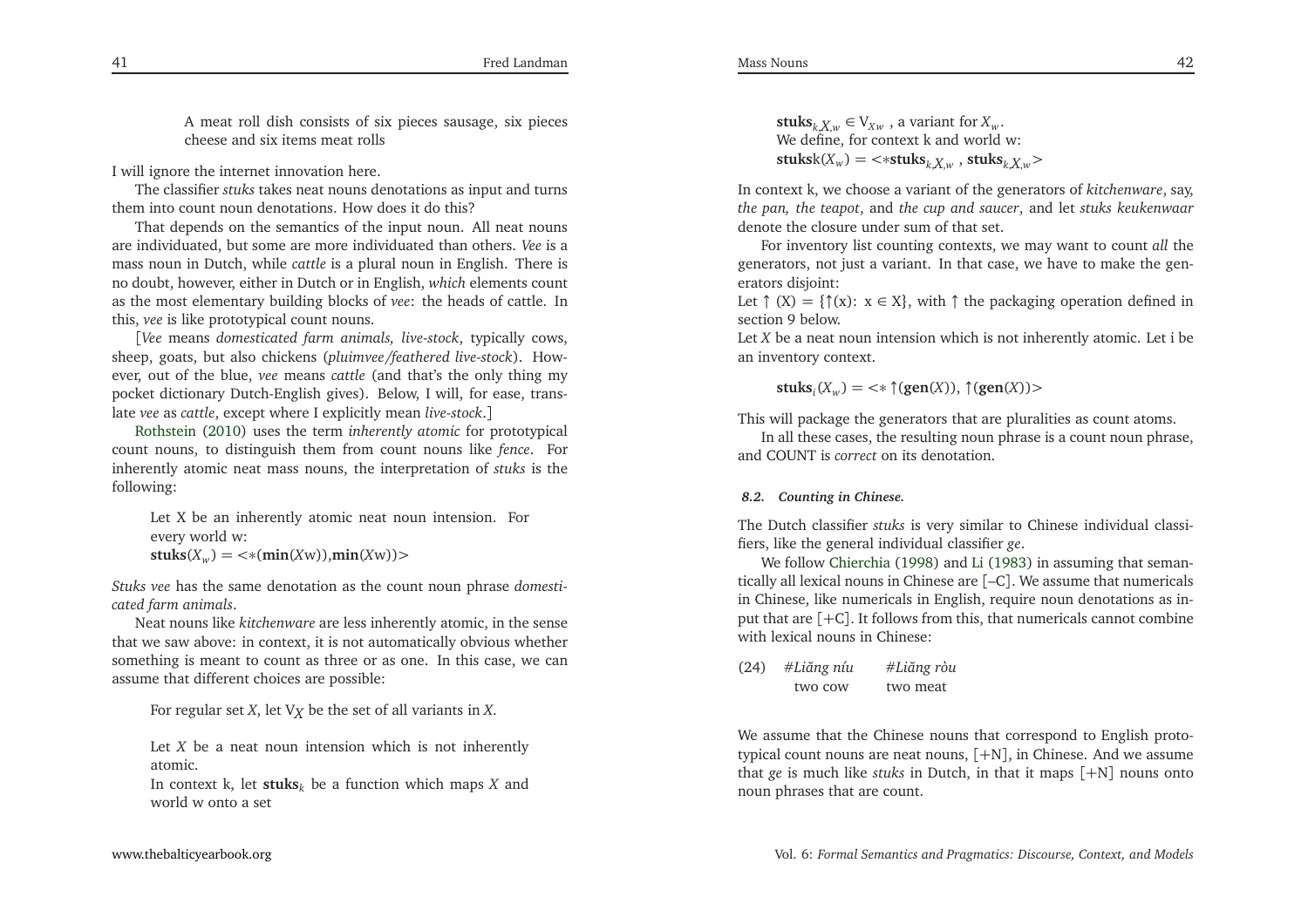The difference with Dutch, then, is that the class of [–C, +N] nouns in Chinese is much larger, and, by necessity, the classifier construction is fully productive. For most of these nouns, the first interpretation strategy <sup>g</sup>iven for *stuks* above—mapping the neat noun interpretation on the closure of its *set of minimal elements*—will be appropriate for Chinese *ge* as well.

Since *ge* requires <sup>a</sup> neat noun as input, we find the contrast in (25):

| (25) | a. | $r\dot{\delta}u$ [-N]          | $niu$ [ $+N$ ]                |  |
|------|----|--------------------------------|-------------------------------|--|
|      |    | meat                           | cow                           |  |
|      |    | b. #Liăng ge ròu               | $\sqrt{L}$ iăng ge níu        |  |
|      |    | two CL [meat <sub>[-N]</sub> ] | two $[CL \text{ cow}_{[+N]}]$ |  |

### *8.3. Distributive adjectives.*

Rothstein [\(2009b](#page-34-8)) and [Rothstein](#page-34-4) [\(2010](#page-34-4)) discuss distributive adjectives, adjectives that have distributive interpretations and resist collective interpretations (I see no reason to call them 'stubbornly distributive' as Schwarzschild does: in my usage 'not distributive' means 'not necessarily distributive' (since any predicate can be made to distribute)).

**Distributive**: *Small, big, large, round, square*,. . . **Not distributive**: *noisy, successful*,. . .

- (26) a. The boys are *noisy /successful*
	- b. The boys are *small /big*

(26a) can mean that the individual boys are noisy/successful, but also that the boys are noisy/successful as <sup>a</sup> group. (26b) only means that the individual boys are small/big, not that the boys are small/big as <sup>a</sup>group.

Schwarzschild and Rothstein (independently) observe that distributive adjectives modify neat mass nouns like *furniture* and *kitchenware* in the same way as they modify count nouns, while mess mass nounspattern differently:

(27) a. The *furniture* is big.

b. The *big furniture* is exhibited on the third floor.

(28) a. The *meat* is big. b. The *big meat* is in the other fridge.

For *furniture* in (27) we find exactly what we found for count nouns: (27a) expresses that the furniture generators, the <sup>p</sup>ieces of furniture, are big. The big furniture in (27b) consists of the <sup>p</sup>ieces of furniturethat are individually big, like the sofa's and the <sup>p</sup>ianola's.

This reading is absent for mess mass nouns like *meat* in (28): (28a) does not mean that the meat-generators are big; (28b) does not mean that all big meat-generators are in the other fridge. (28a) means that the meat comes in the form of <sup>a</sup> big hunk, while (28b) means that the meat that is packaged in big hunks is in the other fridge. *Big* clearly does not distribute to the meat-generators: in the contexts of our meatcutting machine, the generators are all small. The *small-big* distinction is not <sup>a</sup> salient individuating dimension on meat generators, and in fact, applying distributive adjectives to mess mass nouns is, out of context, often not fully felicitous. The distributive adjectives are typicallythe ones that are naturally used as par<sup>t</sup> of *individuating dimension sets*.

The question is: how do distributive adjectives distribute in the neat mass domain? In the count domain, the distributive operator is standardly regarded as <sup>a</sup> null version of the adverbial *each*. Now that we discover that there is distributivity in the (neat) mass domain, questions are raised about the connection between distributivity and *each*, because, of course, *each* cannot apply to mass nouns (#*each furniture*).

<sup>I</sup> propose that the connection with *each* is not <sup>g</sup>iven up. <sup>I</sup> assume that the distributive operator on neat noun denotations semanticallyshifts the neat noun denotation *X* to count interpretation  $\textbf{stuks}_k(X)$ , and distributes on the latter as usual:

Let*X* be <sup>a</sup> *neat noun* intension, for every world <sup>w</sup> and context k:

**big** =  $\lambda X_w$ . <\*(**gen**(**stuks**<sub>*k*</sub>( $X_w$ )) ∩ **big**), **gen**( $X_w$ ) ∩ \* (**gen**(**stuks***k*(*Xw* )) ∩ **big**)<sup>&</sup>gt;

Note that the shift takes <sup>p</sup>lace *as par<sup>t</sup> of* the meaning of *big*: we are not shifting the mass noun to <sup>a</sup> count noun. And, in fact, we assume that the result of applying *big* to*X* is <sup>a</sup> neat mass noun: the new set of generators is **gen**(*<sup>X</sup>w*) ∩∗(**gen**(**stuks***<sup>k</sup>*(*Xw* )) ∩ **big**), the set of *X* generators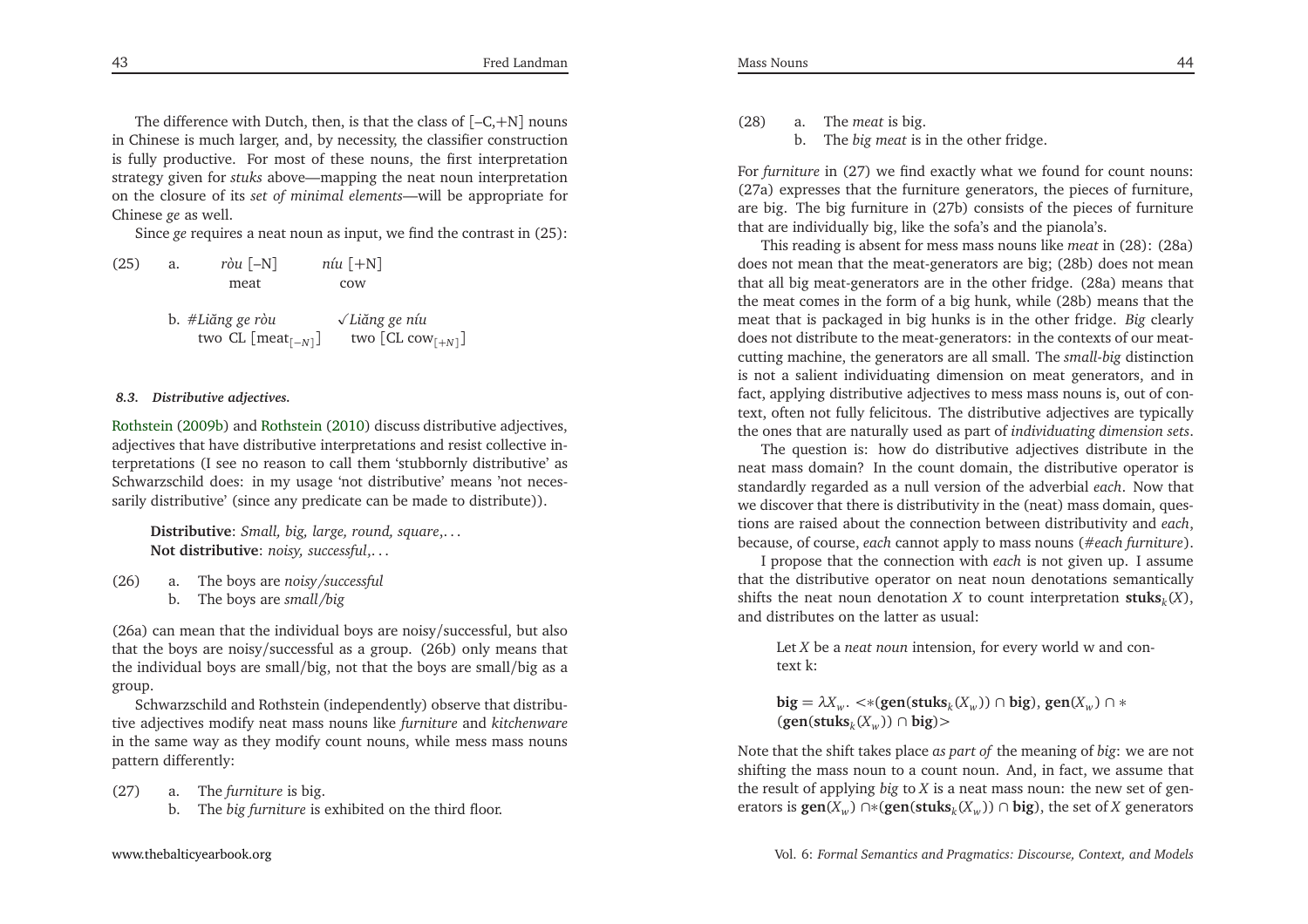that are sums of *big stuks <sup>N</sup>*, not simply the set of minimal elements**gen**(**stuks**<sub>*k*</sub>( $X_w$ )) ∩ **big**. (In fact, we can *make* it a requirement on felicitous application of *big* to *<sup>X</sup>*, that the result stay neat mass.) Hence for neat mass noun N, *big <sup>N</sup>* is <sup>a</sup> neat mass noun <sup>p</sup>hrase, not <sup>a</sup> count noun <sup>p</sup>hrase. But *big* distributes to the generators that count as 'stuks'.

For inherently atomic neat mass nouns like *vee* in Dutch, this means that in *groo<sup>t</sup> vee* (*big cattle*), *groo<sup>t</sup>* distributes to *stuks vee*, the minimal elements, the individual heads of cattle. This is as it should be.

For less inherently atomic neat nouns like *kitchenware*, we expec<sup>t</sup> that *big* need not distribute to the minimal elements, like it does in *vee: big* distributes to *stuks of kitchenware*, but what counts as *stuks of kitchenware* is context dependent. Thus, *the teapot, the pan, and the cup and saucer* may all count as big, even though *the cup* itself and *the saucer* itself don't. Hence the distribution of *big* is predicted to be contextual in exactly the way that the interpretation of *stuks* (in Dutch)is contextual.

For the inventory reading, <sup>a</sup> bit more work will have to be done concerning the set of generators (because it is not necessarily <sup>a</sup> subset of  $\text{gen}(X_w)$ ). It is reasonable to assume it to be at least  $(\text{gen}(X))$ <sup>∪</sup> <sup>↑</sup>(**gen**(*X*)) <sup>∪</sup> **big**. Here too we can make it <sup>a</sup> requirement that the interpretation of the complex stays neat mass.

In sum, *big* is distributive on neat nouns through classifier **stuks***<sup>k</sup>*. This predicts that distributive adjectives treat inherently atomic neat nouns the same as count nouns (distribution to minimal elements), but other neat nouns show the distribution expected from their possible**stuks***k* interpretations.

#### *8.4. Neat comparison.*

Barner & Snedeker [\(2005](#page-33-15)) presen<sup>t</sup> experimental data to show that for children and adults neat nouns pattern with count nouns, when it comes to size comparisons: both compare in terms of cardinality. Weexpand upon this result in this section.

Barner and Snedeker's results have direct linguistic consequences for the semantics of *most*, which involved comparison. We <sup>g</sup>ive the examples in Dutch, because this will allow us to use the neat massnoun *vee (cattle)*.

We look at available readings for *de meeste* (*most*).

[Note Dutch *de meeste* is ambiguous between *most* and the superlative *the most*. For the examples below, <sup>a</sup> superlative reading is hard to ge<sup>t</sup> out of the blue, so it can be reasonably ignored here.] (29a) means (29b):

(29) MESS MASS

- a. Het meeste *vlees* wordt gegeten op zon- Most *meat* is eatenonop zon- en<br>(sun and holi)-days feestdagen
- b. Meer vlees wordt gegeten op zon- en feestdagen dan *More* meatisop andere dagen eaten on (sun and holi)-days thanon other days

*Vlees/meat* is <sup>a</sup> mess mass noun and the measure involved is <sup>a</sup> *mass measure*:

*more* <sup>=</sup> more in volume/more in weight. . . . etc.

The reading which is unavailable is <sup>a</sup> counting reading, i.e.

*more* <sup>=</sup> more in number of generators, more in number of minimal generators.

The reason is clear: if you were to count generators or minimal generators in the denotation of mess mass nouns you would be countingwrong.

(30a) means (30b):

(30) COUNT

- a. Demeeste*koeien*zijn Most *cows* are outsideinbuiten in) de the summerzomer
- b. Meer koeien zijn buiten in de zomer dan binnen *More* cows are outside in summer than inside

In this case, the only reading available is the counting reading:

*more* = more in number of generators = more in number of minimal elements.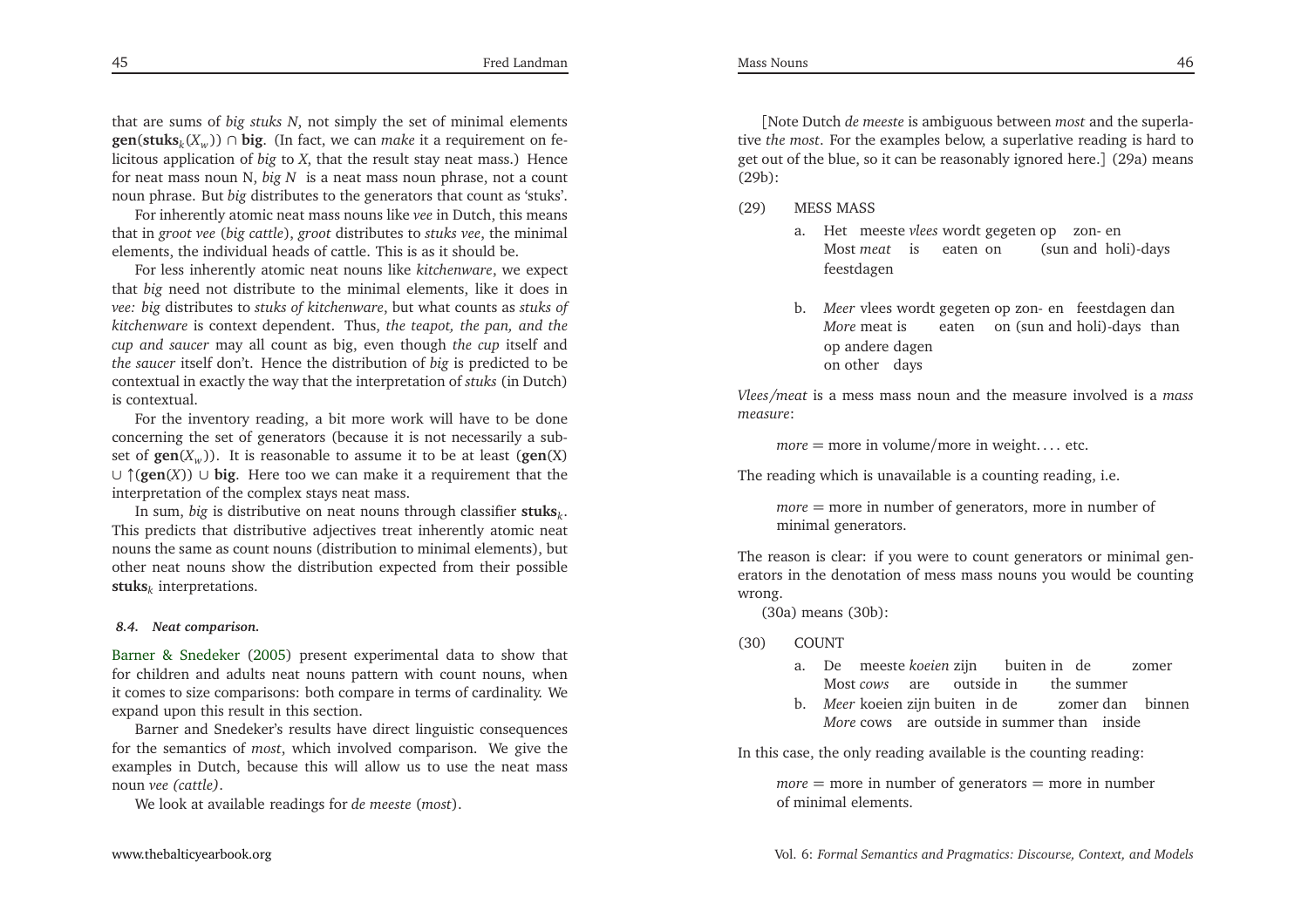b. *Meer* stuks vee zijn buiten in de zomer dan *More* heads of cattle are outside in summer than binneninside

We look at neat nouns: (32a) means (32b):

- (32) NEAT MASS, inherently atomic.
	- a. Het meeste*vee* is Most cattle is outsideinbuiten in) de the summerzomer
	- b. *Meer* vee is buiten in de zomer dan binnen More cattle is outside in the summer than inside

Barner and Snedeker's results show that the most prominent interpretation of the comparative in (32b) is similar to that of the comparative in (31b). Hence, the most prominent reading available for (32) is the*counting* reading:

*more* <sup>=</sup> more in **stuks** <sup>=</sup> number of minimal elements.

<sup>I</sup> say 'the most prominent reading.' Let me be more precise: <sup>I</sup> think that *the only counting reading available* for (32) is the reading on which it is equivalent to (31), and hence counting is in terms of minimal elements.

But this is for 'inherently atomic' neat mass nouns. For less inherently atomic neat mass nouns, the most prominent comparison is also in terms of counting generators, but in that case, this need not be necessarily minimal generators.

- (33) NEAT MASS, not inherently atomic.
	- a. De meeste Most kitchenware costs keukenwaar kost meer dan 5 euros over 5 euros
	- b. Meer keukenwaar kost meer dan 5 More kitchenware costs over 5 euros than 5 euroseuros of minder euros dan 5 or less

# **Situation 1:**

In this shop, *the teapot* is <sup>6</sup> euros, *the cup and saucer* is 4.50, and *the*

*pan* is <sup>12</sup> euros. You cannot buy *the cup* separately, nor *the saucer*, and the *teaset* is just *the teapot and the cup and saucer*, no price differences there. Two items cost more than <sup>5</sup> euros, one item less, hence (33) istrue.

*more* = *more* in **stuks**<sub>*k*</sub>: not more in minimal generators, but in the choice of generators determined by **stuks***<sup>k</sup>*

# **Situation 2:**

 In the neighbouring shop, *the cup* is <sup>3</sup> euros, *the saucer* is <sup>3</sup> euros, you pay 5.50 for *the cup and saucer*, the *teapot* is <sup>6</sup> euros, *the teaset* is <sup>11</sup>euros.

In this shop, three items cost more than <sup>5</sup> euros, and <sup>2</sup> items less, (33)is true.

*more* <sup>=</sup> *more* in **stuks***<sup>i</sup>*, where <sup>i</sup> is an inventory context: *more* is more in terms of the whole set of generators, counting each generator independently as one.

We see that, as in the previous case of distribution, the comparison inthe neat noun is in terms of **stuks***<sup>k</sup>*. This <sup>g</sup>ives the following semantics:

Let *<sup>X</sup>* be <sup>a</sup> neat noun intension [+N]. For every world <sup>w</sup>and context k:

 $MOST_{\textbf{stuks}}(X_w, \mathbf{P}) = 1$  iff  $|\textbf{gen}(\textbf{stuks}_k(X_w)) \cap \mathbf{P}| >$ |**gen**(**stuks***k*(*Xw* )) – **<sup>P</sup>**<sup>|</sup>

For count nouns, **gen**(**stuks**(*COW*w)) <sup>=</sup> COW*<sup>w</sup>* , hence:

 $\text{MOST}_{stuks}(\text{COW}_w, \text{OUTSIDE}_w) = 1 \text{ iff } |\text{COW}_w \cap \text{OUTSIDE}_w| >$ |COW*w* – OUTSIDE*<sup>w</sup>* <sup>|</sup>

For inherently atomic neat noun *vee*, let us assume than in the context of our farm, the *vee/live-stock* consists of cows and chickens.

**gen**(**stuks**(*VEE*)) <sup>=</sup> COW <sup>∪</sup> CHICKEN. Let us set FA <sup>=</sup> COW <sup>∪</sup> CHICKEN. Then: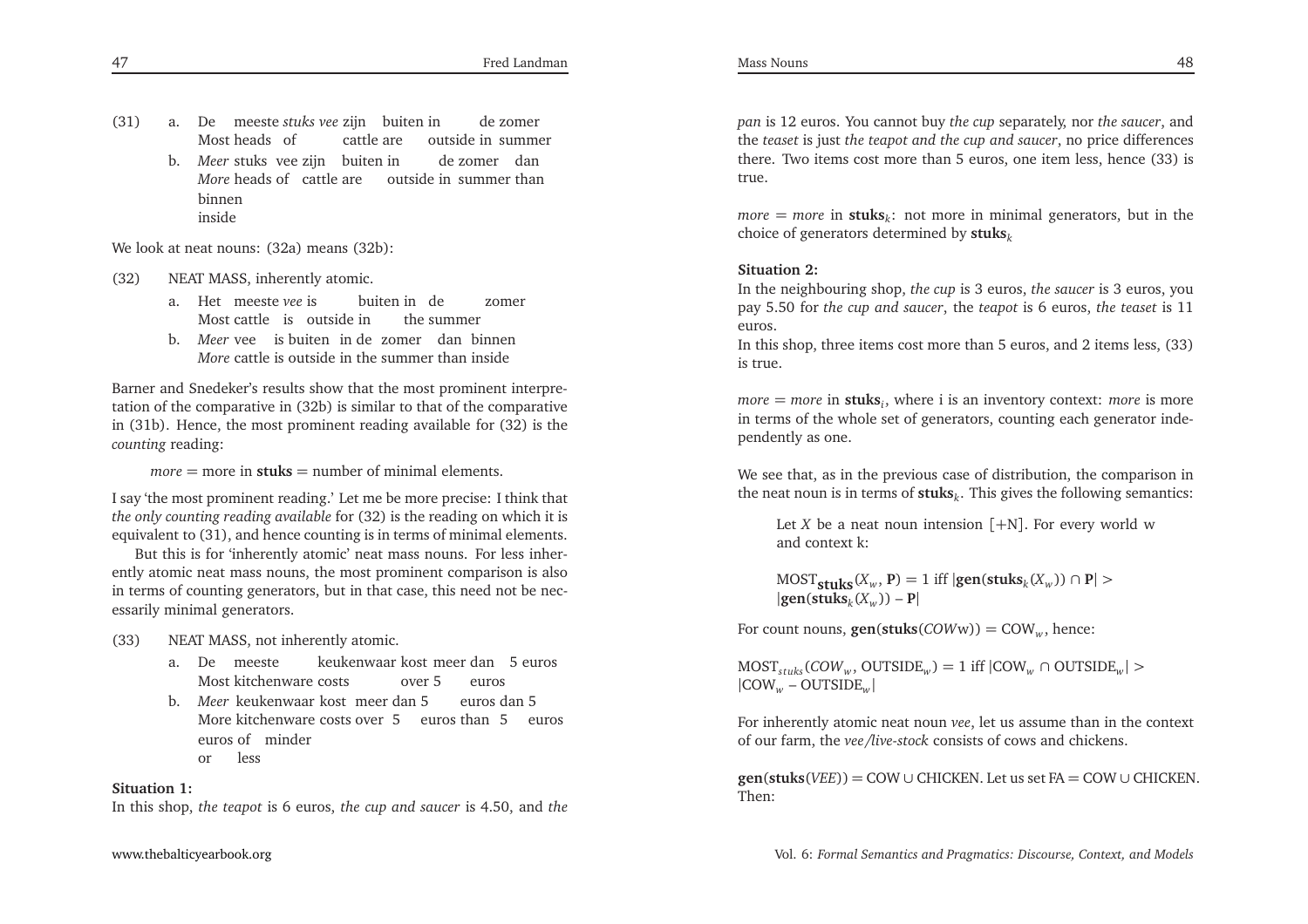MOST**stuks**(VEE*<sup>w</sup>*, OUTSIDE*w*) <sup>=</sup> <sup>1</sup> iff <sup>|</sup>FA OUTSIDE<sup>|</sup> <sup>&</sup>gt; |FA – OUTSIDE|

<sup>I</sup> said above that the counting reading in terms of **stuks** is the most prominent reading of neat mass nouns. <sup>I</sup> also said that for inherently atomic neat nouns it is *the only counting reading*. But it is not the only reading. This is <sup>a</sup> major reason why <sup>I</sup> am unhappy with Chierchia's [\(2010](#page-33-5)) classification of neat mass nouns as 'fake' mass nouns. Because neat mass nouns are not fake mass nouns, they are real mass nouns, and the evidence is that most can compare neat mass nouns in termsof the measures that are appropriate for mess mass nouns.

Suppose that there are cows and chickens, and the cows are kept outside, but the chickens are kept inside. The chickens outnumber the cows, but in terms of biomass and volume, there is less biomass andless volume of chicken.

- (34) a. Wat biomassa betreft, wordt het meeste vee As biomass concerns is buiten gehouden most live-stock outsidekept
	- b. In termen van volume, wordt het meeste vee In terms of volume is buiten gehouden most live-stock outsidekept
- (35) a. #Wat biomassa betreft, worden de meeste stuks As biomass concerns are buiten gehouden most items livestockveeoutside kept
	- b. #In termen van volume, worden de In terms of volume are vee most items live-stockmeeste stuks outside kept buiten gehouden

The examples in (35) are infelicitous, or rather, it isn't clear what the biomass/volume adjunct has to do with the rest of the sentence, because, clearly, *de meeste* (*most*) in (35) compares sets of *stuks of vee* in

terms of cardinality.

But this is not true in the examples in (34). In terms of cardinality, *most farm animals* are *not* kept outside, because there are more chickens than cows, and the chickens, unfortunately, are inside. Still, (34)is true, because the comparison *can* be in terms of biomass or volume.

Compare also (36) in English:

(36) a. In terms of volume, most live-stock is cattle. b. #In terms of volume, most farm animals are cattle.

(36b) is funny, and in as much as it is felicitous it is false in the above scenario. (36a), on the other hand, is true.

We see, then, that the facts are in line with what Barner and Snedeker's experiments show, but they are more subtle. Counting comparison for neat nouns, like distributivity, is in terms of **stuks***<sup>k</sup>*, hence counting comparison for neat nouns is only strictly identified with counting minimal generators for inherently atomic neat mass nouns. The counting comparison is more flexible and context dependent forless inherently atomic neat mass nouns.

Moreover, neat mass nouns are true mass nouns in that mass mea sure interpretations are available for *most* NOUN, if the noun is <sup>a</sup> neat mass noun; this is <sup>a</sup> real difference with count nouns: mass measure interpretations are completely unavailable for *most* NOUN if the nounis <sup>a</sup> count noun.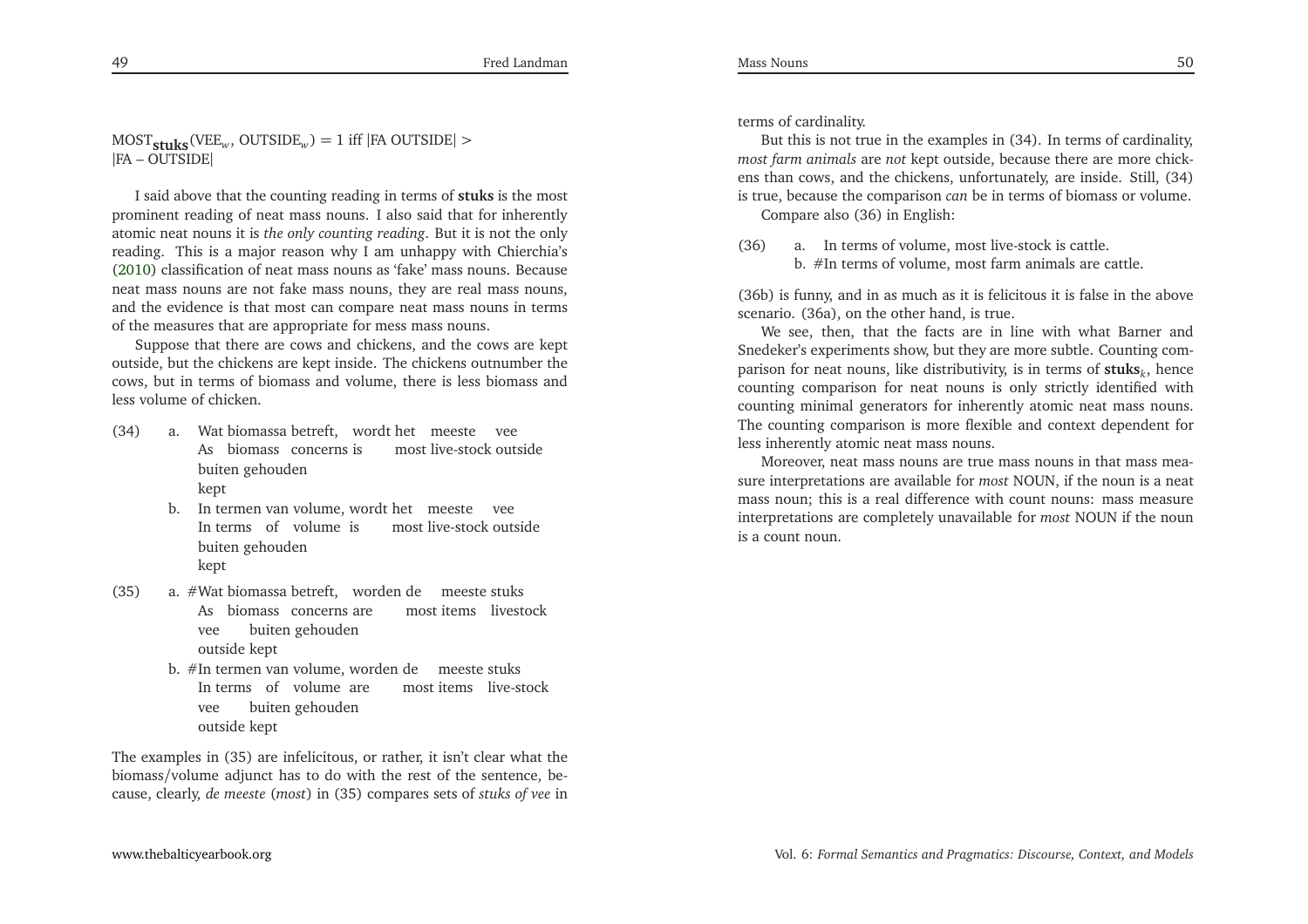## **9. FUSION AND FISSION**

<sup>I</sup> assume that *packaging* as an operation from *mass entities* to *count entities* is the same operation as *group formation* (as assumed in [Landman](#page-33-0) [1991](#page-33-0)): <sup>a</sup> mass or count sum is treated as <sup>a</sup> count atom, more than the sum of its parts. But bringing in packages and groups simultaneously is more complex than <sup>I</sup> am willing to deal with here. So <sup>I</sup> deal only withpackaging, and assume the following <sup>p</sup>icture:



-The generator sets of *mass* predicates are subsets of the domain M.  $-C = M \cup IND$ .<br>The concreter

-The generator sets of count predicates are disjoint subsets of C.

In honor of the fact that <sup>I</sup> assume one operation for packaging and group formation, <sup>I</sup> will <sup>g</sup>ive it <sup>a</sup> new name, and since the operation*fuses* <sup>a</sup> <sup>p</sup>lurality into an atom, <sup>I</sup> will call it *fusion*:

**Fusion:**  $\uparrow$ : M-ATOM<sub>*M*</sub>  $\rightarrow$  IND is a one-one function into IND<br>Fusion is an injection from M-sums into atomic Fusion is an injection from M-sums into atomic packages. ↑: ATOM*<sup>M</sup>* <sup>→</sup> ATOM*<sup>M</sup>* <sup>=</sup> {<a,a>: <sup>a</sup> <sup>∈</sup> ATOM*<sup>M</sup>* } Fusion is identity on M-atoms

Not every element of IND needs to be in **ran**(↑), the range of <sup>↑</sup>. If *fido* is in IND, *fido* is not only more than the sum of his mass parts, but also more than the fusion of his mass parts. But there is an equivalencerelation relating *fido* uniquely to the fusion of his mass parts:

≈ is an equivalence relation on IND such that:

for every a ∈ IND there is exactly one  $b \in IND$  such that  $b \approx a$  and  $b \in \text{ran}(\uparrow)$ .

For a ∈ IND, we let a<sub>≈</sub> be the unique element of  $[a]_{\approx}$  such that  $a_{\approx} \in \text{ran}(\uparrow)$ .

This equivalence relation is used to relate *fido* to the sum of his M-parts.

Besides fusion, we have an operation that *splits* an IND atom into <sup>a</sup> <sup>p</sup>lurality of M-elements, maps <sup>a</sup> set onto the sum of its splits, and <sup>a</sup>regular mass or count set onto the sum of the splits of its generators:

**Split:**  $\downarrow_o$ : C  $\rightarrow$  M defined by:

 $\downarrow_o(b) =$  $if b \in M$ if  $h \in IND$  $\downarrow_o(b) =$  <sup>↑</sup>−<sup>1</sup>(b≈) if <sup>b</sup> <sup>∈</sup> IND ↓*o*(X) <sup>=</sup> <sup>⊔</sup>({↓*o*(x): <sup>x</sup> <sup>∈</sup> <sup>X</sup>})if <sup>X</sup> <sup>⊆</sup> <sup>C</sup>  $\downarrow_o(X) =$  $if X = \langle X, \text{gen}(X) \rangle$  *is a regular mass* or count set

In terms of split, we define an operation of *fission*:

| Fission: $\downarrow$ |  |
|-----------------------|--|
|                       |  |

| $\downarrow(b) = (\downarrow_{0}(b))$                                                   | if $b \in C$                                                |
|-----------------------------------------------------------------------------------------|-------------------------------------------------------------|
| $\downarrow(X) = (\downarrow_{\circ}(X))$                                               | if $X \subseteq C$                                          |
| $\downarrow$ (X) < $\downarrow$ <sub>0</sub> (X)], $\downarrow$ <sub>0</sub> (X)]–{0} > | if $X = \langle X, \text{gen}(X) \rangle$ is a regular mass |
|                                                                                         | or count set                                                |

If *fido* is in IND, then the split of *fido* is the sum of *fido*'s M-parts, and the fission of *fido* is the set of all Boolean parts of the split of *fido*: (↓*o*(*FIDO*)]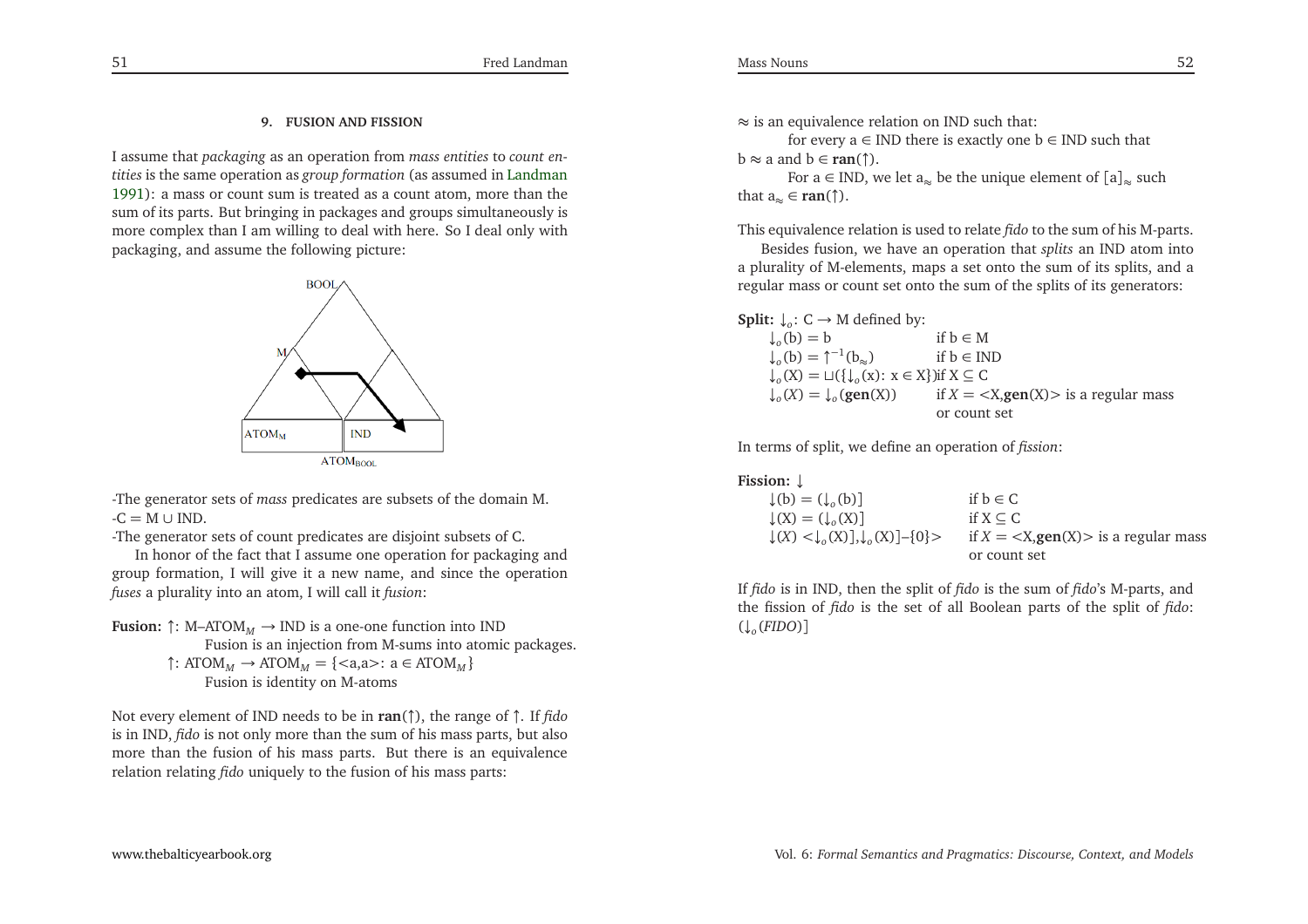

Suppose the individual dogs are  $\mathsf{d}_1, \mathsf{d}_2$  and  $\mathsf{d}_2 \in \text{IND}$ . Then:

 $DOG = \langle * \{d_1, d_2, d_3\}, \{d_1, d_2, d_3\} \rangle.$ 

So **gen**(*DOG*) = {d<sub>1</sub>, d<sub>2</sub>, d<sub>3</sub>} and  $\downarrow_o$ (**gen**(*DOG*)) =  $\uparrow^{-1}(d_{1\approx}) \sqcup \uparrow^{-1}(d_{2\approx})$  $\Box$   $\uparrow^{-1}(d_{3\infty})$ .

For each dog d*<sup>i</sup>*, go to the package of d*i*'s sum of M-parts, and go back to the corresponding sum of M-parts. Sum these parts together: that isthe split of **gen**(DOG).

The fission of DOG, ↓(DOG), is the set of all Boolean parts of that split, and the fission of *DOG*, ↓(*DOG*), is the regular set consisting of  $\downarrow$ (DOG) and  $\downarrow$ (DOG)–{0} as set of generators.

### **10. FISSION READINGS**

- (37) a. There is *human* in this dish.
	- b. There is *cat* in this soup.
	- c. There was *dog* all over the wall.

The cases in (37) are examples of *grinding*, which we have rebaptized*fission*:in all these cases <sup>a</sup> [+C] noun is <sup>g</sup>iven <sup>a</sup> [–C] interpretation.

Rothstein [\(2009a](#page-34-3)) provides cross-linguistic evidence that fission of nouns is only possible as <sup>a</sup> *last resort mechanism* to resolve grammatical

Rothstein's account for the English cases in (37) is as follows: -The singular copula in (37) is followed by <sup>a</sup> bare noun and requires number agreement. There are no bare singular nouns in English, only bare mass nouns. The bare nouns *human, cat* and *dog* are lexically count. This is <sup>a</sup> grammatical conflict.

Thisconflict is resolved by *fission*: *NOUN*[+C] ⇒↓(*NOUN*) [–C]

Cheng et al. [\(2008](#page-33-16)) point out that in Chinese, (38), which corresponds to (37c), *does not* have <sup>a</sup> fission reading, but only <sup>a</sup> <sup>p</sup>lural, wallpaper reading; (38) can express that the wall is covered with doggiewallpaper.

(38) qiáng-shang dou walldou shì gŏu<br>top)all COP dog There is dog all over the wall.

Rothstein's account for Chinese is as follows:

 Chinese nouns are not specified for number, there is no number agreement between the copula and the noun, so the bare noun is grammatical in (38) and allows <sup>a</sup> <sup>p</sup>lural interpretation. On the assumption that fission is <sup>a</sup> last-resort mechanism, it follows that (38) does not have <sup>a</sup>fissioninterpretation.

Rothstein [\(2009a\)](#page-34-3) argues that in Hebrew, as in Chinese, fission readings are not possible, but they can be triggered by <sup>a</sup> mismatch in grammatical *gender* between the copula and the post-copular barenoun.

 Cheng et al. [\(2008](#page-33-16)) point out that natural foodstuff nouns in Chinese do have mass interpretations:

- (39) a. shālā lĭ salad inside have pig There is <sup>p</sup>ig in the salad. yŏu zhū
	- b. shālā lĭ salad inside haveapple There is apple in the salad. yŏu pìngguŏ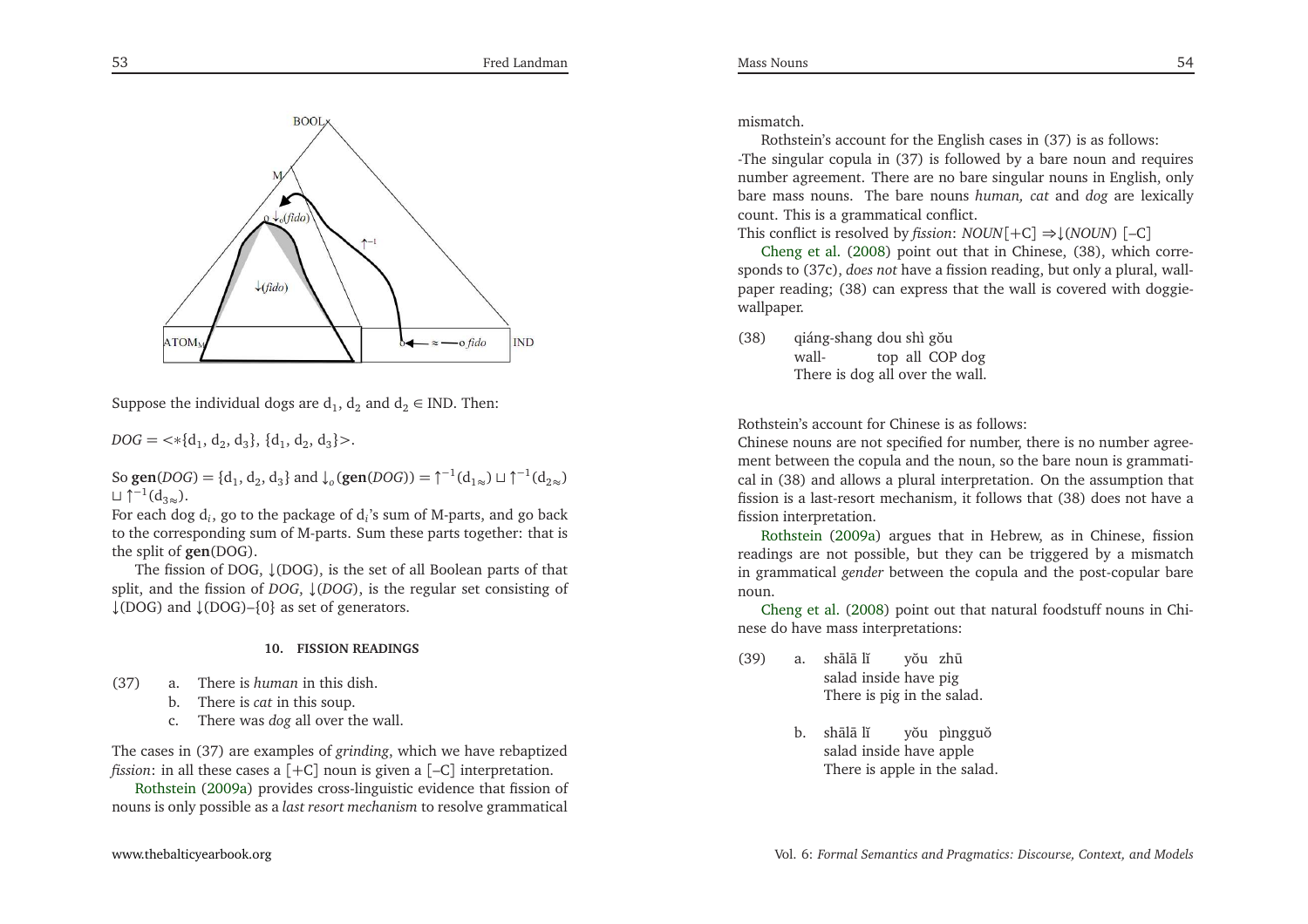(39a) is like (38): (39a) can only be interpreted as expressing that there is <sup>a</sup> whole <sup>p</sup>ig in the salad, i.e. <sup>a</sup> <sup>p</sup>late with <sup>a</sup> <sup>p</sup>ig (presumably with an apple in its mouth) dressed up with lettuce leaves and other salad goods, covered in thousand island dressing.

On the other hand, (39b) can mean what the English paraphrase means: the salad has apple in it, and it doesn't have to be <sup>a</sup> wholeapple, it can be apple <sup>p</sup>ieces, grated apple, etc. . .

There is <sup>a</sup> natural account for the facts in (39), namely that foodstuff nouns like *<sup>p</sup>ínggu˘o* (apple) in Chinese are *ambiguous* between <sup>a</sup> [+N] reading (what hangs from the tree) and <sup>a</sup> [–N] reading (what is eaten in apple sauce). On that assumption, the mass reading we observe for foodstuff nouns is not <sup>a</sup> fission reading, but an authentic *mess mass* reading.

<sup>I</sup> want to propose something stronger here, namely, that foodstuff nouns are ambiguous, not only in Chinese, but in English and Dutch aswell.

### **Ambiguity Assumption:**

|                      | $[-N]$          | $[+N, -C]$     | $[+C]$ |
|----------------------|-----------------|----------------|--------|
| <b>English:</b> meat |                 |                | dog    |
|                      | apple           |                | apple  |
| Chinese: ròu (meat)  |                 | gŏu (dog)      |        |
|                      | píngguŏ (apple) | píngguŏ(apple) |        |

With Rothstein's last resort assumption for fission readings, this predicts that food-stuff nouns have <sup>a</sup> mess mass reading in all three languages, but no fission reading.

# What is the difference?

 In section <sup>1</sup> of this paper, <sup>I</sup> argued against homeopathic semantics for mess mass nouns like *salt* and *triangle patterned wallpaper*: mess mass nouns, <sup>I</sup> argued, do not have <sup>a</sup> homeopathic interpretation, there are lexical and contextual constraints on what counts as salt and on when the salt is becoming too small to be split into two parts that bothcount as salt.

On the other hand, in the previous section <sup>I</sup> gave <sup>a</sup> semantics forthe fission interpretation of *dog*:  $\downarrow$ (*DOG*) = <( $\downarrow$ (*DOG*)], ( $\downarrow$ (*DOG*)]–<br> $\Omega$ \, the set of all Boolean parts of the split of the set of all individual  ${0}$  >, the set of all Boolean parts of the split of the set of all individual dogs. This means that the fission interpretation of *dog* is homeopathic,

in that it doesn't pu<sup>t</sup> constraints on what counts as fission *dog*, more than that it is mass par<sup>t</sup> of the sum of all dogs.

The prediction, then, is that fission readings are *homeopathic*, closed under arbitrary mass parts. For fission readings, like those in (37a,b) repeated here, what there has to be in the dish/soup to make the statement true can be manipulated in context to an extreme degree:

(40) a. There is human in this dish. b. There is cat in this soup.  $\exists$ x[ x  $\sqsubseteq$  ↓<sub>o</sub>(CAT) ∧ *in the soup*(x)]

Thus, normally you will utter (37a,b) if you detect human flesh in the dish or cat flesh in the soup. But <sup>I</sup> may say (37b) with disapproval if <sup>I</sup> find <sup>a</sup> <sup>p</sup>iece of fingernail in the dish, or fish <sup>a</sup> cat hair out of my soup. In <sup>a</sup> mythological context, if I, to test the Wisdom of the Gods, take something from the body of Pelops, so small that we ordinary humans would not be able to detect it, still in the Myth, Zeus will thunder atme: *there is human in this dish*, and condemn me to the Tartarus.

Thus, in context, certain parts may be regarded as too small to be considered as parts that matter, but the context can be manipulated (as in the Zeus example) to include arbitrarily small parts. And theflexibility here can be extreme.

Suppose Harold comes into the kitchen, proudly shows us the gallstone they have removed from him, and drops it by accident in thesoup. You fish it out and <sup>I</sup> say:

(41) <sup>I</sup> am not going to eat that soup, it has had Harold in it.

This is, of course, funny, but so are all the other fission examples, and the thing that gets stretched in this example is: 'what counts as <sup>a</sup> contextually relevant par<sup>t</sup> of Harold. Lexical mass nouns are not homeopathic. In order for (41) to be true, there has to be meat in the soupand not just something that is par<sup>t</sup> of the meat.

(41) There is meat in the soup.

For instance, in the near future white calf-meat may come on the market that consists 70% of hormones. Suppose <sup>I</sup> extract the hormones from calf-meat, pu<sup>t</sup> them in <sup>a</sup> jar, and make <sup>a</sup> soup for the yearly dinner party of the Body-builders Club, and <sup>I</sup> scoop <sup>a</sup> considerable amount ofthese hormones into the soup.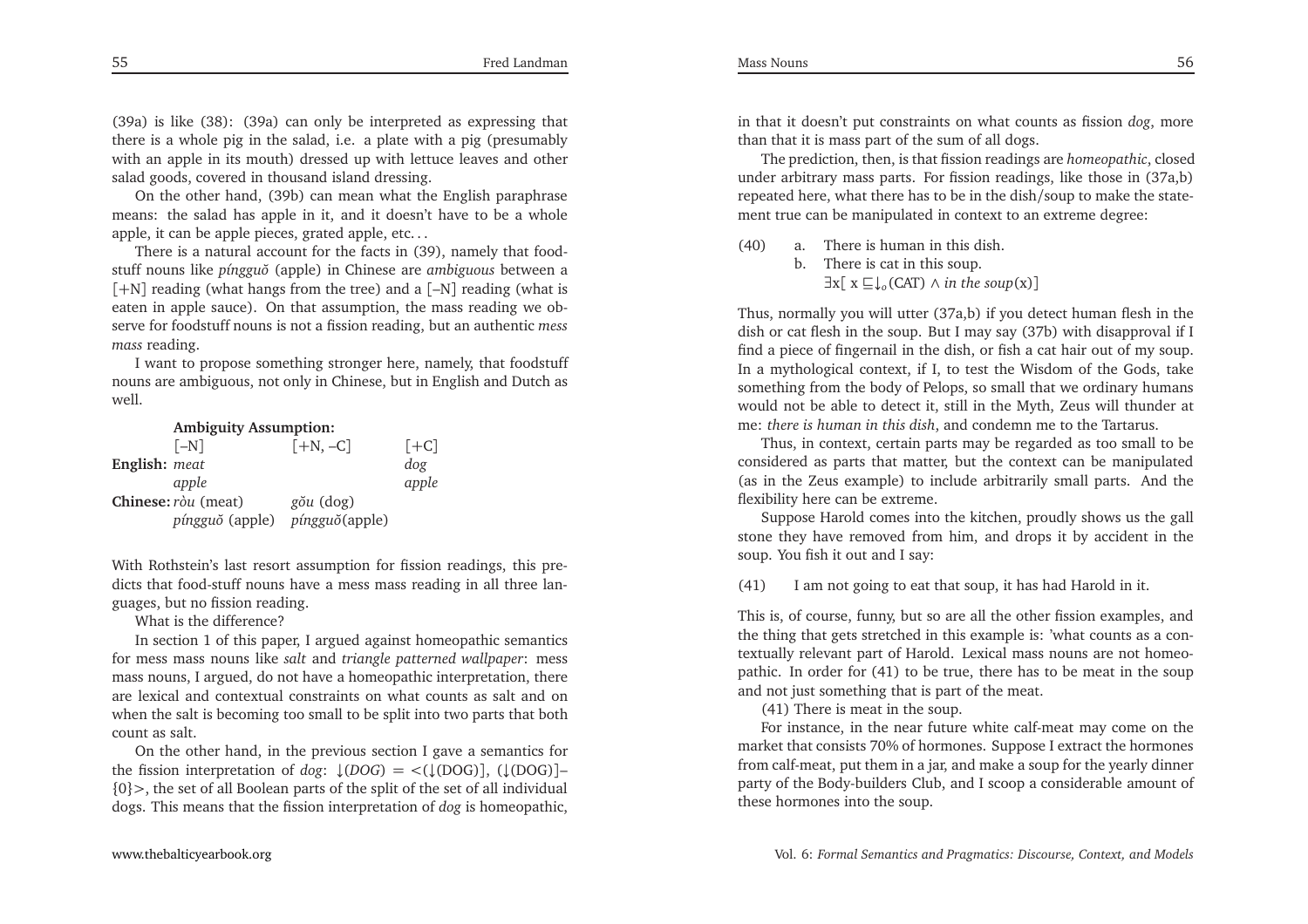The vegetarians among the body-builders may regard the soup as not suited for them, because not only do they not eat meat, but they also try not to eat additives for the production of which animals have been killed. Yet, this doesn't mean that (41) is true. For (41) to be true there has to be meat in the soup, and not just <sup>a</sup> set of chemicalsderived from <sup>a</sup> meat source.

The difference between these two cases is instructive. The lexical mass nouns, by their meaning, pu<sup>t</sup> constraints on their denotation: if something is in the denotation of meat, only those of its parts are in the denotation of *meat* that themselves satisfy the criteria for countingas meat.

Fission interpretations, as we have seen, are different: there are no other lexical constraints for being in the denotation of the fission of *dog* than being par<sup>t</sup> of the split of dogs, and contextual salience. This shows that *if* you think (which <sup>I</sup> don't) that count nouns like *dog* have mess mass interpretations, or interpretations unspecified for count and mass, like Pelletier's interpretations, or Rothstein's root-noun interpretations, these interpretations are *different* from fission interpretations. The reason for this is that <sup>a</sup> mess mass interpretation or root interpretation would pu<sup>t</sup> *semantic* constraints on the noun denotation, *lexical constraints*, and that is just what we don't find for fission interpretations.

We now look at (42):

(42) There is apple in the salad.

Again, genetically modified apples may come on the market that consist 70% of hormones, the same hormones as contained in the calfmeat. At the same dinner, <sup>I</sup> mix the apple-derived hormones into the salad. Just as (41) is not true, (42) is not true. For (42) to be true, it is not enough that there is par<sup>t</sup> of the apples in the salad, it has to bepar<sup>t</sup> that *itself* counts as apple.

Thus, *apple* patterns with mess mass nouns like *meat*, suggesting strongly that also in English, foodstuff nouns like *apple* are ambiguous between <sup>a</sup> count interpretation and <sup>a</sup> mess mass interpretation.

Now look at the examples in (43):

- (43) a. ErThere is *small* dog in the salad zit*kleine hond*indesalade
	- b. Erzit *grote hond* in de salade There is *big dog* in the salad
- (44) a. #ErThere is *big apple* in the salad zit*grote appel* indesalade
	- zit *grote* wortel in de salade  $h$  #Er #There is*big carrot* in the salad

The examples in (43) are felicitous, those in (44) are not. Why wouldthis be?

Let us make the following assumption:

# *Assumption:* the modified nouns *small <sup>N</sup>*, *big <sup>N</sup>* derive their fission behavior from the head noun.

With this, we argue as follows. *Small dog* and *big dog* are count noun <sup>p</sup>hrases in <sup>a</sup> context where *dog* can only have <sup>a</sup> fission interpretation. By the assumption made above, *big dog* and *small dog* can also have <sup>a</sup> fission interpretation: the fission of *small dog* is the set of Boolean parts of the split of *small dogs*. This means that what (43a) and (43b)express is similar to:

- (45) a. There is Chihuahua in the salad
	- b. There is Doberman in the salad.

We come to (44). *Apple* and *carrot* do not have <sup>a</sup> fission interpretation, they have <sup>a</sup> count interpretation and <sup>a</sup> mess mass interpretation. By the assumption made above, *big apple* and *big carrot* do not have <sup>a</sup> fission interpretation either.

But this means that *big apple* and *big carrot* in (44) can only be analyzed as:

 [*big* [*apple*[−*N*]]] and [*big* [*carrot*[−*N*]]]. But we know that distributive adjectives like *big* are not very felicitous with mess mass nouns, andthis is why the cases in (44) are not good.

Note crucially that the reading we saw for the cases in (43) is patently absent for the cases in (44). Dutch *winter wortels* (*wintercarrots*) are huge. The noun *winter wortel* itself is like *carrot* in that it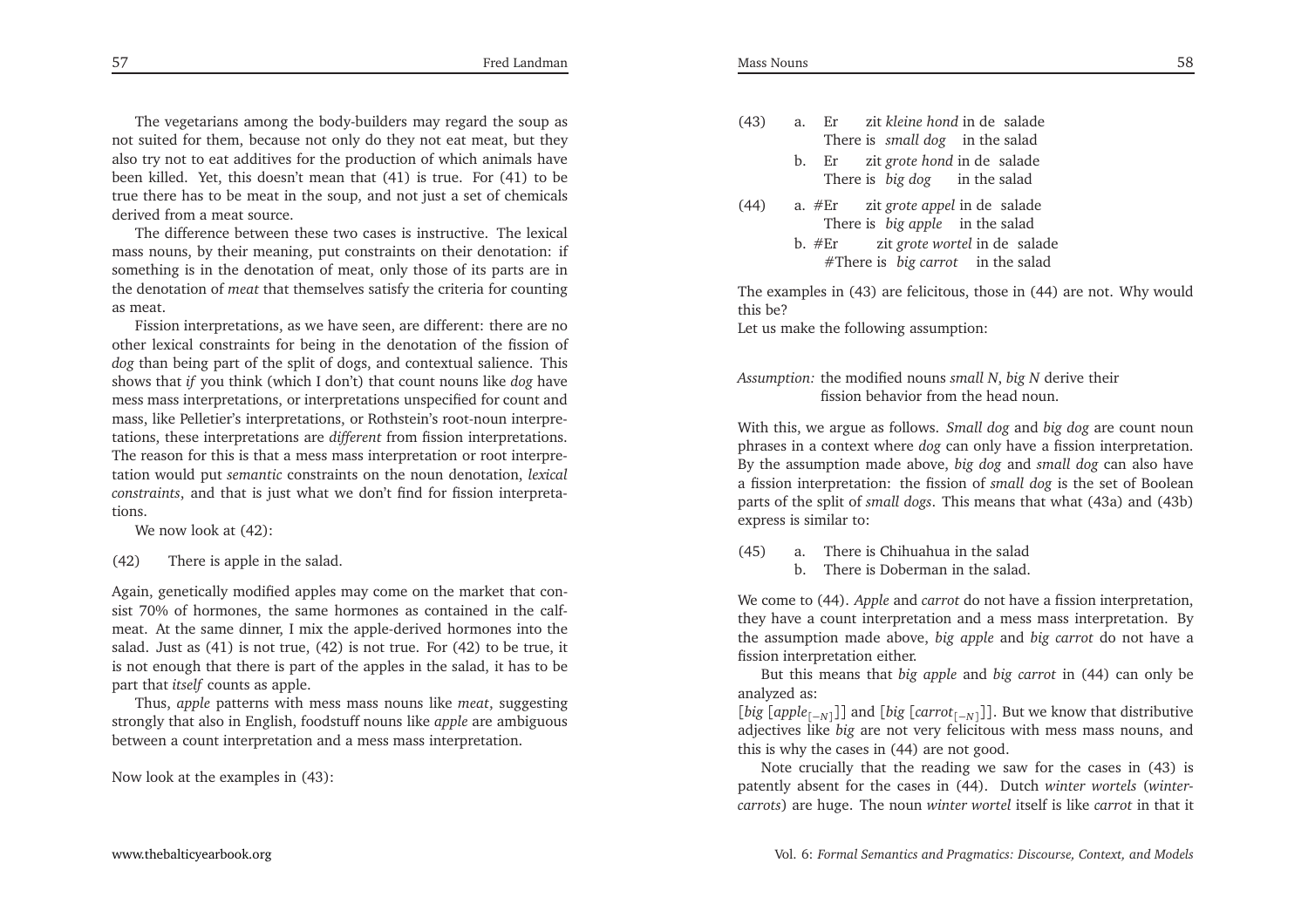is food stuff that allows both <sup>a</sup> count and <sup>a</sup> mess mass reading. We find<sup>a</sup> robust contrast between the examples in (46):

Fred Landman

- (46) a. #Er zit *grote wortel* in de salade There is *big* carrot in the salad
	- b.  $\sqrt{E}$ r zit *winterwortel* in de salade There is *winter-carrot* in the salad

If <sup>I</sup> grate <sup>a</sup> winter-carrot and pu<sup>t</sup> the result in the salad, (46b) is perfectly felicitous, but (46a) is terrible: (46a) just cannot mean that thereis stuff derived from the split of *big carrots* in the salad.

This strongly supports the distinctions made here and argues strongly against theories in which fission is <sup>a</sup> simple operation lifting the count nature of the noun, semantically doing not much more than removing <sup>a</sup> bit of contextual restriction. On such <sup>a</sup> theory, there is norationale whatsoever for the contrast between (46a) and (46b).

### **11. THE NEATNESS OF FISSION READINGS**

### *11.1. The problem.*

The fission interpretation of count nouns like *dog* as ↓(*DOG*) has <sup>a</sup> problem, as can be observed in the <sup>p</sup>icture in section 9: ↓(*DOG*) is mass all right, but it is also *neat*. The reason is that **BOOL** is <sup>a</sup> complete *atomic* Boolean algebra, and <sup>↓</sup>(*DOG*) is closed downwards, hence **min**(↓(*DOG*)) = **atom**(↓(*DOG*)), and hence  $\min$ (↓(*DOG*)) is disjoint.

Now we have been assuming the Two Feature System, in which the features **neat** and **individuated** coincide. If so, it follows that the fission interpretation of *dog*, ↓(*DOG*), is **individuated**. But that means that the fission interpretation should allow distributive adjectives like *small* and *big*, with interpretations that distribute to the neat (individuated) generators. This means that we predict that (43a) has an*alternative* analysis:

(43) a. ErThere is *small* dog in the salad. ∃x ∈↓(DOG) ∩∗**small:** *in the salad*(x) zit*kleine hond*indesalade

On this interpretation, (43a) expresses that there are small generator parts of the split of *dog* in the salad. The problem is that (43a) of coursedoesn't have such an interpretation.

The diagnosis is that the fission <sup>↓</sup>(*DOG*) should be [–I]. <sup>I</sup> briefly mention <sup>a</sup> few ways of solving this problem:

### *11.2. The Three Feature System.*

We can move from the Two Feature System to <sup>a</sup> Three Feature System. In such <sup>a</sup> system, we do not make the assumption that the generators of neat nouns are necessarily individuated. (We *do* continue to make the mess mass assumption:  $[-N] \Rightarrow [-I]$ , i.e. mess is non-individuated.) In the Three Feature System we have the following categories: the Three Feature System we have the following categories:

| $\lceil +C +N +I \rceil$   | $=  +C $                      | count:     | boys, peas                                |
|----------------------------|-------------------------------|------------|-------------------------------------------|
| $\lceil -C - N - I \rceil$ | $=$ $[-N]$                    | mess mass: | meat, cheese                              |
| $\lceil -C + N + I \rceil$ | $=[-C, +1]$                   |            | individuated mass: furniture, kitchenware |
| $\lceil -C + N - I \rceil$ | $=[-C, +N, -I]$ fission mass: |            | $\downarrow$ (DOG)                        |

| Meat   | $\downarrow$ (DOG) | kitchenware | dog    |
|--------|--------------------|-------------|--------|
| $[-C]$ |                    |             | $[+C]$ |
| Meat   | $\downarrow$ (DOG) | kitchenware | dog    |
|        | $[-1]$             | $[+1]$      |        |
| Meat   | $\downarrow$ (DOG) | kitchenware | dog    |
| $[-N]$ |                    | $[+N]$      |        |

In this theory, there is a new category,  $[+N,-1]$ , with neat minimal generators that are not individuated. Fission interpretations are of thiscategory, but lexical nouns are not.

It is certainly possible to work in such <sup>a</sup> theory, but it is also <sup>a</sup> bit disappointing. The Two Feature System has <sup>a</sup> conceptual elegance that the Three Feature System lacks: in the Two Feature System the semantically relevant features are all defined in terms of the conceptual algebra of part-of structures: part-of, minimal element, generator, overlap, sum, remainder,. . .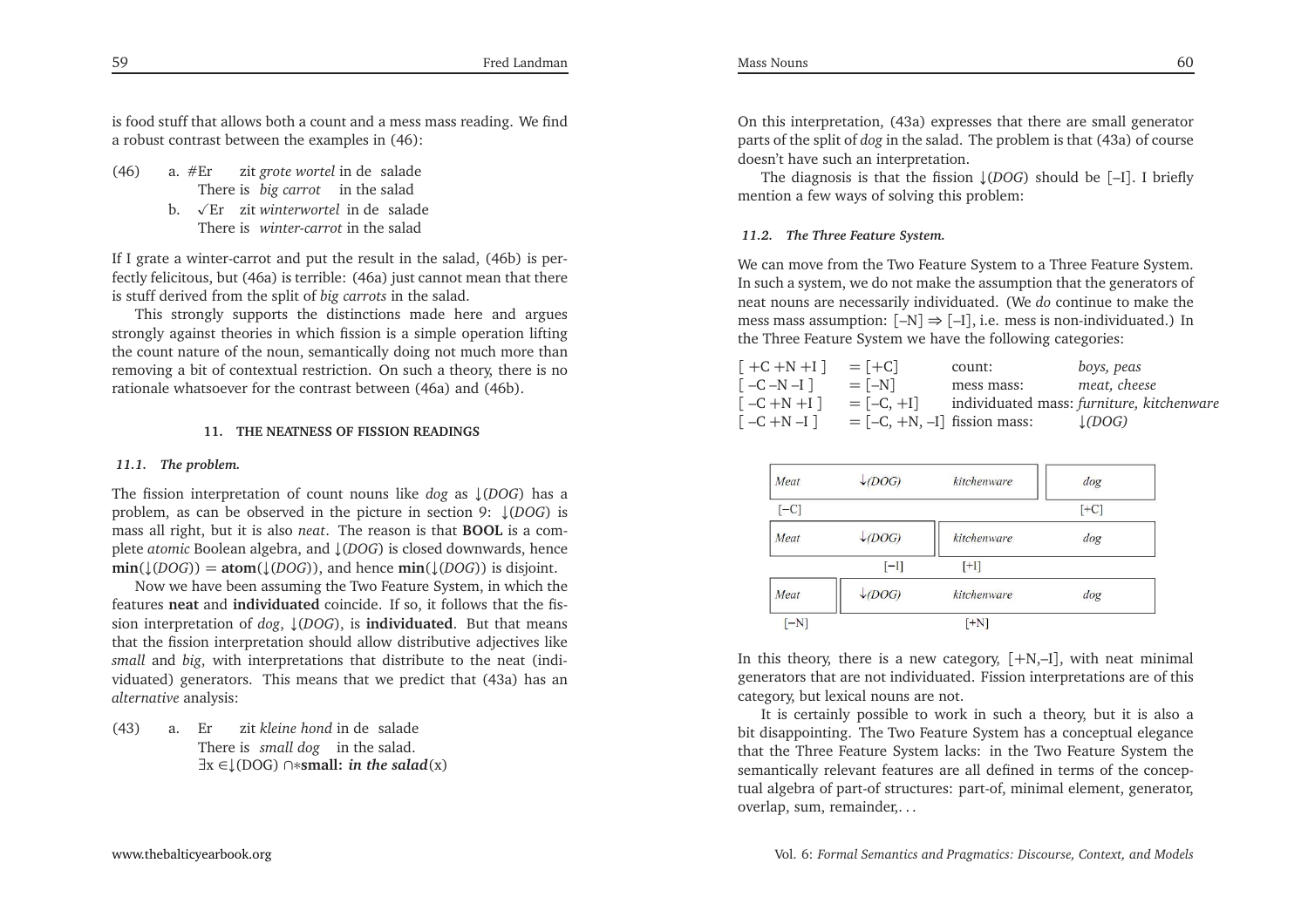The theory can do without the feature which has the more complex, intensional definition (*individuated*), because the two are identified extensionally. If it turns out that we can't maintain the equivalence, we have to accep<sup>t</sup> that, of course, but it would be attractive if we don'thave to.

Also, empirically, we have this new linguistically relevant category [–C, <sup>+</sup>N, –I], which is not lexically inhabited in any language <sup>I</sup> know of. And the question is: why not? Why aren't there languages wherethere are lexical nouns of the category [–C, <sup>+</sup>N, –I]?

# *11.3. Fission<sup>k</sup>.*

An obvious alternative is to change the fission operation, which produces <sup>a</sup> neat set, to an operation whose output is mess, not neat.

This is simple enough to do: let context k select <sup>a</sup> subset of fission $\downarrow_k$ (X) of  $\downarrow$ (X):

**Fission**<sub>*k*</sub>:  $\downarrow$ <sub>*k*</sub>(*X*) = < $\downarrow$ <sub>*k*</sub>(*X*), **gen**( $\downarrow$ <sub>*k*</sub>(*X*))>

where: 1.  $\downarrow_k(X)$  is a regular set 2. ↓*k*(X) <sup>⊆</sup> <sup>↓</sup>(X) 3.  $□(\downarrow_k(X)) = □(\downarrow(X))$ 4. **gen**(↓*k*(X)) is <sup>a</sup> set of *overlapping generators* for ↓*k*(X)

This is illustrated in the following <sup>p</sup>icture:

 Easy as it is, this proposal has <sup>a</sup> major drawback: it makes ↓*k*(*DOG*) <sup>a</sup> pretty normal *mess mass* noun. And that is <sup>a</sup> problem. We have just seen that fission interpretations *differ* from mess mass interpretations, so it is not clear how the differences we have discussed would be maintained in such <sup>a</sup> theory.

### *11.4. Super fission.*

Fission breaks down an object into its homeopathic mass set, <sup>a</sup> neat Boolean algebra. The atoms of that Boolean algebra are the ultimate minimal parts in the structure M, according to the background Booleanalgebra **BOOL**.

But what is the status of those postulated minimal parts in M? Andwhy aren't these minimal parts in <sup>M</sup> themselves ground by fission?



That is, the arguments that we have <sup>g</sup>iven, following [Chierchia](#page-33-4) [\(1998](#page-33-4)), against atomless structures concerned the interpretations of *lexical mass nouns: mess mass nouns* and *neat mass nouns*. But that is not what we are talking about here at all, here we are talking about the question of whether *the whole structure* should be generated from <sup>a</sup> background set of 'ultimate atoms', and whether fission stops at those'ultimate atoms'.

<sup>I</sup> propose an operation of *super fission*, which is fission that doesn't stop at the contextually provided postulated atoms in M, but breaksopen such atoms.

We extend out interpretation domain **BOOL** to an interpretation domain **UNIVERSE**:

**UNIVERSE** <sup>=</sup> <sup>&</sup>lt;**BOOL, SMASH**>where:

- 1. **BOOL** is, as before, <sup>a</sup> complete *atomic* Boolean algebra withatoms sorted into M-atoms and IND.
- 2. **SMASH** is <sup>a</sup> complete *atomless* Boolean algebra such that:
	- 1. BOOL ∩ SMASH  $=$  M
	- 2. for all  $m \in M$ :  $(m]_{\text{BOOL}} \subseteq (m]_{\text{SMASH}}$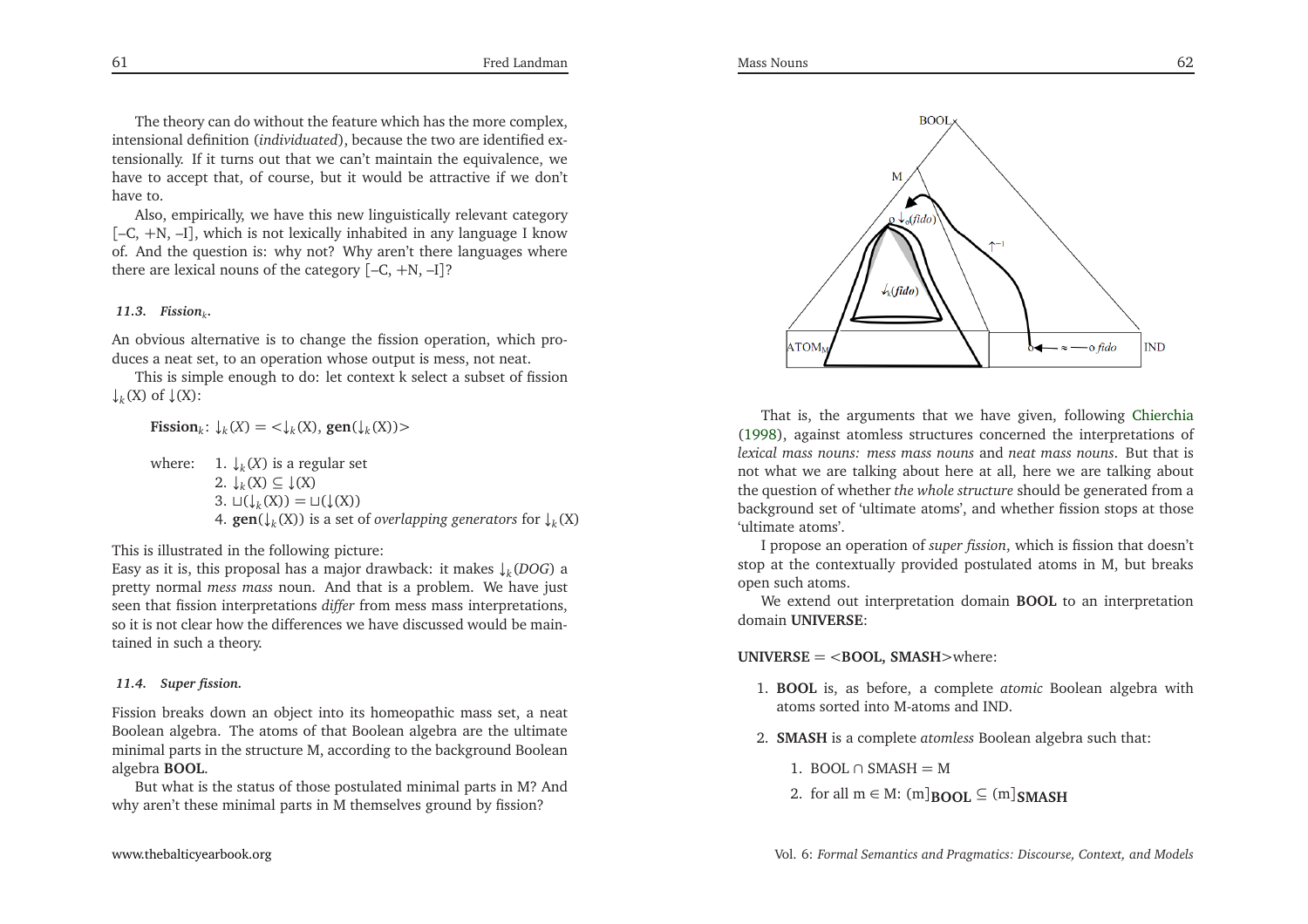This means that **SMASH** is an atomless Boolean algebra with <sup>M</sup> as its top part, as in the following <sup>p</sup>icture:



And <sup>I</sup> propose <sup>a</sup> super *fission operation*, which is like *fission* excep<sup>t</sup> that it takes all the Boolean SMASH-parts of the split of *dog*:

**Super fission:** $\{ (DOG) = \langle \downarrow (DOG), \downarrow (DOG) - \{0\} \rangle$  $\mathcal{L}(\text{DOG}) = (\mathcal{L}_0(\text{DOG}))$ **SMASH** 

 The idea of superfission is that the constraints on what counts as <sup>a</sup> salient par<sup>t</sup> of the superfission of the dogs are not <sup>g</sup>iven by the structure at all. It is only the context that decides whether something that is par<sup>t</sup> in the widest sense of the split of dogs is salient enough to count as <sup>a</sup> contextually salient fission part. Using an atomless structure is to remind us that the background atoms of the structure <sup>M</sup> do not form <sup>a</sup>semantic constraint on the fission interpretation.

With this, the feature <sup>N</sup> now has three values:

**neat:** [+N] minimal generators do not overlap**mess:** [–N] minimal generators overlap**superfine:** [# <sup>N</sup>] minimal generators absent

The analysis changes only minimally from the Two Feature System: -The fission interpretation ⇓(*DOG*) is superfine, which is homeopathic, and neither neat nor mess.

-For count nouns, neat nouns, and concrete mass nouns like *meat* and *salt* interpretation takes <sup>p</sup>lace in **BOOL** where only the values [±N] are available. This means that for such lexical nouns only the features [±C] and [±N] are available, as before, and [#N] is not. So nothing changes for these nouns.

What about *abstract* mass nouns?

 Abstract mass nouns are all but absent in formal accounts of the semantics of mass nouns, and it is high time that their semantic properties are studied rigorously. <sup>I</sup> cannot at this point speculate about how they will fit into <sup>a</sup> theory like the one developed here. <sup>I</sup> do not know what the generators of *love* are (although love has arithmetic properties, as argued by Cordelia in the first scene of *King Lear*). <sup>I</sup> do not know whether denotations of abstract mass nouns are always atomic. Tarski, for one, would make <sup>a</sup> case that the mass interpretations of the abstract nouns *space* and *time* should be **superfine**, because Tarski developed the theory of atomless Boolean algebras and their standard model in the set of regular open sets as the natural background structure for three dimensional geometry.

In sum: the arguments against atomless structures concerned the interpretations of lexical mass and count nouns (excluding abstract nouns). Those arguments are accepted and maintained in the presen<sup>t</sup> theory. We maintain the Two Feature System, in which the intensionalnotion *individuated* is extensionally equated with the structural notion *neat*.

We spotted <sup>a</sup> problem: we must regard fission interpretations as *not neat*. But fission interpretations are not *mess*. We propose that, since fission interpretations are not lexically constrained anyway which means that they are not constrained in terms of requirements on their generators—we can as well make these interpretations *ignore* the atoms that the model **BOOL** forces upon them, and hence make them atomless.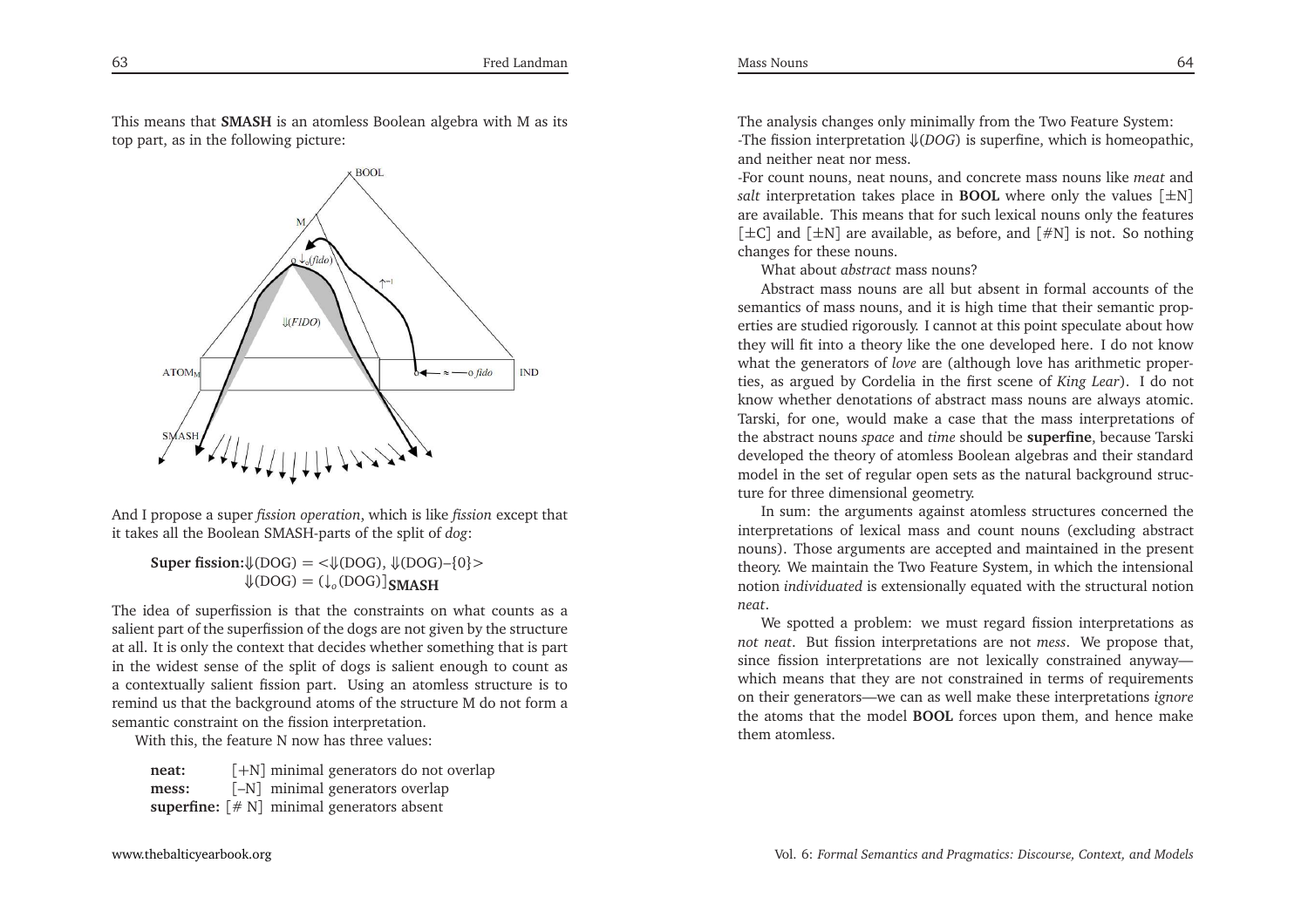#### <span id="page-33-14"></span><span id="page-33-13"></span><span id="page-33-12"></span><span id="page-33-10"></span><span id="page-33-9"></span><span id="page-33-8"></span><span id="page-33-7"></span><span id="page-33-6"></span><span id="page-33-5"></span><span id="page-33-4"></span><span id="page-33-2"></span><span id="page-33-1"></span><span id="page-33-0"></span>**ACKNOWLEDGEMENTS**

<span id="page-33-11"></span>This paper has shown an exceptionally long and tortuous gestation process. The idea to look in the semantics of mass nouns horizontally at overlapping variants, rather than vertically at whether atoms are there, developed in the course of <sup>a</sup> graduate seminar on mass nounsthat <sup>I</sup> taught at Tel Aviv University in the spring of 2001.

In the years that followed, <sup>I</sup> rewrote the material into <sup>a</sup> new version about every two years. However, what <sup>I</sup> was writing turned out to be more and more <sup>a</sup> kind of post-modernistic paper, consisting solely of section-long footnotes to <sup>a</sup> non-existing running text. And the problem is: <sup>I</sup> don't use footnotes, so ultimately, the more <sup>I</sup> wrote, the more itbecame the deconstruction rather than construction of <sup>a</sup> paper.

<sup>A</sup> good indication of the problems <sup>I</sup> had in formulating what the paper was about, is that—though versions of the paper were circulating—<sup>I</sup> didn't know how to <sup>g</sup>ive <sup>a</sup> talk about it.

Finally, while being on leave in Amsterdam during 2008-2010, things started to move. Susan Rothstein was working on count nouns at the same elongated table where <sup>I</sup> was sitting, and our many discussions made me clarify what my story on mass nouns was, and made me realize that <sup>I</sup> should ge<sup>t</sup> my act together and start presenting it.

<sup>I</sup> gave the first presentation of this material at *Palmyr IX: Logic and the Use of Language* in June <sup>2010</sup> at ILCC in Amsterdam. After that <sup>I</sup> presented versions at the *Tiende Internationale Bijeenkomst van Docenten Neerlandistiek* in Tel Aviv in November of 2010, at *Formal Semantics and Pragmatics: Discourse, Context, and Models* in Riga in November 2010, in <sup>a</sup> mini-course on mass and count nouns co-taught by Susan Rothstein and me at the summer school of Abralin, the Brazilian Association for Linguistics in Curatiba in February of 2011, and in departmental colloquiums at Tel Aviv University and the Hebrew Universityof Jerusalem in November and December of 2010.

<sup>I</sup> thank all the audiences of these presentations for their comments, criticisms and discussions (or in some cases for their own presentations); here <sup>I</sup> especially want to mention Roberlei Alvez Bertucci, Greg Carlson, Edit Doron, Alex Grosu, Manfred Krifka, Xu Ping Li, Anna Müller, Barbara Partee, Jef Pelletier, Roberta Pires de Oliveira, Dafna Rothstein Landman and Frank Veltman. Once more thanks to Barbarafor her helpful comments on the final written version of this paper. This

<span id="page-33-16"></span><span id="page-33-15"></span><span id="page-33-3"></span>paper owes an obvious intellectual debt to Gennaro Chierchia.

Susan Rothstein reminded me that, when, in *Genesis*, Adam <sup>g</sup>ives names to the animals, he doesn't have, as the Hebrew formulates it, 'a help *against* him'. In the next line God makes him fall asleep, takes <sup>a</sup> rib, etc. . . Over the last ten years, Susan Rothstein has been this paper's 'help against it'. Without her it probably wouldn't have come into existence. Susan's penetrating comments, her own work as it developed simultaneously, her dis- and encouragements alternatingly shocked it into stasis, and into feverish stages of speedy development. In the end, very little in this paper would be the way it is without her.

#### **References**

Barner, D. & Snedeker, J. 2005. 'Quantity judgements and individuation: evidence thatmass nouns count'. *Cognition* 97: 41–66.

Bunt, H. 1985. *Mass Terms and Model Theoretic Semantics*. Cambridge University Press, Cambridge.

 Cheng, L., Doetjes, J. & Sybesma, R. 2008. 'How universal is the Universal Grinder'. In:*Linguistics in the Netherlands* 2008, p. 50–62.

Chierchia, G. 1998. 'Plurality of mass nouns and the notion of semantic parameter'. InSusan Rothstein (ed.) 'Events and Grammar', 52–103. Kluwer, Dordrecht.

——. 2010. 'Mass nouns, vagueness, and semantic variation'. In Synthese 174 (1). Doetjes, J. 1997. *Quantifiers and Selection*. Ph.D. thesis, University of Leiden.

Hoeksema, J. 1983. 'Plurality and conjunction'. In Alice ter Meulen (ed.) 'Studies inModeltheoretic Semantics', 63–83. Foris, Dordrecht.

Krifka, M. 1989. 'Nominal reference, temporal constitution and quantification in event semantics'. In Johan van Benthem Renate Bartsch & Peter van Emde Boas (eds.)'Semantics and Contextual Expression', 75–115. Foris, Dordrecht.

——. 2009. 'Counting configurations'. In Arnt Riester and Torgrim Solstad (eds.) *Proceedings of Sinn und Bedeutung* 13.

Landman, F. 1989. 'Groups <sup>I</sup> & II'. *Linguistics and Philosophy* 12: 559–605, 723–744.

——. 1991. *Structures for Semantics*. Kluwer, Dordrecht.

——. 2000. *Events and Plurality*. Kluwer, Dordrecht.

Lasersohn, P. 1988. *<sup>A</sup> semantics for Groups and Events*. Ph.D. thesis, University of Ohio, Columbus, Ohio.

- Li, X. P. 1983. *On the Semantics of Classifiers in Chinese*. Ph.D. thesis, University of Ohio, Columbus, Ohio.
- Link, G. 1983. 'The logical analysis of <sup>p</sup>lurals and mass terms: <sup>a</sup> lattice-theoretic approach'. In R. Bäuerle, U. Egli & A. von Stechow (eds.) 'Meaning, Use and the Interpretation of Language', 303–323. de Gruyter, Berlin.

——. 1984. 'Hydras. On the logic of relative constructions with multiple heads'. In F. Landman & F. Veltman (eds.) 'Varieties of Formal Semantics', 245–257. Kluwer, Dordrecht.

Lønning, J-T. 1987. 'Mass terms and quantification'. *Linguistics and Philosophy* 10: 1–52.